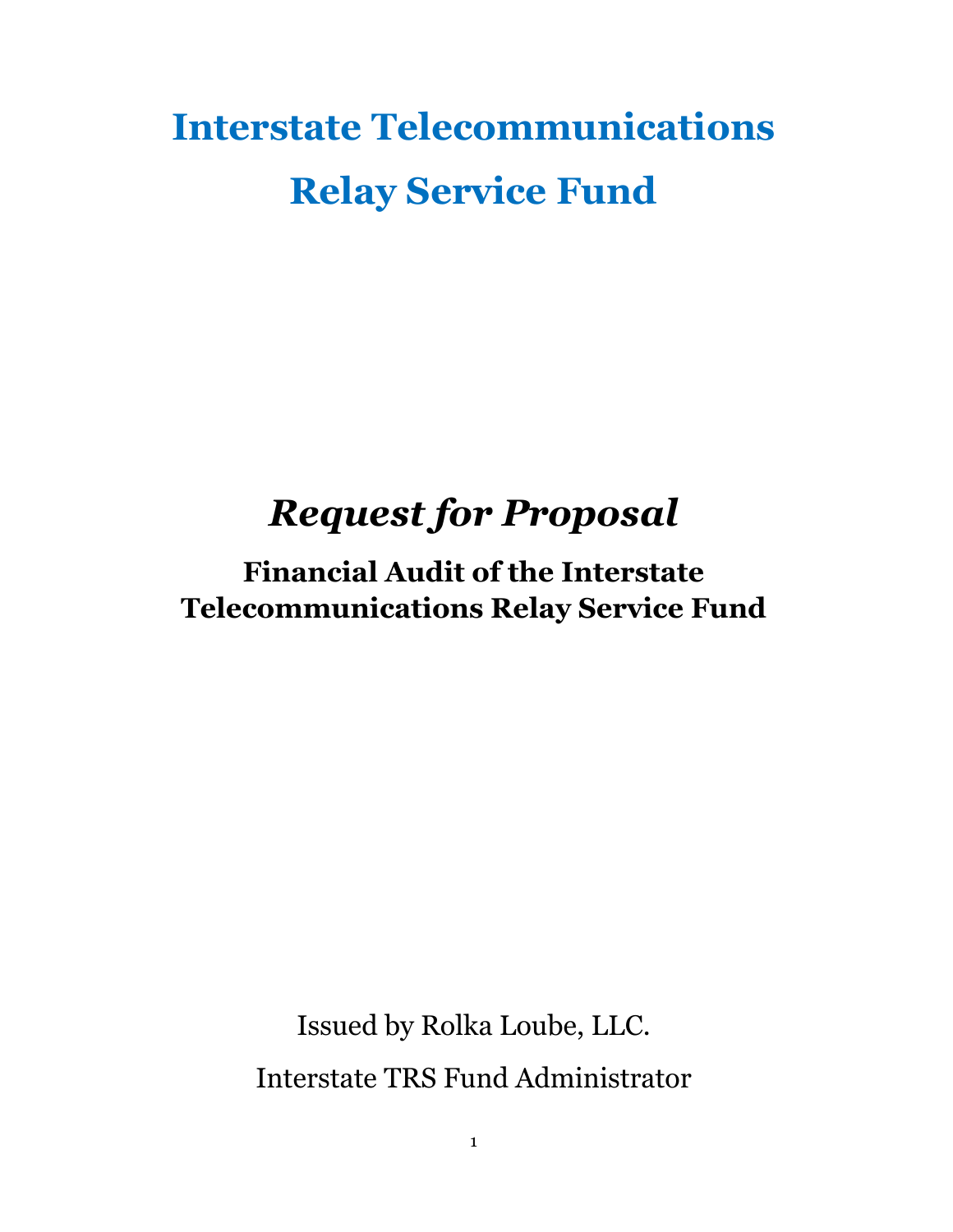## **Bid Calendar and Process**

| <b>RFP</b> Issue Date                     | 12/5/2018                  |
|-------------------------------------------|----------------------------|
| <b>Questions Due by:</b>                  | 12/14/2018 by 4:00 PM EST  |
| <b>Rolka Loube Response to Questions:</b> | 12/21/2018                 |
| <b>Proposals Due:</b>                     | $1/18/2019$ by 4:00 PM EST |
| <b>Award Notification:</b>                | 2/1/2019                   |

#### **Contract Information:**

Contract Number: TBD

Method of Solicitation: Request for Proposal (RFP) Period of Performance: October 1, 2018 to September 30, 2019

## **Contract to be Issued by:**

Rolka Loube LLC 4423 North Front Street Harrisburg, PA 17110

## **Rolka Loube Primary Contact:**

Sean Bull Project Manager P: 717-303-3629 E: [sbull@rolkaloube.com](mailto:sbull@rolkaloube.com) Hours of Operation: 8 AM to 5 PM EST, Monday – Friday

## **Acceptance of Offers:**

Proposals shall remain valid for 120 calendar days from the date specified for receipt of offers, unless another time period is specified in an addendum to the solicitation.

Proposals shall:

- Concisely address Rolka Loube's requirements, as set forth in the RFP, and should not contain a significant amount of corporate boilerplate marketing information.
- Be submitted to Sean Bull no later than 4:00 PM ET on January 18, 2019 ("Proposal Due Date").
- Be submitted in the form of three sealed hard copies of the technical proposal and three separately sealed hard copies of the financial proposal marked confidential financial proposal. An additional electronic copy of both the financial and technical proposal should be included via CD-Rom or external USB drive in the technical submittal. Submissions should be mailed to:

Rolka Loube Attn: Sean Bull 4423 North Front Street Harrisburg, PA 17110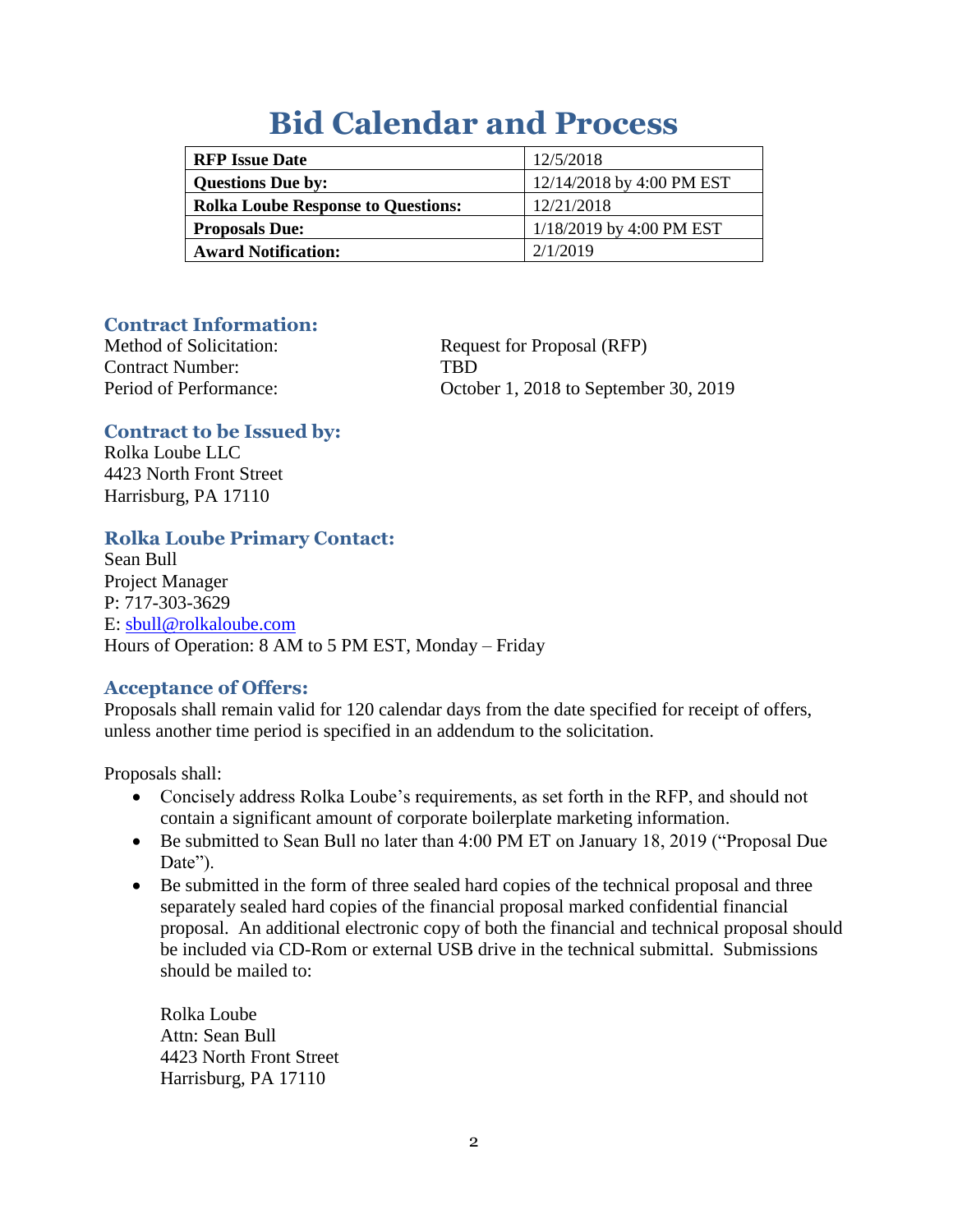To be timely, each proposal must be received by Rolka Loube by the Proposal Due Date at the address specified above. Any offer, modification, revision, or withdrawal of an offer received at Rolka Loube after the Proposal Due Date and Time is late and will not be considered by Rolka Loube, unless Rolka Loube determines, in its sole discretion, that circumstances beyond the control of the vendor prevented timely submission, consideration of the offer is in the best interest of Rolka Loube, or the offer is the only proposal received by Rolka Loube.

Proposals, once submitted, cannot be withdrawn for the term of the validity period except with written consent of Rolka Loube.

#### **Submission of Questions:**

Rolka Loube will only accept written questions regarding the RFP. All questions must be emailed to [sbull@rolkaloube.com](mailto:sbull@rolkaloube.com) no later than December 14, 2018, 4:00 PM EST. Rolka Loube plans to respond to all questions by December 21, 2018.

#### **Amend, Revise, or Cancel RFP:**

Rolka Loube reserves the right to amend, revise or cancel this RFP at any time, at the sole discretion of Rolka Loube, and no legal or other obligations are assumed by Rolka Loube by virtue of the issuance of this RFP, including payment of any proposal costs or expenses, or any commitment to procure the services sought herein.

#### **Best and Final Offers:**

Rolka Loube does not anticipate a request for Best and Final Offers. Respondents should submit their best and final offer subject to contract negotiations. In the event that Rolka Loube does request Best and Final Offers, all providers that have not been eliminated due to nonresponsiveness of their proposal will be invited to submit a Best and Final Offer for review.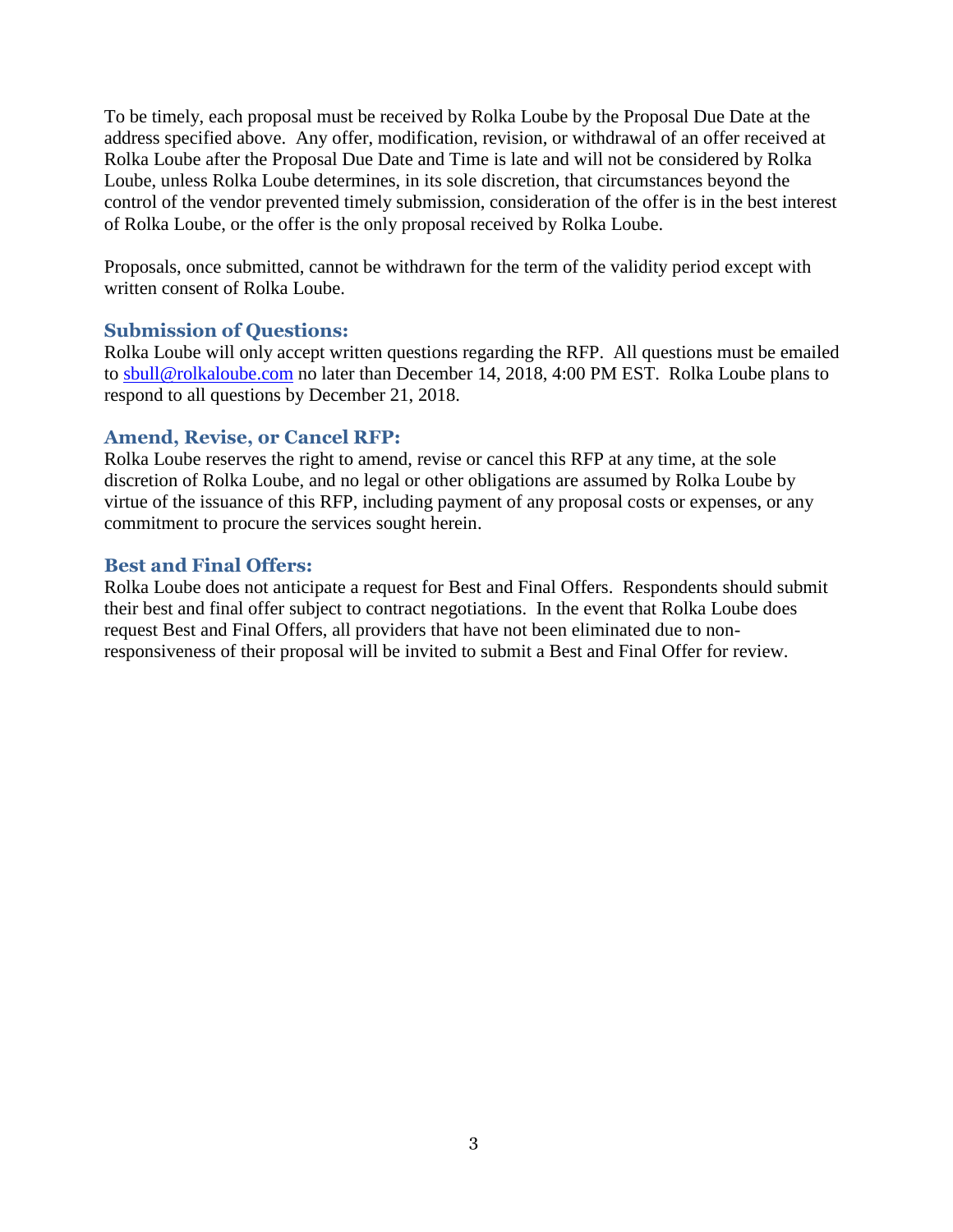## **Section A**

## **I. TRS Background and Overview**

Rolka Loube, LLC ("RL"), the Interstate TRS Fund Administrator, is requesting proposals from governmental auditing firms to conduct an annual audit of the Telecommunications Relay Service (TRS) Fund Financial Statements. This Request for Proposals ("RFP") describes the services requested and provides instructions on how to respond.

The Americans with Disabilities Act of 1990 recognized the need to ensure that Telecommunications Relay Service was made available to the extent possible and in the most efficient manner to hearing-impaired and speech-impaired individuals in the United States.<sup>1</sup> In order to implement this mandate, the Federal Communications Commission ("FCC" or "Commission") originated the Telecommunications Relay Service ("TRS") Fund in July of 1993.

The FCC explains TRS as follows:

Telecommunications Relay Service (TRS) is a telephone service that allows persons with hearing or speech disabilities to place and receive telephone calls. TRS uses operators, called communications assistants (CAs), to facilitate telephone calls between people with hearing and speech disabilities and other individuals. A TRS call may be initiated by either a person with a hearing or speech disability, or a person without such disability. When a person with a hearing or speech disability initiates a TRS call, the person uses a teletypewriter (TTY) or other text input device to call the TRS relay center, and gives a CA the number of the party that he or she wants to call. The CA in turn places an outbound traditional voice call to that person. The CA then serves as a link for the call, relaying the text of the calling party in voice to the called party, and converting to text what the called party voices back to the calling party.<sup>2</sup>

Each telecommunications common carrier providing voice transmission services is required to offer TRS throughout their respective service areas. Since its inception, TRS has grown to also provide services for persons with sight disabilities.

At the present time there are six forms of services offered as part of TRS:

- 1) Text-to-Voice TTY-based TRS
- 2) Speech-to-Speech (STS)
- 3) Captioned Telephone Service (CTS)
- 4) Internet Protocol (IP) Relay
- 5) Internet Protocol Captioned Telephone Service (IP CTS)
- 6) Video Relay Service (VRS)

 $\overline{a}$ 

<sup>&</sup>lt;sup>1</sup> 47 U.S.C. § 225.

<sup>2</sup> http://www.fcc.gov/guides/telecommunications-relay-service-trs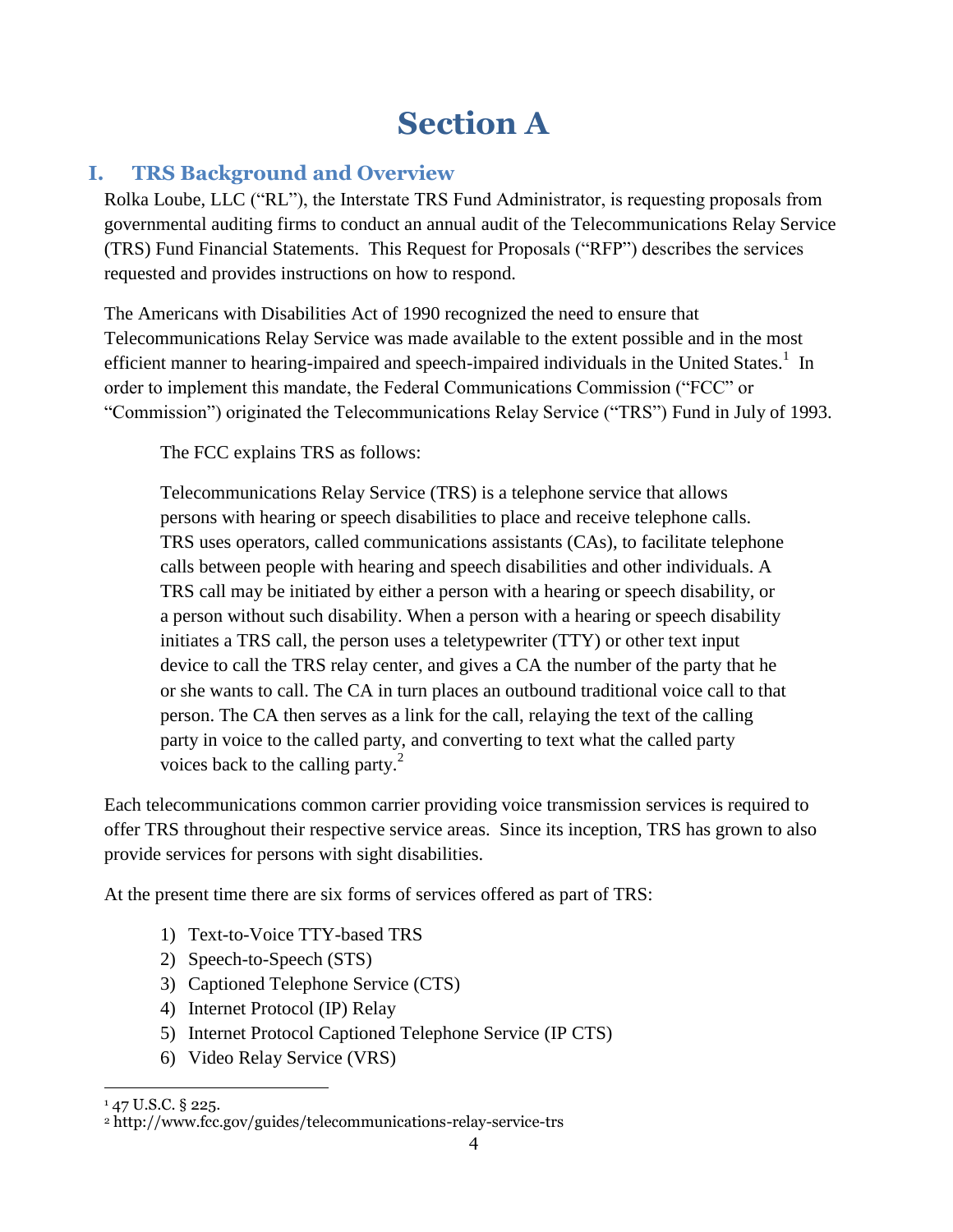The TRS Fund also supports the administration of the National Deaf Blind Equipment Distribution Program (NDBEDP) at the direction of the FCC Consumer and Governmental Affairs Bureau (CGB).

The TRS Fund compensates relay service providers for the reasonable costs of offering services to enable a person with a sight, hearing or speech disability to communicate with a person without such a disability. The costs of providing relay services are recovered from subscribers of interstate telecommunications services through a shared funding cost recovery mechanism.

The TRS Fund Administrator shall obtain an independent annual financial audit of the TRS Fund in compliance with generally accepted government auditing standards (GAGAS), and such auditors shall report directly to the Commission. The form and content of the audit program shall be submitted to the FCC for review and must be accepted by the FCC Contracting Officer (CO) prior to conducting such audit(s).

Upon request, the independent auditor must make available to the FCC all documentation related to the audit, including its working papers, engagement letters, audit plans, memoranda, emails, letters and any other information relating to the audit.

The Administrator shall provide all information related to the Interstate TRS Fund, including associated administrative expenses, to the Commission and the Commission staff.

The Administrator shall provide all of the information and/or data, as required in the regular reporting requirements, to the Commission.

The Administrator shall provide any additional information and/or data as may be required by the Commission or federal government, as part of a formal information request.

The Interstate TRS Fund has grown significantly over its 25 years of operation, and its present size is estimated to be \$1.5 Billion for the program year July 1, 2018 – June 30, 2019. Please note that the program year is not coincident with the financial audit term.

## **Section B**

## **II. Solicitation/Contract**

#### **A. Schedule of Services**

#### 1) **Type of Contract**

This is a firm-fixed-price contract. All firm-fixed prices include all direct and indirect costs, including travel. The Contract will be paid directly from the TRS Fund.

#### 2) **Contract Term**

The term of this Contract consists of a one-year base period with two one-year option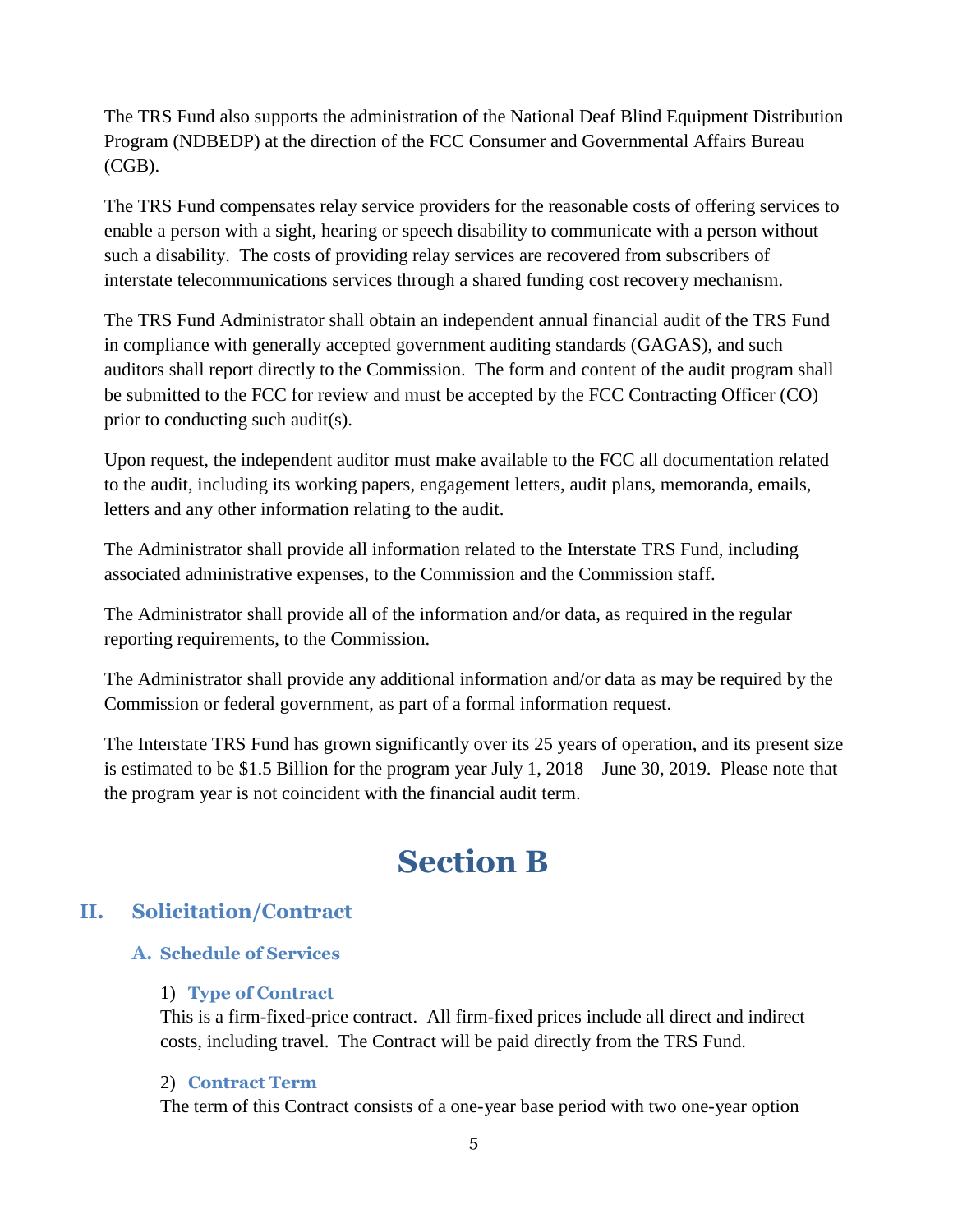periods. The term of this Contract shall commence on the Effective Date of the engagement.

#### 3) **Place of Performance**

- a) Rolka Loube, LLC (RL) headquarters is located at 4423 N. Front Street Harrisburg, PA. RL shall provide appropriate temporary office space and appropriate access to its computer network for duties performed at RL's headquarters.
- b) All Contractor personnel that perform work on site at RL shall complete the RL Visitor Form prior to being assigned a temporary RL Visitor's Badge and being allowed on site.

#### 4) **General Performance Requirements**

- a) Contractor shall commence work on the engagement promptly after contract execution and perform work in accordance with the Contract timing requirements, including this Section B, and Section E, Contract Attachments.
- b) Contractor shall work with the FCC Office of Managing Director ("FCC OMD") during contract performance in accordance with the requirements in Part 64 of Title 47 Subpart F of the Code of Federal Regulations ("CFR"). Contractors shall, as necessary, consult and provide accounting and rule interpretations to the FCC OMD in connection with the TRS Fund financial statements audit.
- c) RL will provide specialized training to the Contractor concerning the Telecommunications Relay Service support programs and TRS Fund contribution rules, procedures and operations as part of the preliminary steps of the audit. Personnel providing financial statement annual audits will receive one day of training, which will be held at RL headquarters in conjunction with the audit kick-off meeting. An additional day of training will be available as necessary. Contractor is required to provide similar training to all employees who are unable to attend the RL-provided training session or who are assigned to this Contract after the RL-provided training session.
- d) Contractor is responsible for preparing, reviewing and indexing working papers supporting the required deliverables set forth herein. In accordance with Contract requirements and 47 C.F.R. § 64.604(C)(5)(iii)(H), Contractor shall submit to RL and the FCC OMD, on an external USB drive or CD-Rom, complete copies of all reports, working papers and related background materials and supporting materials used in contract performance. The electronic format to be used shall be as specified by RL, but shall be a standard format such as Word, Excel, electronic working papers, or Adobe PDF. Contractor shall not encrypt or password protect in any manner the documents and files provided on the external USB drive or CD-Rom.
- e) All Services required under this Contract shall be performed within the United States. Additionally, all data and files must remain in the United States.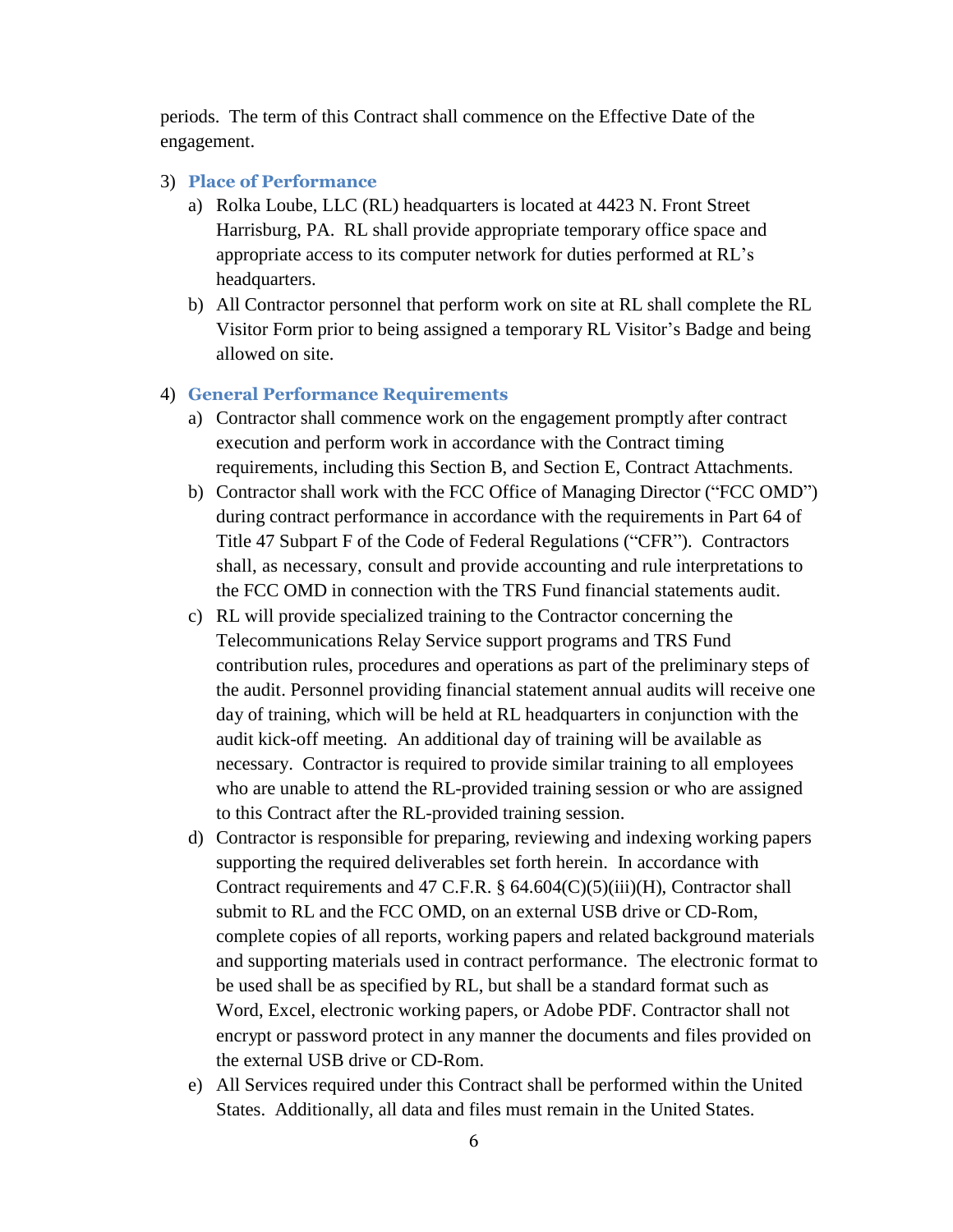#### 5) **Annual Audit of TRS Fund Financial Statements**

Contractor shall audit: (1) the financial position of the TRS Fund; (2) the related statements of operations and changes in unrestricted net assets and cash flows; and (3) the accompanying supplementary information, for each calendar year ending September 30th during the term of this contract.

Contractor shall perform the audit in accordance with the generally accepted auditing standards ("GAAS") established by the American Institute of Certified Public Accountants ("AICPA") and Generally Accepted Government Auditing Standards ("GAGAS") issued by the US Government Accountability Office ("GAO").

Upon completion of the audit, Contractor shall provide RL and the FCC OMD an audit report on the financial statements, including a report on internal controls.

a) Status Meetings

During performance of the annual financial statement audits, Contractor shall meet and/or communicate frequently (at a minimum monthly) with the RL staff as requested by the RL-designated Technical Point of Contact ("TPOC") to discuss project status, including percentage of completion of the annual financial statement audit and status of performance of milestones and deliverables to date. Contractor shall meet with FCC OMD staff, including the Assistant Inspector General – Audits, the Deputy Inspector General, and the Inspector General, as required, to facilitate completion of the project. Reasonable efforts will be made to conduct such meetings via conference call.

- i. Contractor's team leaders shall attend monthly status meetings, which can be conducted via conference call. Contractor shall prepare a meeting agenda and provide a milestone schedule detailing progress for each item in the audit program. (The audit program requirement is set forth in section B.II.A(5)(b) below).
- ii. Contractor shall participate in entrance and exit conferences and other meetings as required to facilitate completion of the annual audit of TRS Fund financial statements. Contractor shall prepare and provide agendas and meeting minutes of the entrance and exit conferences. Appropriate FCC OIG, OMD and other FCC staff shall be invited to these meetings and other necessary meetings to complete the audit. Contractor shall provide copies of the meeting agenda to RL at least five days prior to each meeting.
- iii. Contractor shall provide a briefing to FCC OMD and RL staff on the results of the annual financial statement audit.
- b) Audit Program

Contractor shall develop a detailed audit program describing the specific steps to be taken to accomplish the objectives of the annual financial statement audit. The audit program shall provide a detailed schedule of milestones with corresponding due dates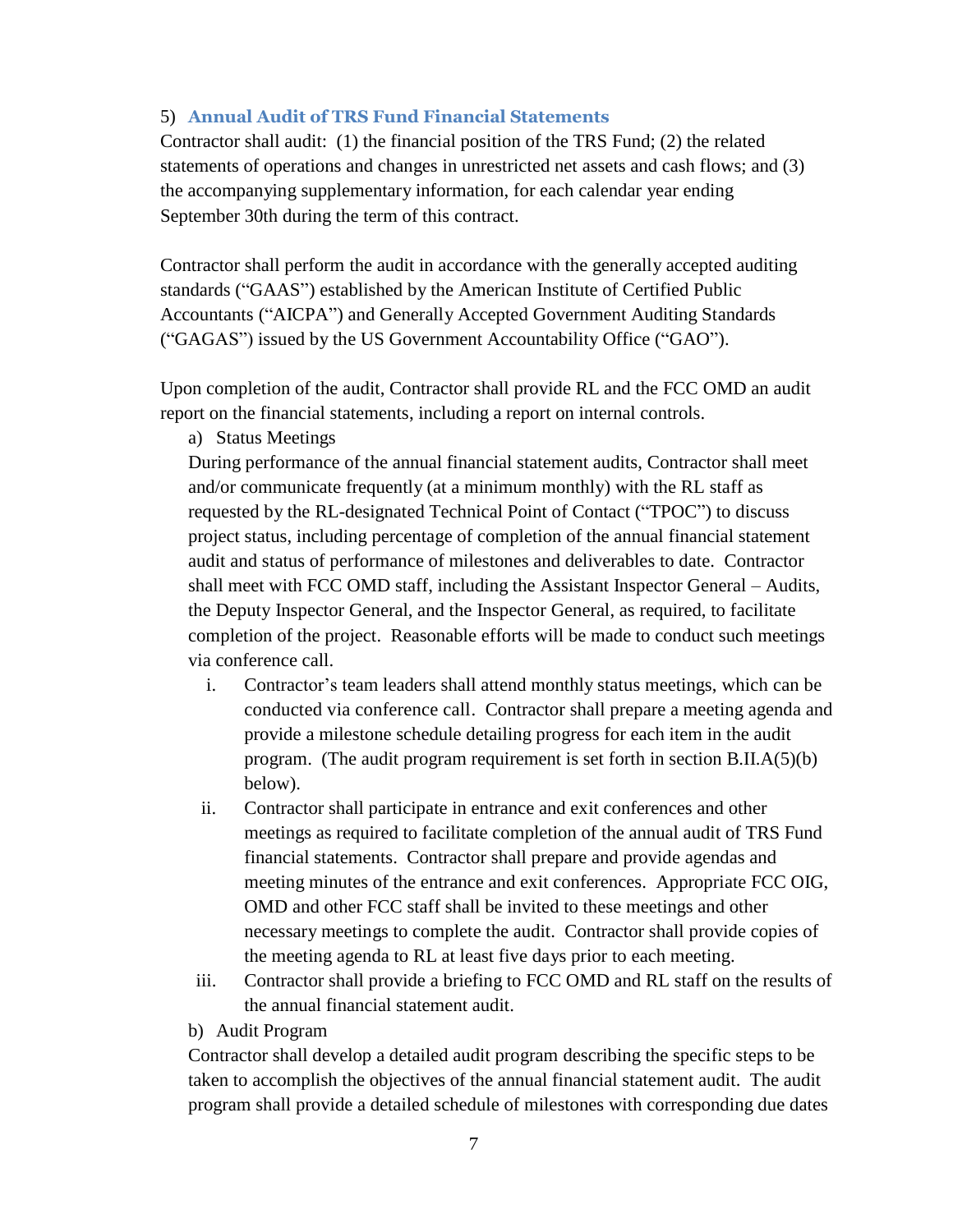for all deliverables. Contractor shall revise the audit program as required by the FCC OMD, FCC and RL, and it is Contractor's responsibility to keep the audit program current. The FCC OMD will review and make any needed modifications to the audit program in accordance with Part 64 of Title 47 of the CFR.

c) Attestation Standards

All working papers shall be prepared in accordance with GAGAS and the FCC OMD Manual of Policies and Procedures. These working papers will be subject to review in accordance with the FCC OMD's quality control procedures, and shall not be considered complete until written approval is received from the FCC OMD. All working papers may be reviewed by the RL TPOC.

- 6) **Deliverables**
	- a) Annual Audit of Interstate TRS Fund Financial Statements
		- i. Contractor shall submit deliverables to RL and the FCC OMD designated staff, unless Contractor is directed in writing to submit deliverables only to FCC OMD staff. FCC OMD and RL staff will review each deliverable and provide comments to Contractor. Contractor shall incorporate FCC OMD and RL comments and return the revised deliverables to the FCC OMD and RL within five business days of receipt. Procedures for the review and approval process are set forth more fully in section E, Attachment 1, Commission Guidance for Audit of the Administrator, and section E, Attachment 2, Audit Process and Preliminary Timetable for 2018-2019 TRS Fund Annual Audit.
		- ii. All deliverables related to audit findings, including Notifications of Findings and Recommendations, shall be submitted to the FCC OMD with the components of condition, criteria, cause, effect, and recommendation (if applicable) as defined in GAGAS.
	- iii. Reports shall not be released to any party outside of RL and the FCC OMD without the written permission of RL or the FCC OMD staff. Each report shall be submitted in hard copy and in an electronic format specified in accordance with section B.II.A(4)(d) above.
	- iv. Contractor shall not release any confidential information to any person or entity outside of RL and the FCC OMD without the prior written permission of RL or the FCC OMD staff. See section C.IV.E(1), below, and Attachment 4, for additional requirements relating to confidential information.
	- v. Contractor shall deliver the reports identified herein and copies of supporting working papers to the Office of Managing Director, Federal Communications Commission, Attention: Kadian Ferguson, 445 12th Street, SW, Washington, DC 20554. Contractor shall submit deliverables to the RL TPOC at the address set forth in this RFP. The FCC OMD will evaluate all draft reports and Contractor will incorporate FCC OMD revisions and RL comments. Upon approval of each draft report by the FCC OMD, a final report shall be prepared and delivered to the FCC OMD and RL.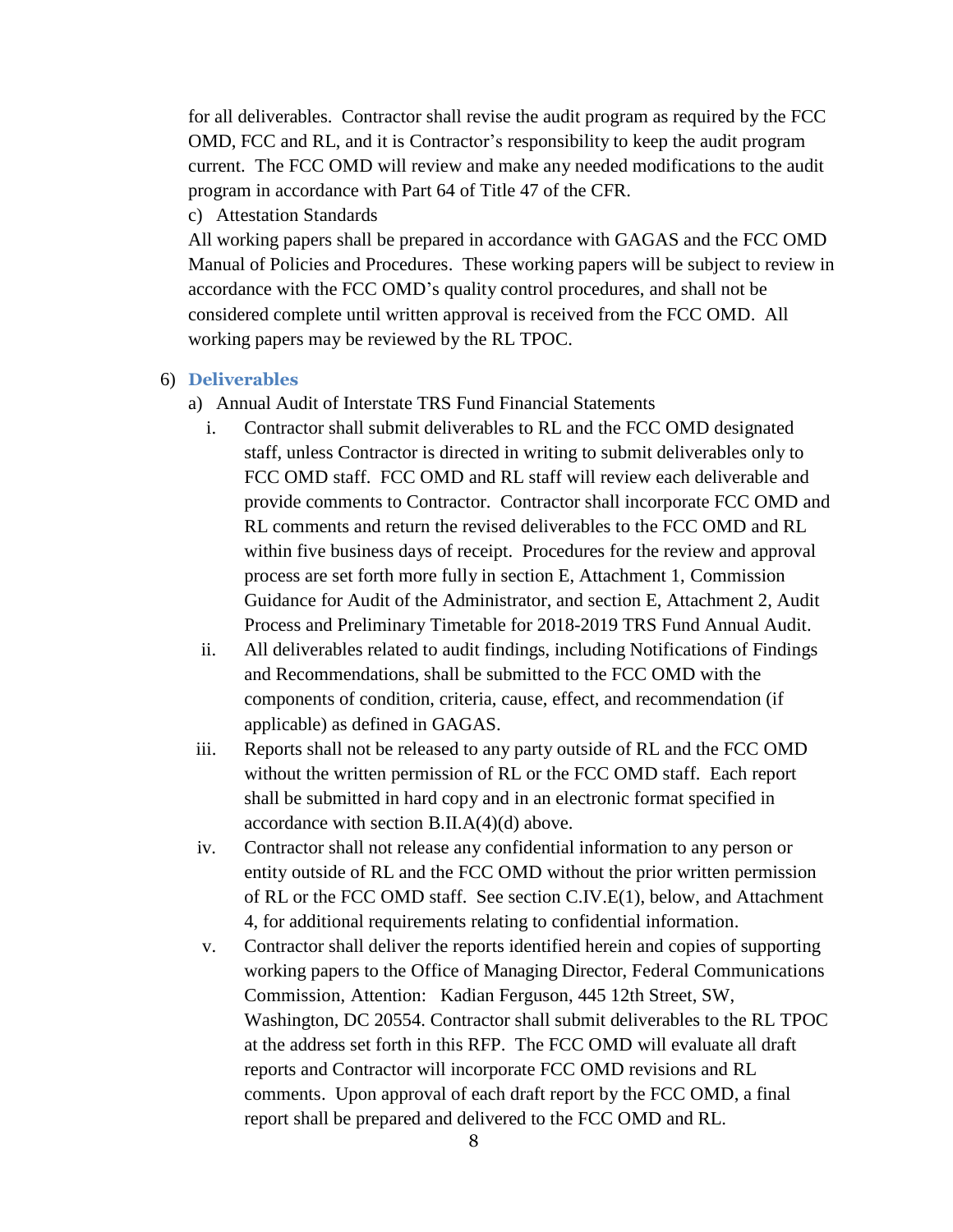vi. Contractor shall provide the Financial Audit deliverables on the following dates for each year during the term of this contract beginning in 2019:

| Deliverables*                                          | <b>Due Date</b>                                            |
|--------------------------------------------------------|------------------------------------------------------------|
| <b>Audit Program</b>                                   | 30 days after Effective Date<br>of the contract or option. |
| <b>Working Papers</b>                                  | As required by the FCC<br>OMD.                             |
| <b>Notification of Findings</b><br>and Recommendations | As required.                                               |
| Draft Audit Report                                     | December 31, 2019                                          |
| <b>Final Audit Report</b>                              | February 28, 2020,<br>dependent upon FCC<br>approval.      |

\* All deliverables are subject to requirements of 47 CFR § 64.604.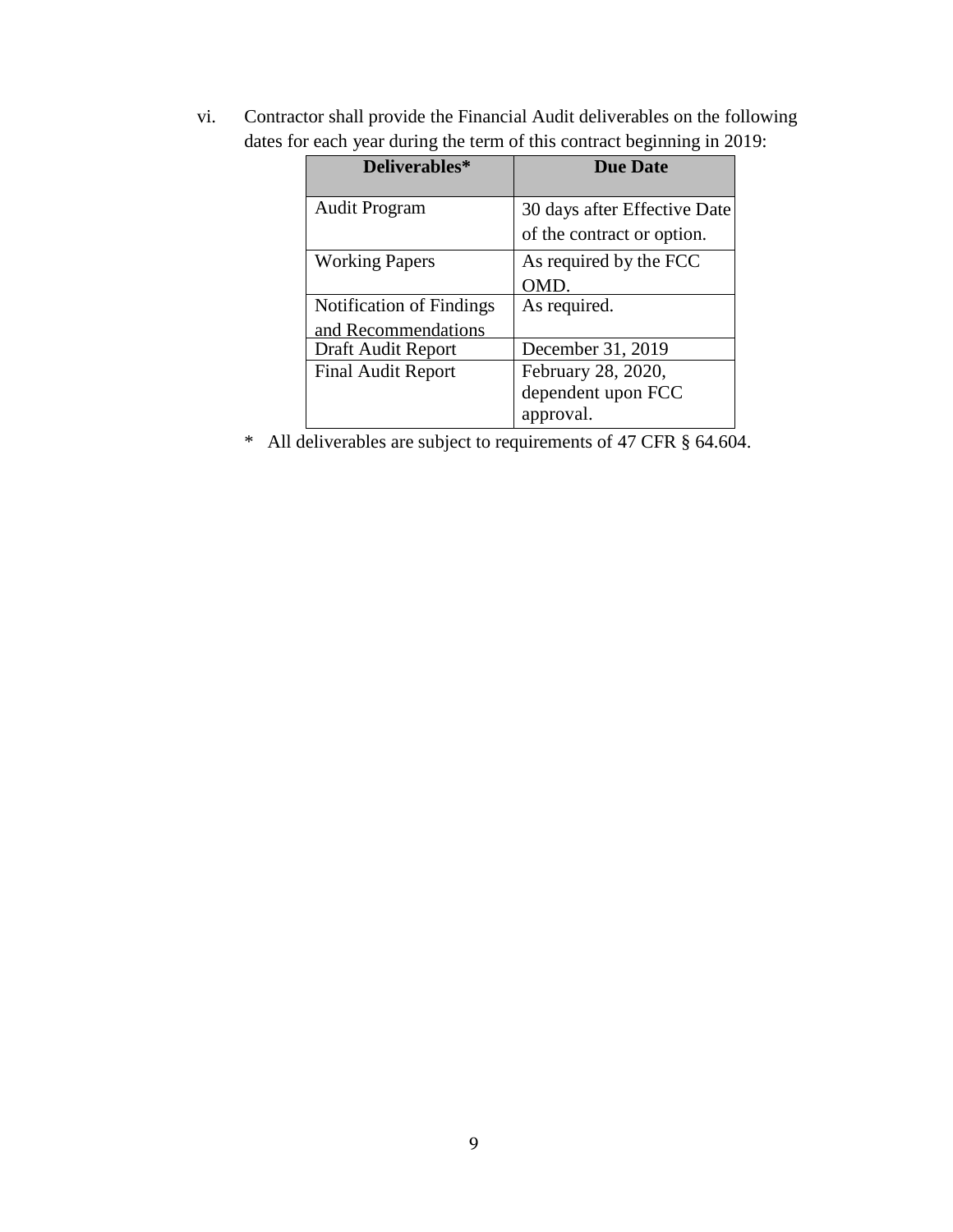## **Section C**

## **III. Contract Clauses: Terms and Conditions**

## **A. Inspection/Acceptance**

Contractor shall only tender for acceptance those items that conform to the requirements of this Contract. RL reserves the right to inspect or test any supplies or Services that have been tendered for acceptance. RL may require repair or replacement of nonconforming supplies or re-performance of nonconforming Services at no increase in contract price. If repair/replacement or re-performance will not correct the defects or is not possible, RL may seek an equitable price reduction or adequate consideration for acceptance of nonconforming Services. RL must exercise its post-acceptance rights:

- 1) Within a reasonable time after the defect was discovered; and
- 2) Before any substantial change occurs in the condition of the item, unless the change is due to the defect in the item.

### **B. Assignment**

With the exception of an assignment of rights to receive payment, neither this Contract, nor any right or interest hereunder, shall be assigned or delegated by Contractor without the prior written agreement of RL. Any purported assignment or delegation that violates this section is void. Contractor or its assignee may assign its rights to receive payment due as a result of performance of this contract to a bank, trust company, or other financing institution, including any federal lending agency upon submitting a notice of assignment in a form acceptable to RL signed by an authorized officer of Contractor and accompanied by a true copy of the instrument of assignment executed by Contractor and the assignee.

#### **C. Changes**

Changes in the terms and conditions of this contract may be made only by written agreement of the parties.

## **D. Disputes**

Contractor shall submit all requests for equitable adjustment, claims or other disputes to the FCC Contracting Officer for informal resolution prior to initiating any action in a court of appropriate jurisdiction. The parties shall use good faith efforts to resolve all disputes informally without the need for litigation. Failure of the parties to this Contract to reach agreement on any request for equitable adjustment, claim, appeal or action arising under or relating to this Contract shall be resolved in the courts of appropriate jurisdiction sitting in Harrisburg, PA. Contractor shall proceed diligently with performance of this Contract, pending final resolution of any dispute arising under the Contract.

## **E. Definitions**

The clause at FAR [§ 52.202-1,](https://www.acquisition.gov/far/current/html/52_200_206.html#wp1137572) Definitions, is incorporated herein by reference. As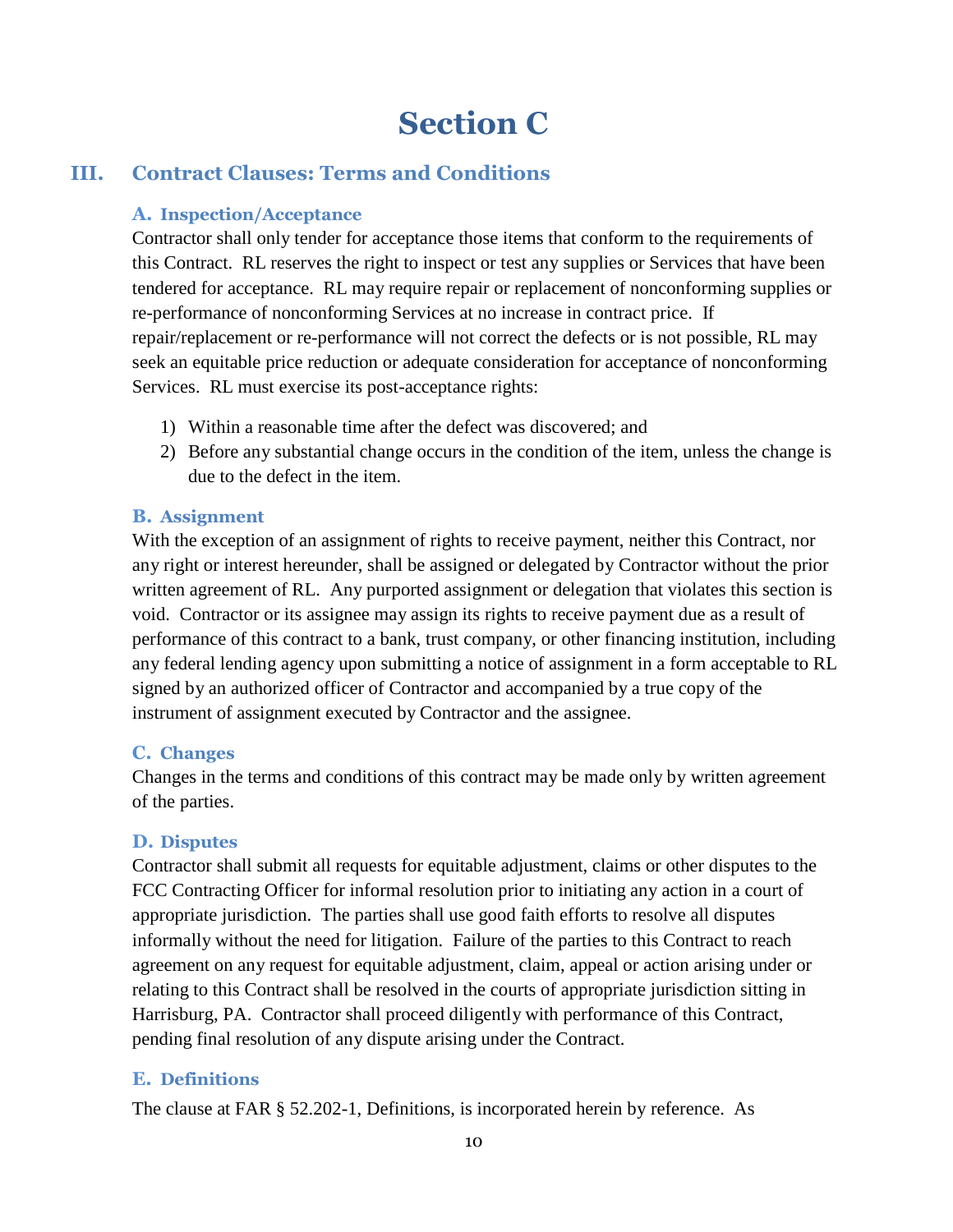appropriate, insert - RL in the FAR definitions for - government or - agency. Additional definitions for capitalized words not defined at FAR § 52.202-1 are set forth at section C.IV.A, below.

#### **F. Excusable Delays**

Contractor shall be liable for default unless nonperformance is caused by an occurrence beyond the reasonable control of Contractor and without its fault or negligence, such as acts of God or the public enemy, acts of RL, acts of the United States Government in its sovereign capacity, fires, floods, epidemics, quarantine restrictions, strikes, unusually severe weather, and delays of common carriers. Contractor shall notify RL in writing as soon as it is reasonably possible after the commencement of any excusable delay, setting forth the full particulars in connection therewith, shall remedy such occurrence with all reasonable dispatch, and shall promptly give written notice to the RL of the cessation of such occurrence.

#### **G. Invoice**

- 1) Contractor shall submit an original invoice (or electronic invoice, if authorized) to the address designated in the Contract to receive invoices. An invoice must include:
	- a) Name and address of Contractor;
	- b) Invoice date and number;
	- c) Contract number;
	- d) Description, quantity, unit of measure, unit price and extended price of the items delivered;
	- e) Terms of any discount for prompt payment offered;
	- f) Name and address of official to whom payment is to be sent;
	- g) Name, title, and phone number of person to notify in event of erroneous invoice;
	- h) Taxpayer Identification Number (TIN); and
	- i) Electronic funds transfer (EFT) banking information.
- 2) Contractor may submit invoices for payment in accordance with the Invoice Schedule set forth in Section E, Attachment 3.

#### **H. Patent Indemnity**

Contractor shall indemnify and defend RL and its officers, employees and agents against any and all claims and liability, including attorney's fees and other costs, for actual or alleged direct or contributory infringement of, or inducement to infringe, any United States or foreign patent, trademark or copyright arising out of the performance of this Contract.

#### **I. Payment**

- 1) Items and Services accepted. Payment shall be made for items and Services accepted by RL that have been delivered to the delivery destination(s) set forth in this Contract.
- 2) Contract Financing Payments. RL will make payments to Contractor in accordance with Section C.III.I(3) below, and based on the Invoice Schedule set forth in Section E Attachment 3. RL may suspend payment of invoices if Contractor fails to make satisfactory progress in compliance with all Contract requirements. RL will monitor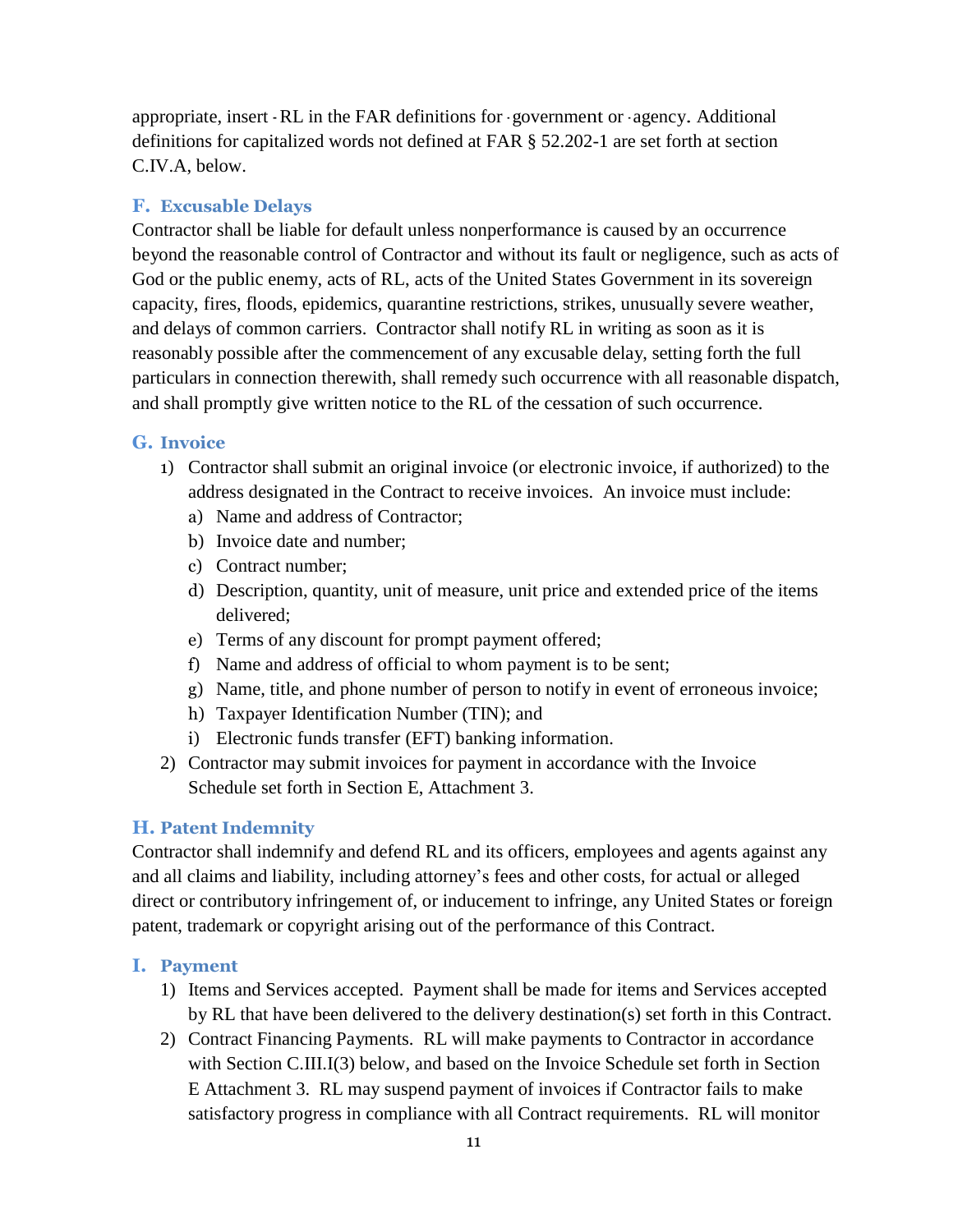Contractor's performance through, among other things, status meetings, Contractor's monthly status reports (see Section B.II.A(5)(a), and submission and acceptance of deliverables. Contractor's current financial condition has been determined by RL to be adequate financial security for payments under this section, but RL may require additional security if necessary.

- 3) Prompt payment. RL will pay for accepted items and Services within 30 calendar days of receipt of Contractor's invoice provided such invoice is proper and submitted in accordance with terms set forth herein.
- 4) Discount. In connection with any discount offered for early payment, time shall be computed from the date of the invoice. For the purpose of computing the discount earned, payment shall be considered to have been made on the date which appears on the payment check, or the specified payment date if an electronic funds transfer payment is made.
- 5) Overpayments. If Contractor becomes aware of a duplicate Contract financing or invoice payment or that RL has otherwise overpaid on a Contract financing or invoice payment, Contractor shall:
	- a) Remit the overpayment amount to the payment office cited in the Contract along with a description of the overpayment including the:
		- i. Circumstances of the overpayment (e.g., duplicate payment, erroneous payment, liquidation errors, date(s) of overpayment, etc.);
		- ii. Affected contract number and delivery order number, if applicable;
	- iii. Affected contract line item or subline item, if applicable; and
	- iv. Contractor point of contact.
	- b) Provide a copy of the remittance and supporting documentation to the Contracting Officer.

#### **J. Taxes**

The Contract price includes all applicable federal, state, and local taxes and duties.

#### **K. Termination for RL's Convenience**

RL reserves the right to terminate this Contract, or any part hereof, for its sole convenience. In the event of such termination, Contractor shall immediately stop all work hereunder and shall immediately cause any and all of its suppliers and Subcontractors to cease work. Subject to the terms of this Contract, Contractor shall be paid a percentage of the Contract price reflecting the percentage of the work performed prior to the notice of termination, plus reasonable charges Contractor can demonstrate to the satisfaction of RL, using its standard record keeping system, that have resulted from the termination. Contractor shall not be required to comply with the cost accounting standards or Contract cost principles for this purpose. This paragraph does not give RL any right to audit Contractor's records. Contractor shall not be paid for any work performed or costs incurred which reasonably could have been avoided.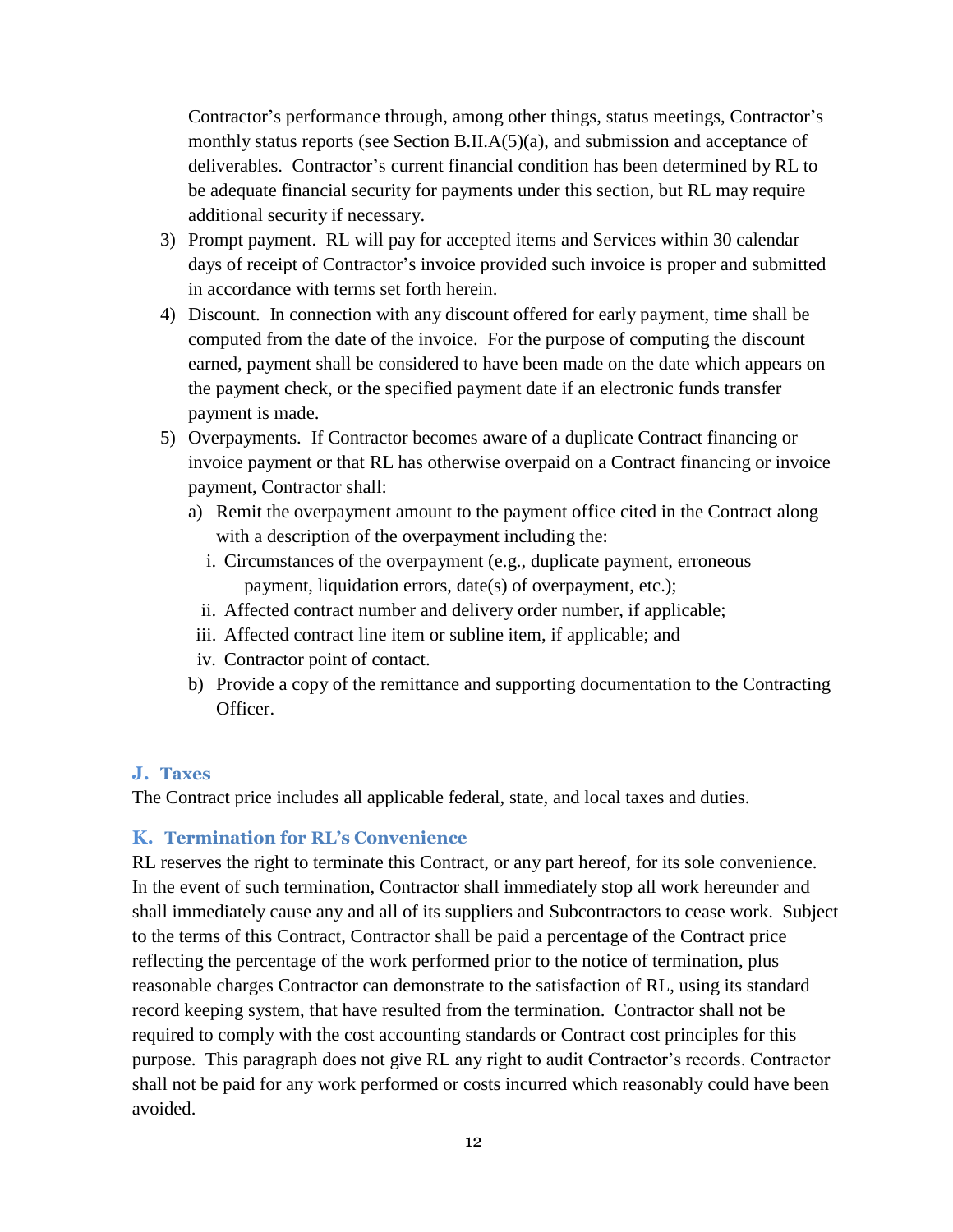#### **L. Termination for Cause**

RL may terminate this Contract, or any part hereof, for cause in the event of any default by Contractor, or if Contractor fails to comply with any Contract terms and conditions, or fails to provide RL, upon request, with adequate assurances of future performance. In the event of termination for cause, RL shall not be liable to Contractor for any amount for supplies or Services not accepted, and Contractor shall be liable to RL for any and all rights and remedies provided by law. If it is determined that RL improperly terminated this Contract for default, such termination shall be deemed a termination for convenience.

#### **M.Title**

Unless specified elsewhere in this Contract, title to items furnished under this Contract shall pass to RL acting in its capacity as TRS Fund Administrator, upon acceptance, regardless of when or where RL takes physical possession.

#### **N. Warranty**

Contractor warrants that it shall render all Services with promptness and diligence and in a professional and courteous manner, and in accordance with industry best practices and professional standards for these Services. Contractor warrants that it shall use adequate numbers of qualified individuals to perform the Services.

#### **O. Limitation of Liability**

- 1) Except as provided in the following paragraph (2), RL's entire cumulative liability from any causes whatsoever, and regardless of the form of action or actions, whether in contract, warranty or tort (including negligence), arising under this Contract, shall in no event exceed the amounts paid to Contractor under this Contract. Except as provided in paragraph (2) or otherwise provided by an express warranty, in no event will either Party be liable for any indirect, special, consequential, incidental or punitive damages in connection with or arising out of the performance or use of any information, items, products or Services provided under this Contract.
- 2) Notwithstanding the provision of (1) above, the following liabilities shall not be limited or exculpated by this clause:
	- a) damages caused by the illegal or intentional misconduct of the breaching Party;
	- b) indemnification claims under section C.IV.J; or
	- c) theft or other losses of RL funds resulting from fraud, embezzlement, conversion, misappropriation or other intentional acts or omissions of Contractor, its Subcontractors, or their respective employees.

#### **P. Other Compliances**

Contractor shall comply with all applicable federal, state and local laws, executive orders, rules and regulations applicable to its performance under this Contract.

#### **Q. Compliance with Law Unique to Government Contracts**

This procurement is not being conducted in compliance with the Federal Acquisition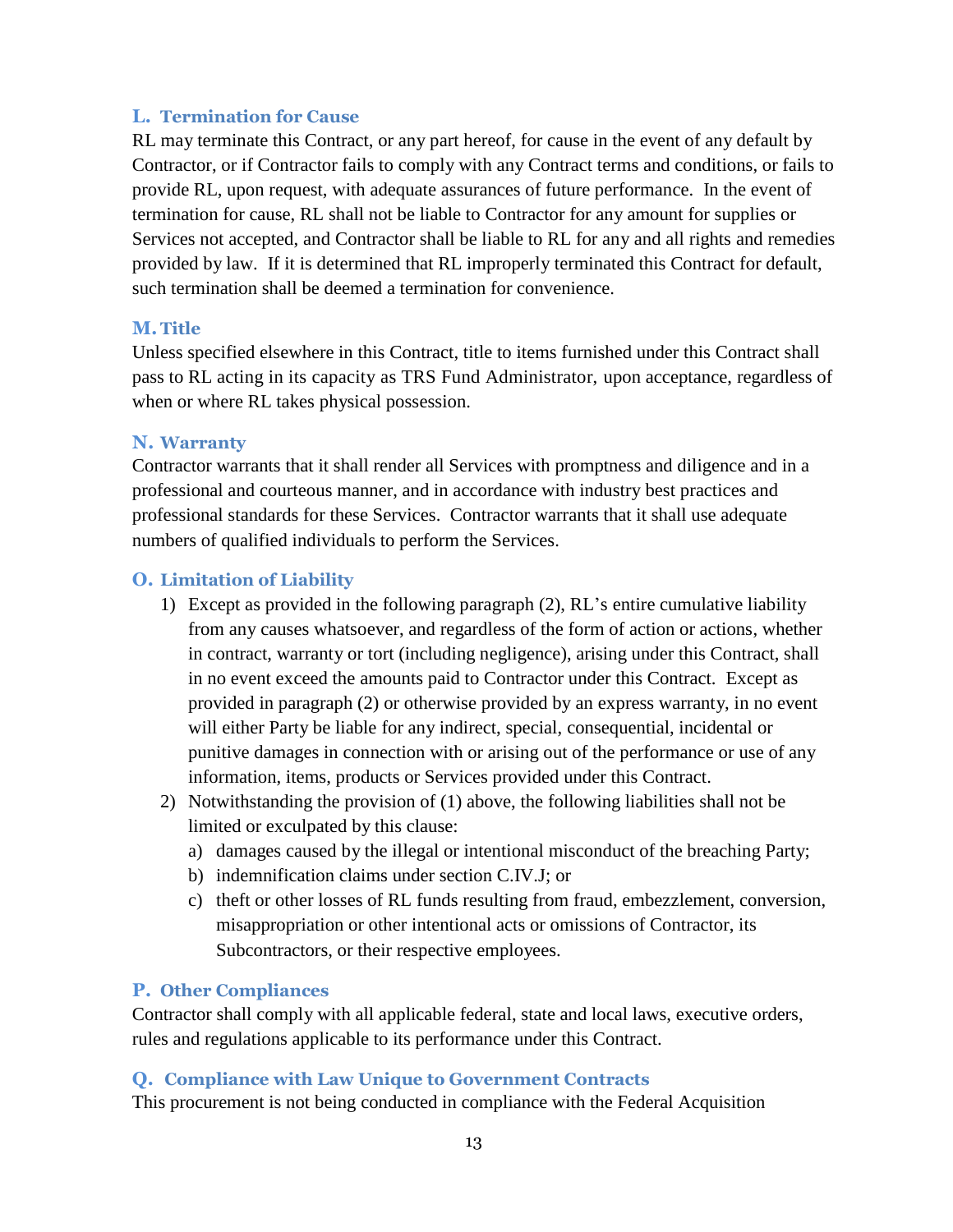Regulations (FAR); however, Contractor agrees to comply with the following laws to the same extent that they would be applicable if this were a federal government contract: [31](http://uscode.house.gov/uscode-cgi/fastweb.exe?getdoc%2Buscview%2Bt29t32%2B1665%2B30%2B%2B%2831%29%20%20AND%20%28%2831%29%20ADJ%20USC%29%3ACITE%20%20%20%20%20%20%20%20%20) [U.S.C. § 1352](http://uscode.house.gov/uscode-cgi/fastweb.exe?getdoc%2Buscview%2Bt29t32%2B1665%2B30%2B%2B%2831%29%20%20AND%20%28%2831%29%20ADJ%20USC%29%3ACITE%20%20%20%20%20%20%20%20%20) relating to limitations on the use of appropriated funds to influence certain federal contracts; [18 U.S.C. § 431](http://uscode.house.gov/uscode-cgi/fastweb.exe?getdoc%2Buscview%2Bt17t20%2B160%2B141%2B%2B%2818%29%20%25) relating to officials not to benefit; [40](http://uscode.house.gov/uscode-cgi/fastweb.exe?getdoc%2Buscview%2Bt37t40%2B1574%2B51%2B%2B%2840%29%20%20AND%20%28%2840%29%20ADJ%20USC%29%3ACITE%20%20%20%20%20%20%20%20%20) [U.S.C.](http://uscode.house.gov/uscode-cgi/fastweb.exe?getdoc%2Buscview%2Bt37t40%2B1574%2B51%2B%2B%2840%29%20%20AND%20%28%2840%29%20ADJ%20USC%29%3ACITE%20%20%20%20%20%20%20%20%20) § 3701, *et seq*., Contract Work Hours and Safety Standards Act; [41 U.S.C.](http://uscode.house.gov/uscode-cgi/fastweb.exe?getdoc%2Buscview%2Bt41t42%2B2%2B13%2B%2B%2841%29%20%20AND%20%28%2841%29%20ADJ%20USC%29%3ACITE%20%20%20%20%20%20%20%20%20) § 8701 *et seq*., Anti-Kickback Act of 1986; [41 U.S.C. § 4705265](http://uscode.house.gov/uscode-cgi/fastweb.exe?getdoc%2Buscview%2Bt41t42%2B2%2B13%2B%2B%2841%29%20%20AND%20%28%2841%29%20ADJ%20USC%29%3ACITE%20%20%20%20%20%20%20%20%20) relating to whistleblower protections; [49 U.S.C.](http://uscode.house.gov/uscode-cgi/fastweb.exe?getdoc%2Buscview%2Bt49t50%2B2%2B224%2B%2B%2849%29%20%20AND%20%28%2849%29%20ADJ%20USC%29%3ACITE%20%20%20%20%20%20%20%20%20) § 40118, Fly American; and 41 [U.S.C. § 2101](http://uscode.house.gov/uscode-cgi/fastweb.exe?getdoc%2Buscview%2Bt41t42%2B2%2B13%2B%2B%2841%29%20%20AND%20%28%2841%29%20ADJ%20USC%29%3ACITE%20%20%20%20%20%20%20%20%20) *et seq*., relating to procurement integrity. This clause, and the laws identified herein, do not impose any obligations on RL unless otherwise expressly stated in the terms of the Contract.

#### **R. Order of Precedence**

Any inconsistencies in this solicitation or contract shall be resolved by giving precedence in the following order:

- 1) The Schedule of Services.
- 2) The Assignments, Disputes, Payments, Invoice, Other Compliances, and Compliance with Laws Unique to Government Contracts paragraphs of this clause (section C.III).
- 3) Addenda to this solicitation or Contract, including section C.IV and any license agreements for computer software.
- 4) Solicitation provisions.
- 5) Other paragraphs of this clause.
- 6) Other documents, exhibits, and attachments.
- 7) The specifications in the Contract terms.

## **IV. Addendum to Contract Terms and Conditions**

#### **A. Definitions**

- 1) Unless otherwise defined herein or in any attachment hereto, and supplementing the FAR definitions incorporated by reference in section C.1.(e), terms capitalized for other than grammatical purposes and used herein or in any attachment hereto shall have the meanings set forth below.
- 2) Contract means the legally binding written agreement between RL and Contractor that consists of the signed Engagement Letter, sections B through D of the RFP solicitation, including any amendments, and all attachments and appendices, thereto, as issued by the RL Contracting Officer to Contractor, following award (including Contractor's completed representations and certifications, and other sections of Contractor's proposal to the extent explicitly incorporated), and any modifications that may be entered into by the parties from time to time.
- 3) RL's Contracting Officer is the RL representative, the FCC's Contracting Officer is the FCC representative.
- 4) Contractor Software means Software used by Contractor for which Contractor has acquired all ownership rights. Contractor Software does not include Third-Party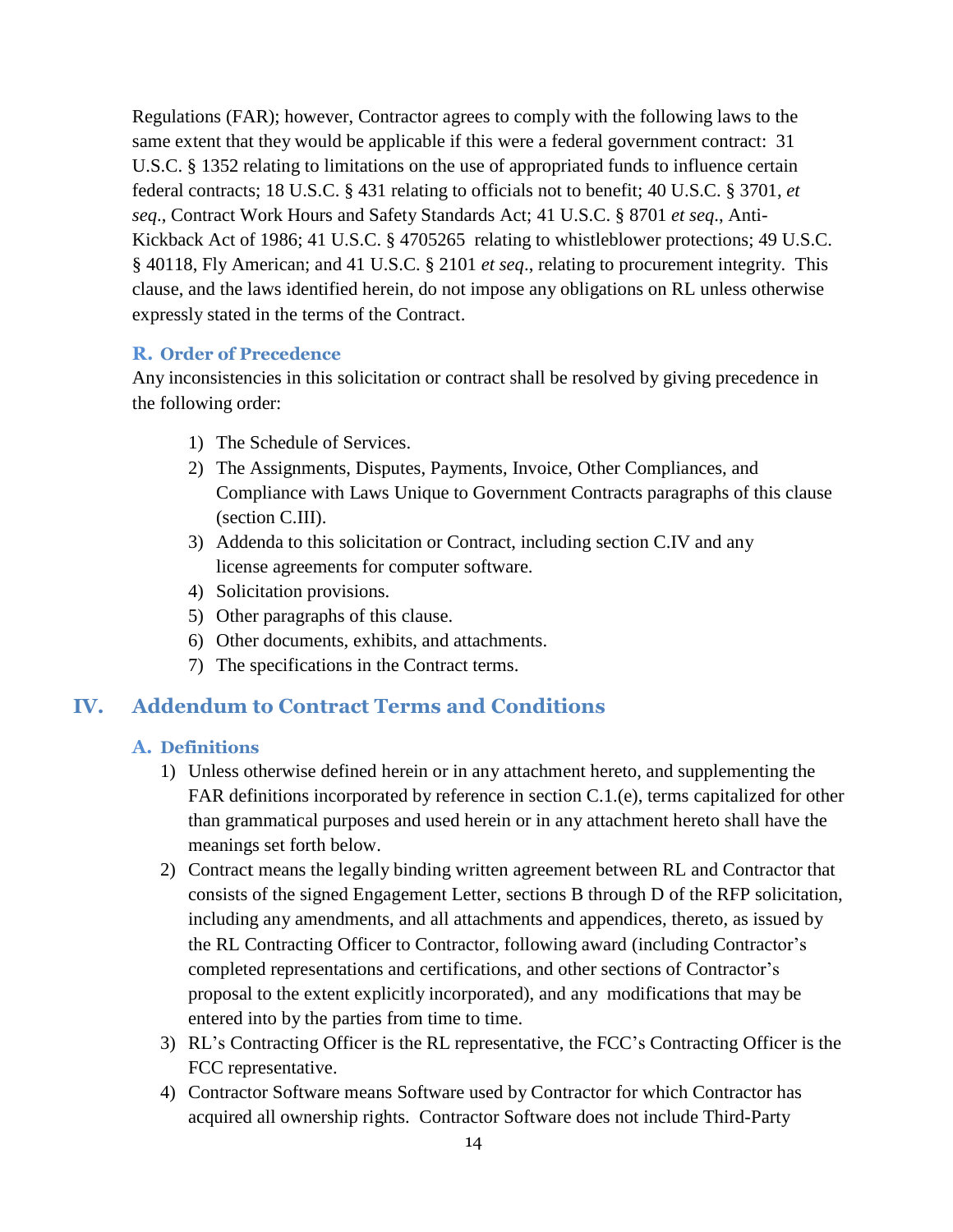Software or RL Software.

- 5) Data means recorded information, regardless of form or the media on which it may be recorded. The term includes technical data and computer Software. The term does not include information incidental to contract administration, such as financial, administrative, cost or pricing, or management information.
- 6) Disabling Code means Software code that is included in Software to permit the owner of the Software to disable the operations performed by the Software at the remote command of such owner, or at a predetermined time or upon predetermined circumstances.
- 7) Effective Date means the date set forth in the Engagement Letter of this Contract.
- 8) Electronic Format means deliverables and data created, by means other than scanning, using an industry standard, commercially available Software program. To the extent materials are not available to Contractor in a format that complies with the requirements of the preceding sentence (i.e., catalog cuts, materials received from third parties, etc.), scanning is acceptable.
- 9) Including shall mean including without limitation. This term is as defined, whether or not capitalized in this Contract.
- 10) Malicious Code means Software code such as computer viruses, worms, trojan horses, etc., that is inserted into Software and that is deliberately designed to damage data, provide unauthorized access to RL information, or produce an unexpected and unwanted result or computer operation.
- 11) Offeror means a person or entity submitting a proposal in response to an RFP.
- 12) Party and- Parties shall be RL and Contractor.
- 13) Services means the services, functions and responsibilities described in this Contract as they may be supplemented, enhanced, modified or replaced.
- 14) Software means computer programs that allow or cause a computer to perform a specific operation or series of operations, together with all modifications to, or enhancements (derivative works) thereof.
- 15) Subcontractor means any supplier, distributor, vendor, or firm that furnishes supplies or services to or for a prime contractor or another subcontractor in connection with the performance of this Contract.
- 16) Telecommunications Services is the offering of telecommunications for a fee directly to the public, or to such classes of users as to be effectively available directly to the public, regardless of the facilities used.
- 17) Telecommunications Services Provider means a provider of Telecommunications Services.
- 18) Third-Party Software means Software that is provided under license or lease by a third party to Contractor or RL. Third-Party Software includes any Subcontractor Software that is not RL Software.
- 19) RL Confidential Information has the meaning set forth in Attachment 4 of this Contract.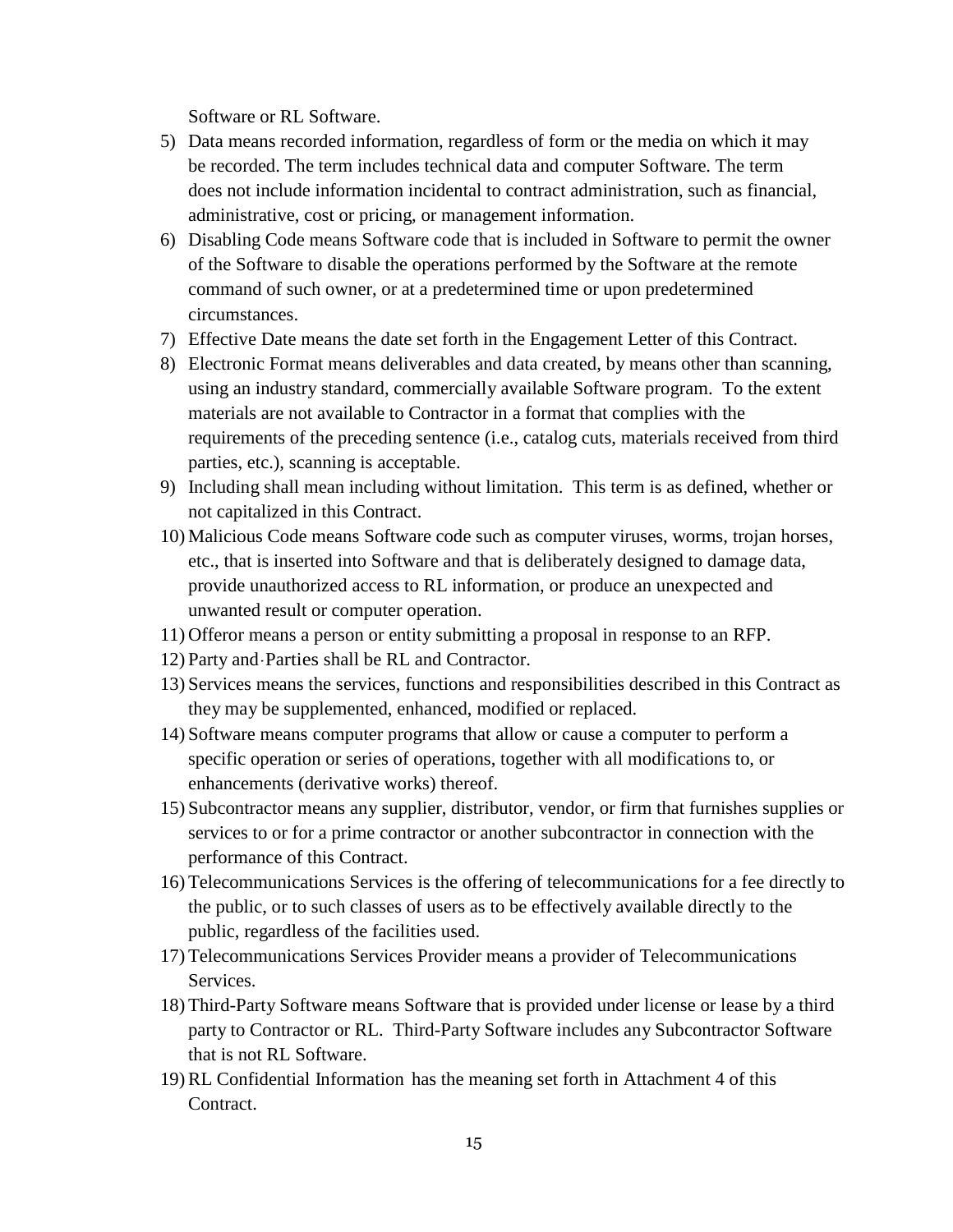- 20) RL Information means all written, printed, electronically, magnetically or optically stored material, including without limitation, reports, stakeholder applications and submissions, all beneficiary payment related information, FCC forms, manuals, memoranda, electronic mail, images, specifications, drawings, databases (including all related documentation, but not including database management Software), screen format and other visual effects, technical information, stakeholder information, procedures for administering the federal Interstate Telecommunications Relay Services Fund, and business information (not including information relating only to Contractor's or any Subcontractor's business or operations) that is created, modified, reproduced or maintained by RL. RL Information also includes information concerning RL's business, stakeholders or operations that is collected, developed or recorded by Contractor or any Subcontractor in the performance of the Contract, including without limitation, program procedures and program specific information that is provided to Contractor or Subcontractor by a stakeholder in the course of performance of the Contract or that is created or derived from such information. RL Information is and includes RL's Confidential Information.
- 21) RL Software means (1) Software developed by RL or title to which was acquired by RL from a third party, or (2) Software first produced in the performance of this Contract.

#### **B. Record Retention**

Contractor shall retain all electronic records and paper records relating to this Contract to permit examination in accordance with Attachment 1, for a minimum of 3 years.

#### **C. Information Security**

Contractor shall establish and maintain safeguards to protect the confidentiality, integrity, and restricted availability of RL Confidential Information in its possession, according to industry best practice standards. This includes all information that is sent to and received to and from RL and all stakeholders. Contractor and its Subcontractors shall ensure that their respective local area networks, servers, and personal computers are secure from unauthorized access from within or outside their respective organizations.

#### **D. Qualifications, Retention and Replacement of Contractor Personnel; Key Personnel**

- 1) Contractor shall at all times assign an adequate number of personnel to perform the Services. The personnel Contractor assigns to perform the Contract shall be fully trained and qualified for the Services they are to perform before they begin performing such Services, except as otherwise set forth herein. All of Contractor's personnel must meet the training required by GAGAS 3.46 as stated in Government Auditing Standards prior to starting the engagement.
- 2) In the event RL determines in good faith that the continued assignment of a Contractor or Subcontractor(s) employee to perform any part of the Services is not in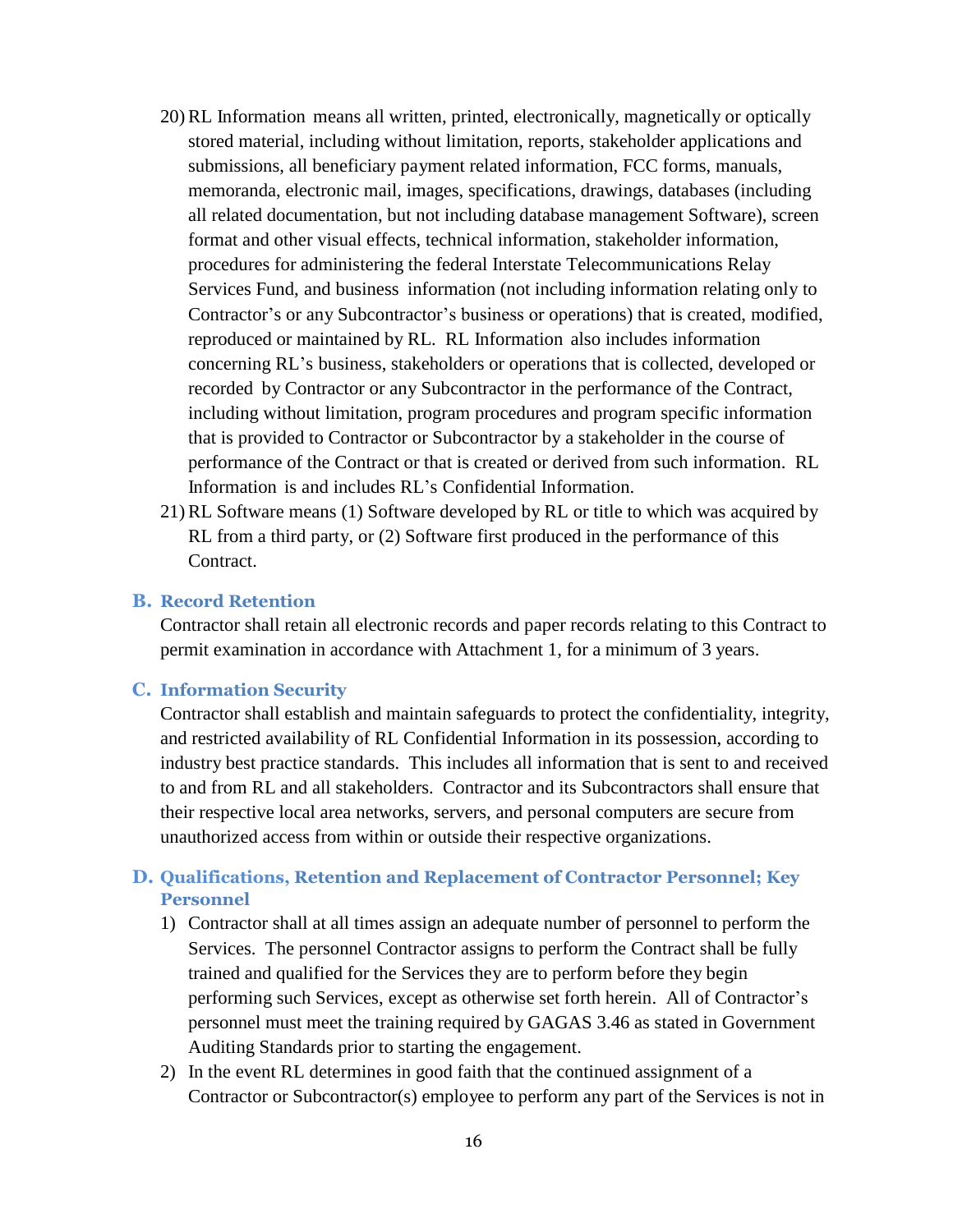the best interests of RL, then RL shall give Contractor written notice to that effect. After receipt of such notice, Contractor shall have ten days in which to investigate the matters stated in such notice, discuss its findings with RL and resolve any problems with such person. If, following such period, RL requests replacement of such person, Contractor shall remove such person from performance of any part of the Services and shall replace that person with another person of comparable competency and qualifications. Notwithstanding the foregoing, in the event RL determines there exists a potential for imminent harm to the programs or to RL, or RL's employees, Contractor or Subcontractor shall remove the employee immediately upon request by RL.

3) Key personnel identified in the Contract shall not be removed from the Contract effort, or otherwise replaced, for a minimum of the base year, without a compelling reason (e.g., health, departure from company) or unless RL requires their replacement. At a minimum, Contractor's key personnel shall include the partners, managers and team leaders for the financial statement audit. Any proposed changes to key personnel must be submitted in writing to the RL Contracting Officer for approval prior to the removal or replacement of key personnel.

#### **E. Confidentiality**

#### 1) **RL Confidential Information**

Contractor acknowledges that during the course of this Contract, it may be exposed to RL Confidential Information, the misappropriation, unauthorized use, or disclosure of which would cause irreparable harm to RL and the entities affiliated with RL programs. RL Confidential Information does not include information that Contractor can demonstrate  $(A)$  was, at the time of disclosure to it, in the public domain;  $(B)$ after disclosure to it, is published or otherwise becomes part of the public domain through no fault of Contractor; (C) was lawfully in Contractor's possession, without an obligation of confidentiality, prior to receipt hereunder, as evidenced by written records of Contractor; (D) was received independently by Contractor from a third party who was free to lawfully disclose such information to Contractor without restriction of confidentiality; or (E) was independently developed by Contractor without reference to RL Confidential Information.

#### 2) **Non-Disclosure/Confidentiality Obligations**

During the term of this Contract and at all times thereafter, Contractor shall maintain the confidentiality of all RL Confidential Information and prevent its unauthorized disclosure, publication, dissemination, destruction, loss, or alteration. Contractor agrees that it will disclose RL Confidential Information to employees and Subcontractors only as necessary for the performance of this Contract, and only to the extent necessary to discharge their duties as required by this Contract. Contractor shall require each of its employees and the employees of any Subcontractor who will receive access to RL Confidential Information to sign the Non-Disclosure/Confidentiality Agreement set forth in section E, attachment 4, as a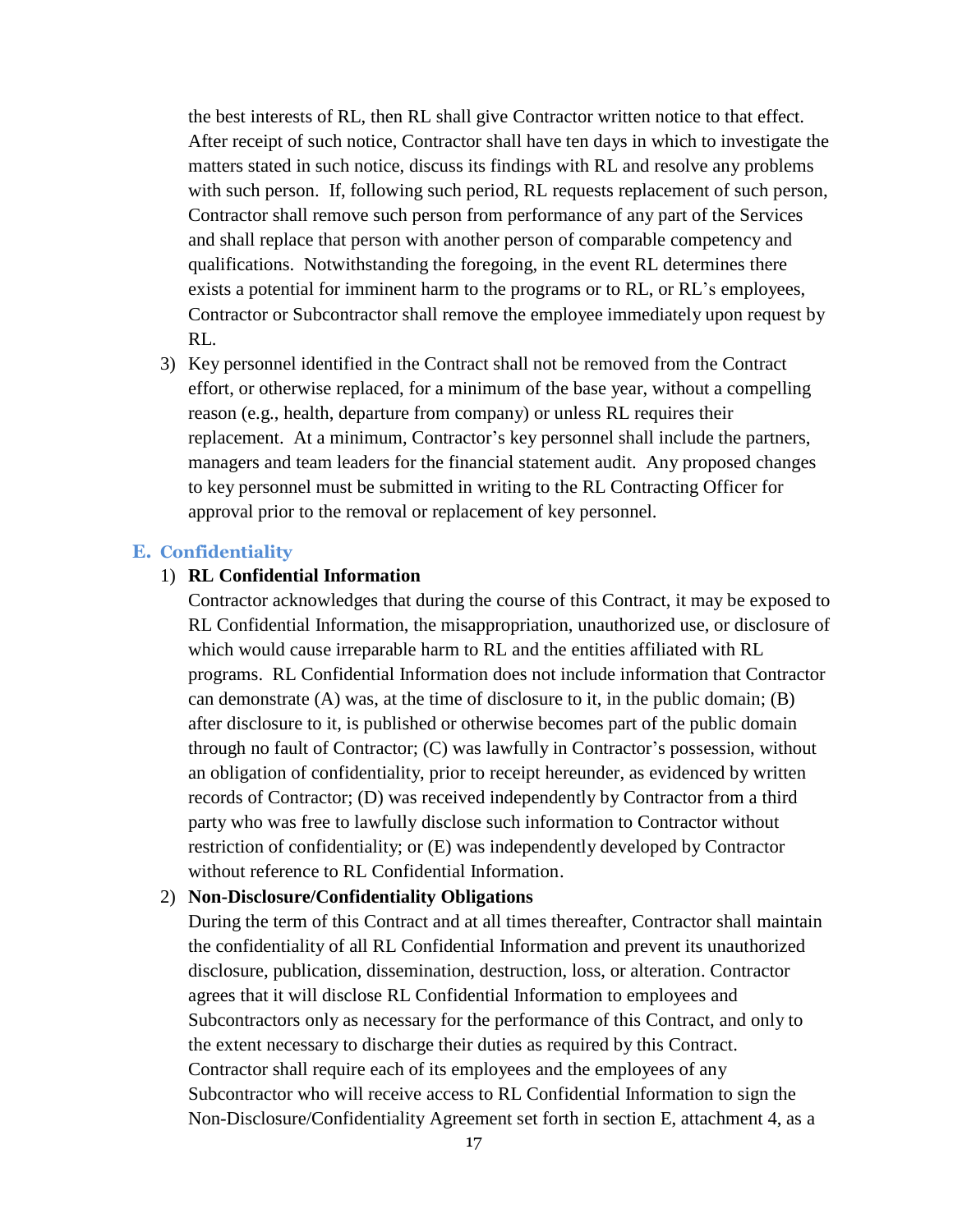condition to performance under this Contract. Upon the termination of any employee, Contractor, and any Subcontractor(s), shall remind their employees of their continuing confidentiality obligations.

#### 3) **Contractor Enforcement of Confidentiality Agreement**

Contractor shall comply with the terms of the Confidentiality Agreement as well as the provisions with respect to RL Confidential Information set forth herein. Any breach or violation of the Confidentiality Agreement shall be reported to the RL President, or the RL President's designee, immediately upon becoming aware of the breach or violation. Any report in connection with a breach or violation of the Confidentiality Agreement must contain a complete account of the nature and extent of the violation, the identity and positions of the individuals participating in the violation, the steps taken to recover any improperly disclosed RL Confidential Information, the extent to which such recovery was accomplished, and the steps being taken to prevent future occurrences of a similar nature.

#### 4) **RL Enforcement of Confidentiality Agreement**

RL may enforce the terms of the Confidentiality Agreement against a Contractor or Subcontractor employee as a third-party beneficiary of the Confidentiality Agreement.

5) **Exclusions** 

Contractor shall not be considered to have breached its obligations under this section C.IV.E for disclosing RL Confidential Information as required to satisfy any legal requirement of a competent government body, provided that, promptly upon receiving any such request and to the extent that it may legally do so, Contractor advises RL of the RL Confidential Information to be disclosed and the third party requiring such disclosure, in order that RL may interpose an objection to such disclosure, take action to assure confidential handling of the RL Confidential Information, or take such other action as it deems appropriate to protect the RL Confidential Information.

#### 6) **Warranties**

RL represents and warrants that it has the right to disclose all RL Confidential Information that it discloses to Contractor pursuant to this Contract. Otherwise, RL makes no representation or warranty, express or implied, with respect to any RL Confidential Information.

#### **F. Proprietary Rights and Software**

#### 1) **Copyright**

Notwithstanding any provision in this Contract that states otherwise, Contractor hereby assigns to RL the copyrights in all tangible materials created by Contractor in connection with this engagement, including, but not limited to, any reports, notes, or other deliverable. Contractor agrees to execute any additional documents which may be necessary to vest ownership of all such copyrights in RL.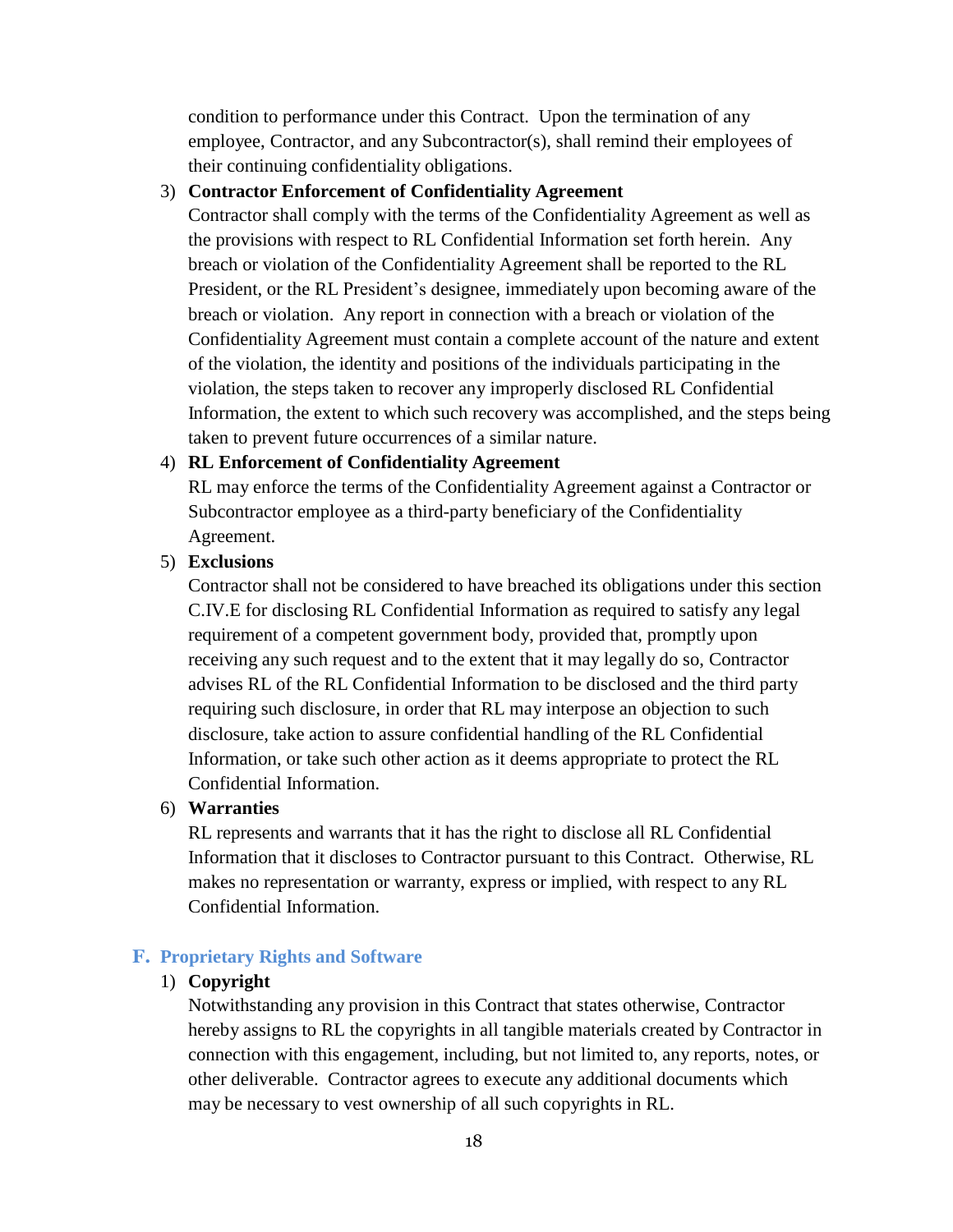#### 2) **Ownership of RL Information**

All RL Information, upon its creation, becomes, and remains, the exclusive property of RL.

#### 3) **Ownership of RL Software**

All RL Software shall be the exclusive property of RL.

#### 4) **Exclusion of Contractor Data and Software**

Contractor shall not, without the prior written consent of the Contracting Officer, incorporate in any Data or Software delivered under this contract, any Data or Software not first produced in the performance of this Contract. Contractor represents and warrants that no Contractor Software, Subcontractor Software or Third Party Software shall be incorporated in any RL Software, RL web sites, RL databases or other RL materials unless Contractor first obtains and grants to RL and all others acting on its behalf a paid-up, non-exclusive, irrevocable, worldwide license in such Software to reproduce, prepare derivative works, and perform and display publicly by and on behalf of RL.

#### 5) **Third-Party Software supplied by RL**

RL grants to Contractor or, at Contractor's request, to one of its Subcontractors, to the extent authorized by the Third-Party Software license, the same rights of access and use during the term of the Third-Party Software held by RL, for the sole purpose of performing the Contract.

#### 6) **Malicious Code**

Contractor represents and warrants that it shall prevent the introduction and proliferation of any Malicious Code into RL's computer environment. In the event any Malicious Code is found in RL's computer environment and such Malicious Code originated in equipment, Software, or Services provided by Contractor or originated from any person for whom Contractor is responsible, Contractor shall at its own expense take all necessary efforts to: (a) promptly remove such Malicious Code (b) to the extent possible, restore or recover lost or damaged RL Information caused by such Malicious Code using generally accepted data restoration techniques, including the use of the most recent available backup unaffected by the Malicious Code and (c) eliminate, and reduce the effects of the Malicious Code.

#### 7) **Disabling Code**

Contractor shall not introduce into any Software operating in RL's computer environment, or permit to be invoked, any Disabling Code.

#### 8) **Subcontractor Software and Data**

Contractor shall obtain from its Subcontractors all Software and Data, and all rights therein, necessary to fulfill Contractor's obligations to RL under this Contract.

#### 9) **Residual Knowledge**

Nothing contained in this Contract shall restrict either Party from the use of any ideas, concepts, know-how, or techniques relating to the Services which either Party, individually or jointly, develops or discloses under this Contract, provided that in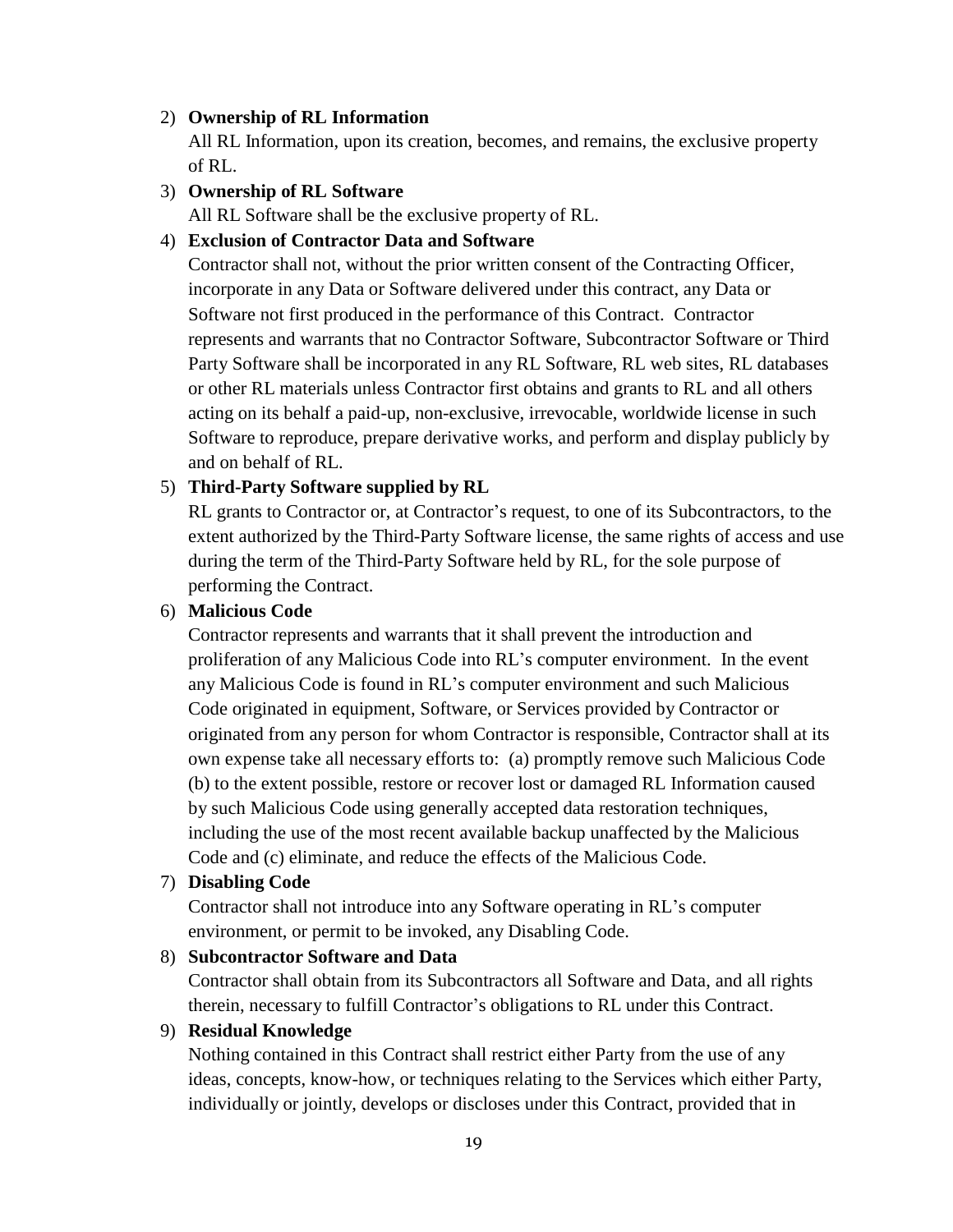doing so such Party does not breach its obligations under section C.2.(e) or infringe upon the intellectual property rights of the other Party or third parties who have licensed or provided materials to the other Party. However, neither this Contract, nor any disclosure made hereunder, grants any license to either Party under any patents or copyrights of the other Party.

#### **G. Insurance**

- 1) All insurance policies required shall be maintained in full force until all Services under this Contract are completed. Contractor shall provide 30 days' prior written notice to RL in the event of cancellation of or material change in the policy.
- 2) Upon the Effective Date, Contractor shall furnish RL with insurance certificates evidencing that the required coverage is in force. RL shall not be liable for the payment of any premiums.
- 3) The insurance companies indicated in the certificates shall have an AM Best rating of A or better and a surplus rating of 7.
- 4) Compliance with the insurance requirements set forth herein shall not release Contractor of full responsibility for all liability as set forth in the indemnification clause stated in section C.IV.J.
- 5) The minimum requirements of insurance to be carried by Contractor shall be as follows:
	- a) Workers' Compensation and Employer's Liability Insurance:
		- i. Coverage A, Workers' Compensation Statutory benefits as required by the Workers' Compensation Laws of all appropriate jurisdictions and reference to such compliance made on all certificates of insurance.
		- ii. Coverage B, Employer's Liability One Million Dollars (\$1,000,000), or as otherwise required by law.
	- b) Commercial General Liability Insurance.
		- i. Commercial General Liability Insurance in an amount not less than Three Million Dollars (\$3,000,000) combined single limit, or the equivalent, as it respects to Bodily and Personal Injury and Property Damage in any one occurrence/Five Million Dollars (\$5,000,000) aggregate.
		- ii. Contractual Liability Insurance to include coverage for the liabilities assumed under section C.IV.J in an amount not less than Three Million Dollars (\$3,000,000). Acceptance of coverage in this amount by RL does not release Contractor of full responsibility for all liability as set forth in the indemnification clause set forth in section C.IV.J.
	- c) Professional Liability Insurance
		- i. Professional Liability Insurance in an amount not less than Five Million Dollars (\$5,000,000) per occurrence, and Five Million Dollars (\$5,000,000) aggregate for claims arising out of Professional Services provisions under this Contract. Upon termination of Contractor's Contract, Contractor shall present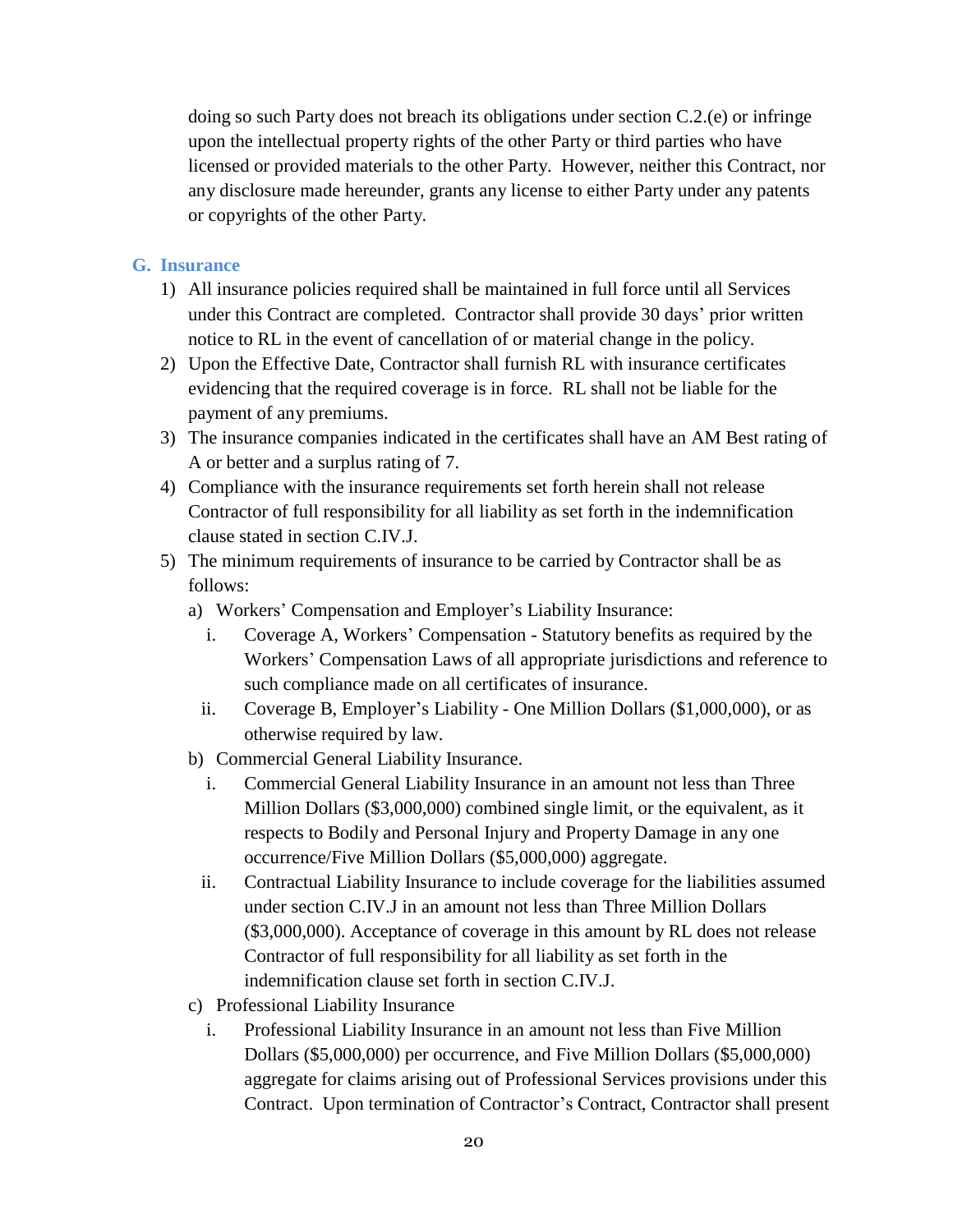evidence of an extended reporting period to provide coverage for claims for a period of three years from the date of termination

- d) Cyber Security Insurance
	- i. Cyber Security Insurance in an amount deemed appropriate to cover Contractor's risk exposure.
- 6) RL shall be informed in writing within 10 days of any Contractor insurance cancellation during the term of this Contract.
- 7) Contractor shall also maintain, to the extent it deems advisable, and at its own expense, any medical payments, life, disability, or other insurance necessary for its own protection. In no event will RL be responsible for maintaining any of the foregoing insurance coverage.

#### **H. Supplemental Terms Applicable to Terminations for Cause**

- 1) If RL terminates this Contract for cause in whole or in part, it may acquire, under commercially reasonable terms and conditions, the terminated products and/or Services from another source, and Contractor will be liable to RL for any reasonable excess costs incurred by RL together with any incidental or consequential damages incurred because of the termination.
- 2) RL's right to terminate this Contract in whole or part for cause may be exercised by RL ten (10) calendar days after providing a written cure notice to Contractor specifying Contractor's failure to comply with terms or conditions of the Contract if Contractor does not cure such failure within such period.
- 3) To the extent requested in writing by RL on partial or complete termination for cause, Contractor shall use its reasonable commercial efforts to make available to RL or its designee, pursuant to reasonable terms and conditions, any third-party services being utilized by Contractor in the performance of the Contract prior to termination. Contractor shall be entitled to retain and utilize any such third-party services in connection with the performance of Services for any other Contractor customer.
- 4) To the extent requested in writing by RL on partial or complete termination for cause, Contractor will, to the extent permitted by the terms of the subcontract, immediately assign to RL any subcontract between Contractor and any Subcontractor that is dedicated to providing terminated Services to RL.

#### **I. Notices**

1) Except as otherwise specified in this Contract, any notice, demand for information, consent, approval or documents required or authorized by this Contract to be given to a Party shall be given in writing and shall be: (A) personally delivered, (B) mailed by registered or certified mail (return receipt requested) postage prepaid, (C) sent by overnight delivery service (with a receipt for delivery), (D) sent by electronic mail with a confirmation of receipt returned by recipient's electronic mail server to such Party at the following address: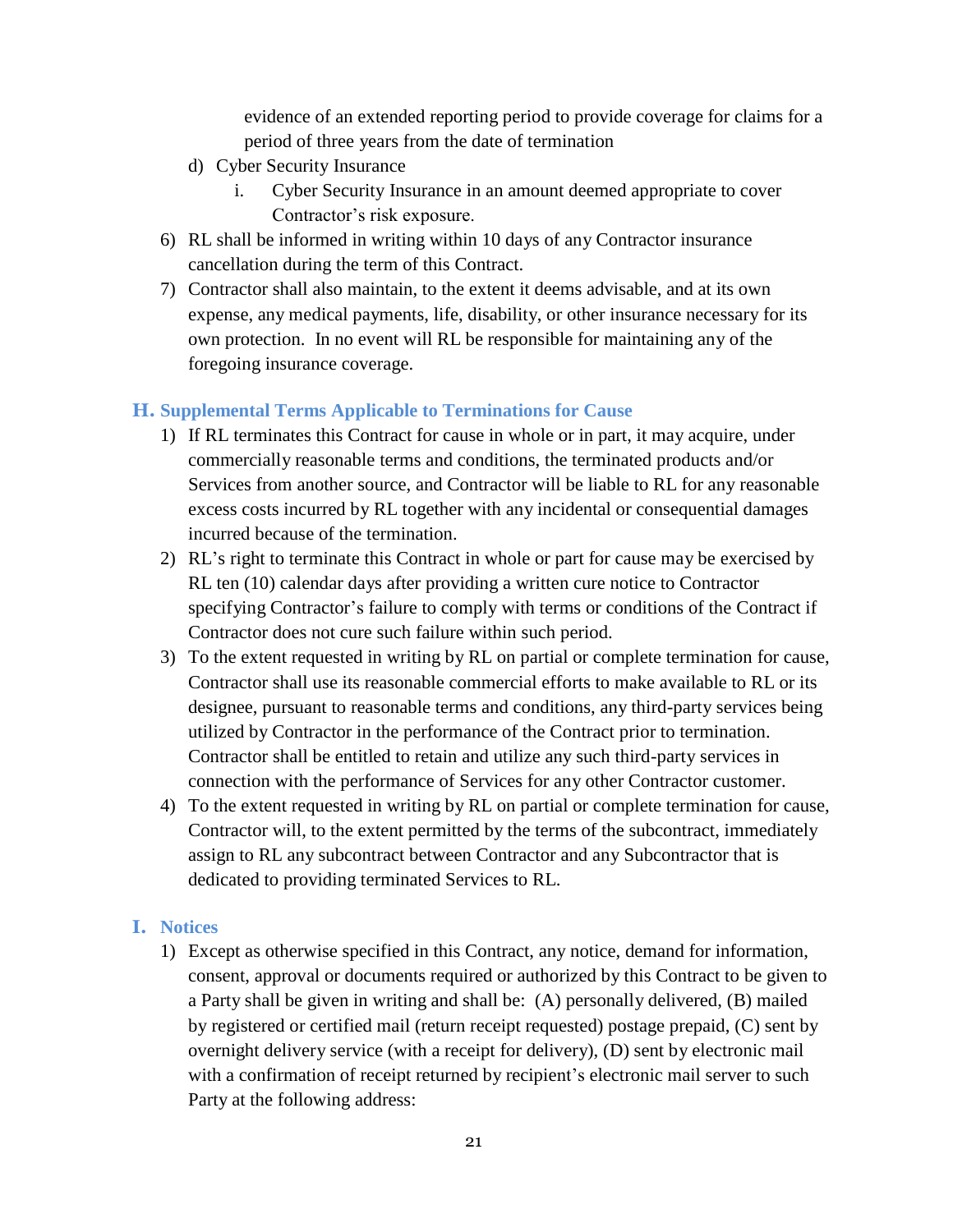| For RL                          | <b>For Company</b>              |
|---------------------------------|---------------------------------|
| Mary Beth Osborne               | fully signed RFP                |
| <b>Chief Operating Officer</b>  |                                 |
| Rolka Loube                     |                                 |
| 4423 N. Front Street            |                                 |
| Harrisburg, PA 17110            |                                 |
| mosborne@rolkaloube.com         |                                 |
| With a copy to:                 | With a copy to:                 |
|                                 |                                 |
| <b>Federal Communications</b>   | <b>Federal Communications</b>   |
| Commission                      | Commission                      |
| Attn: Kadian Ferguson           | Attn: Andrew Mulitz             |
| Office of Managing              | 445 $12^{\text{th}}$ Street, SW |
| Director                        | Room 5-A133                     |
| 445 $12^{\text{th}}$ Street, SW | Washington, DC 20554            |
| Washington, DC 20554            |                                 |
|                                 |                                 |

2) Each Party's designation of such person and/or address may be changed at any time by such Party upon written notice given pursuant to the requirements of this section. A notice served by mail shall be effective upon receipt.

#### **J. Indemnity**

- 1) Contractor shall defend, indemnify and hold harmless RL from and against any costs, liabilities, damages or expenses (including reasonable attorneys' fees) arising out of or relating to:
	- a) Claims for personal injuries, death or damage to tangible personal or real property, to the extent proximately caused by the negligent acts or negligent omissions of Contractor or its employees, agents, consultants, or Subcontractors in connection with this Contract; and
	- b) Claims of any nature whatsoever to the extent caused by the violation of Contract terms, negligence, illegal or intentional wrongful acts or omissions of Contractor or its employees, agents, consultants, or Subcontractors in connection with the performance of the Services.
	- c) Contractor shall defend, indemnify and hold harmless RL from and against all losses, damages, liabilities, deficiencies, actions, judgments, interest awards, penalties, fines, costs, or expenses of whatever kind, including reasonable attorney's fees, the cost of enforcing any right to indemnification hereunder, and the cost of pursuing any insurance providers, arising out of or resulting from any third-party claim against RL arising out of or resulting from Contractor's failure to comply with any of its obligations under the data security addendum to the Contract.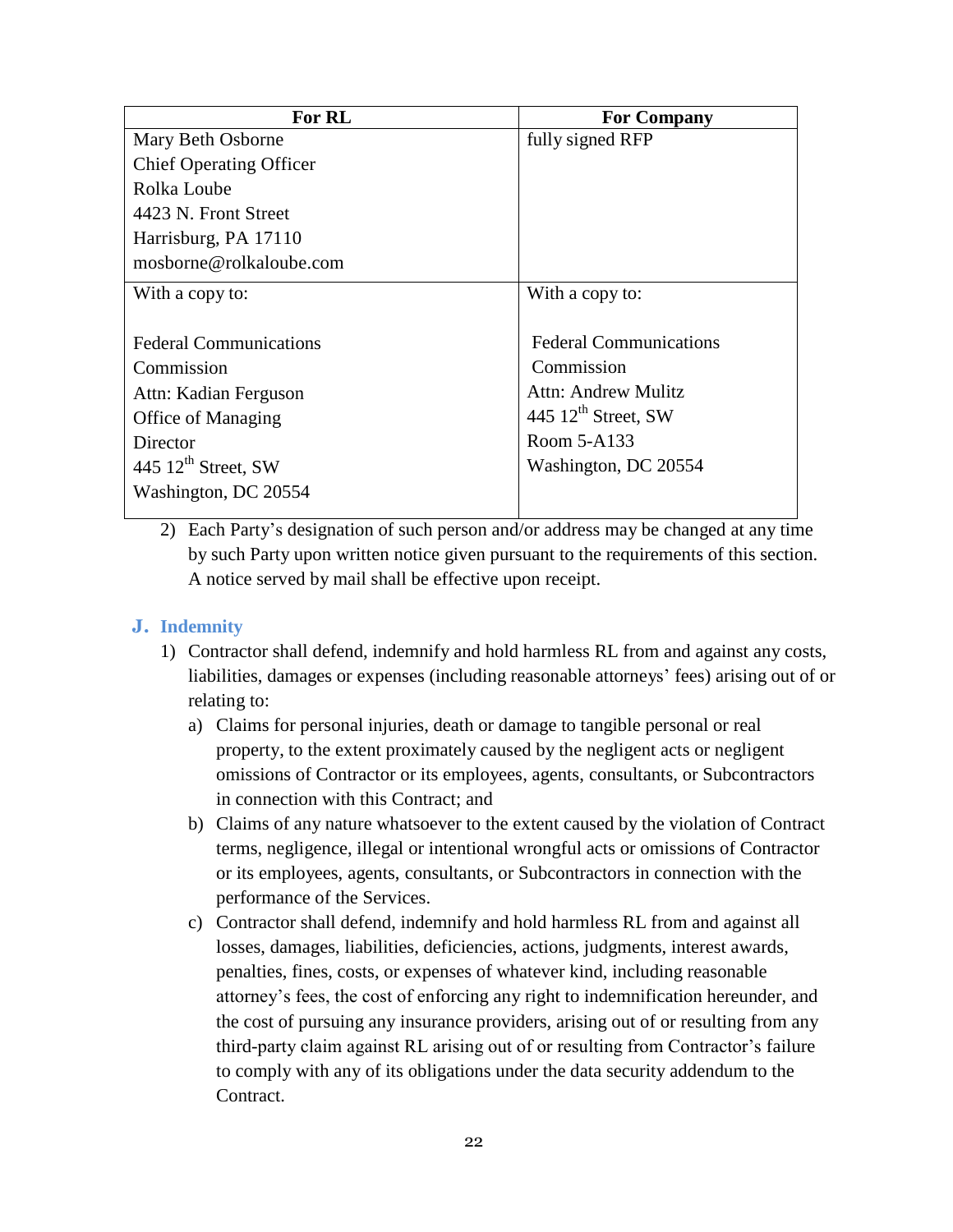#### **K. Gratuities**

- 1) The right of Contractor to proceed may be terminated by written notice if the RL Contracting Officer determines that Contractor, its agent, or another representative:
	- a) Offered or gave a gratuity (e.g., an entertainment or gift) to an officer, official, or employee of RL; and
	- b) Intended, by the gratuity, to obtain a contract or favorable treatment under a contract.
- 2) If this Contract is terminated under paragraph (1) of this clause, RL is entitled to pursue the same remedies as in a breach of the Contract.
- 3) The rights and remedies of RL provided in this clause shall not be exclusive and are in addition to any other rights and remedies provided by law or under this Contract.

#### **L. Choice of Law/Consent to Jurisdiction**

- 1) This Contract shall be governed by and construed in accordance with the laws of the Commonwealth of Pennsylvania, without regard to any otherwise applicable principle of conflicts of laws, except as they may be preempted by, or in conflict with, any federal laws, rules, regulations or regulatory action.
- 2) The Parties hereto agree that all actions or proceedings arising in connection with this Contract shall be litigated exclusively in the state and federal courts located in Harrisburg, PA. The choice of venue is intended by the Parties to be mandatory and not permissive in nature, thereby precluding the possibility of litigation between the Parties with respect to or arising out of this Contract in any jurisdiction other than that specified in this paragraph. Each Party hereby waives any right it may have to assert the Doctrine of Forum Non Conveniens or similar doctrine or to object to venue with respect to any proceeding brought in accordance with this paragraph, and stipulates that the state and federal courts located in Harrisburg, PA shall have in personam jurisdiction over each of them, for the purpose of litigating any dispute, controversy, or proceeding arising out of or related to this Contract.

#### **M.Independent Contractor**

Contractor acknowledges and agrees that it is an independent contractor to RL and Contractor's key personnel, employees, representatives, directors, officers, Subcontractors and agents are not employees of RL. RL will not withhold or contribute to Social Security, workers' compensation, federal or state income tax, unemployment compensation or other employee benefit programs on behalf of Contractor or Contractor personnel. Contractor shall indemnify and hold RL harmless against any and all loss, liability, cost and expense (including attorneys' fees) incurred by RL as a result of RL not withholding or making such payments. Neither Contractor nor any of Contractor's personnel are entitled to participate in any of the employee benefit plans of, or otherwise obtain any employee benefits from, RL. RL has no obligation to make any payments to Contractor's key personnel, employees, representatives, directors, officers,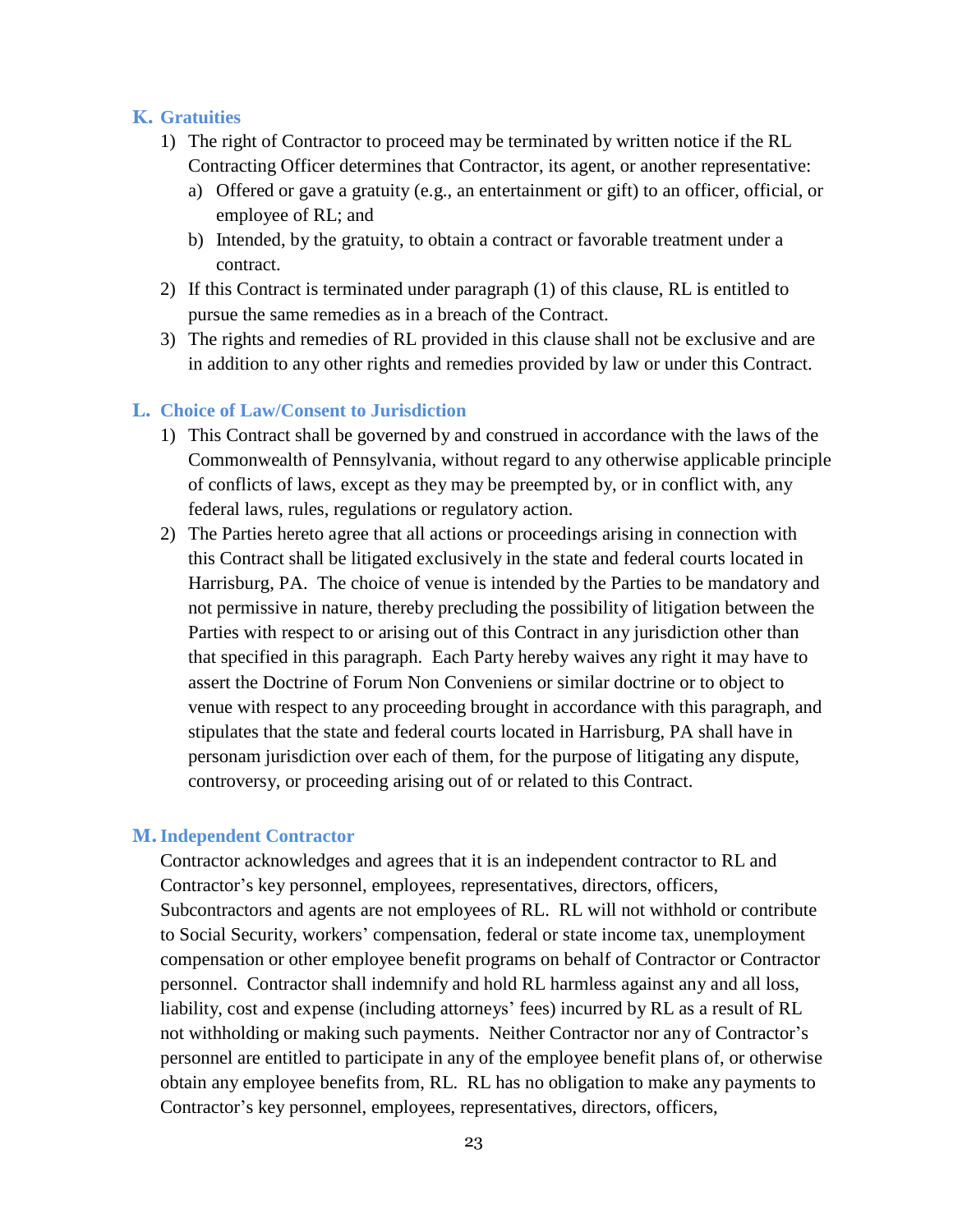subcontractors and agents.

#### **N. Invalidity of any Provision**

It is the intent of the Parties that the provisions of this Contract will be enforced to the fullest extent permissible, but that the unenforceability of any provision will not render unenforceable or impair the remainder of this Contract, which will be deemed amended to delete or modify, as necessary, the invalid or unenforceable provisions. The Parties further agree to negotiate replacement provisions for any unenforceable term that are as close as possible to the original term and to change such original term only to the extent necessary to render the same valid and enforceable.

#### **O. Waiver**

The waiver by either Party hereto of a breach of any provision of this Contract shall not operate or be construed as a waiver of any subsequent breach by either Party.

#### **P. Binding Effect**

This Contract shall be binding upon and shall inure to the benefit of the Parties hereto and their respective heirs, legatees, personal representatives and other legal representatives, successors, and permitted assigns.

#### **Q. Entire Agreement**

This Contract and the various documents and agreements referenced in the RFP constitutes the entire agreement between the Parties on the subject matter hereof, and there are no representations, warranties, covenants, or obligations except as set forth herein. This Contract supersedes all prior and contemporaneous agreements, understandings, negotiations, and discussions, written or oral, of the Parties hereto relating to the subject matter of this Contract. Except as otherwise specifically provided herein, nothing in this Contract is intended or shall be construed to confer upon or to give any person other than the Parties hereto any rights or remedies under or by reason of this Contract.

#### **R. Public Statements**

Neither Contractor nor its Subcontractors shall issue any public statement relating to or in any way disclosing any aspect of this Contract without the prior written consent of RL.

#### **S. Conflict of Interest**

1) RL is the appointed neutral administrator of the federal Interstate Telecommunications Relay Service Fund (TRS). RL is forbidden from advocating positions on universal service policy matters. Because of RL's unique role as neutral administrator, it is essential that any Contractor providing assistance to RL in administering the TRS Fund maintain the same neutrality, both in fact and in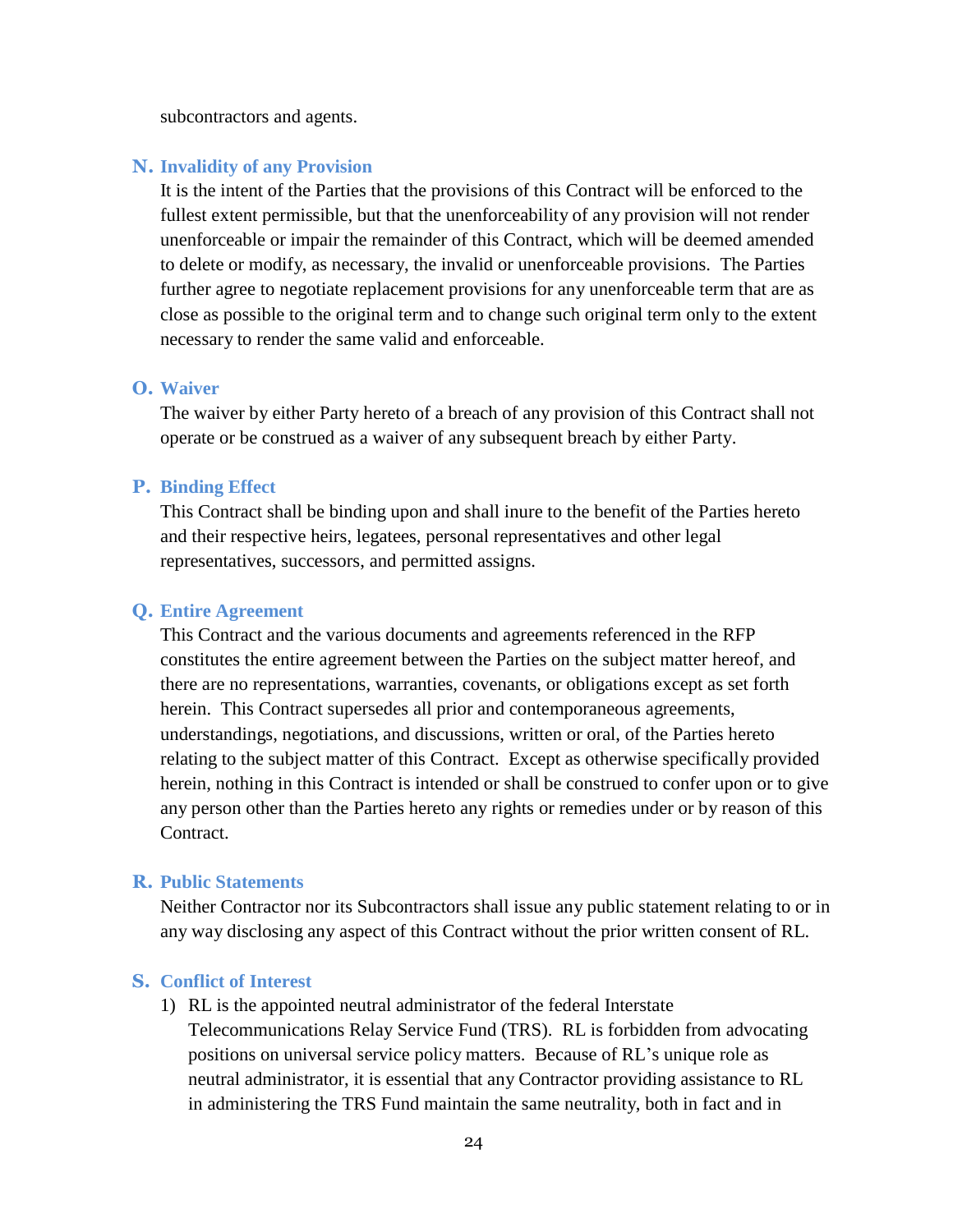appearance. To the extent that Contractor or any Subcontractor has client, membership, financial and/or any other material affiliation with entities that participate in the federal TRS Fund in any respect (including but not limited to receiving TRS support, contributing to the TRS Fund, advocating policy positions on matters related to the programs), there may be actual, potential and/or apparent conflict(s) of interest associated with providing Services related to the administration of the TRS program.

- 2) During the term of this Contract, Contractor shall take all necessary actions to ensure that Contractor employees and Subcontractor employees providing Services under the Contract do not participate in the federal TRS Fund programs in any respect (including but not limited to receiving support, contributing to the TRS Fund programs, advocating policy positions on matters related to the programs or providing Services to entities participating in the TRS programs or the TRS Fund). A failure of Contractor employees or Subcontractor employees to comply with the aforesaid requirements shall be deemed a conflict of interest on the part of Contractor.
- 3) During the term of this Contract, Contractor shall promptly notify RL of any actual or potential conflicts of interest involving Contractor or any Subcontractor, and the means by which it proposes to avoid, neutralize, or mitigate such conflicts. Contractor shall report such conflicts or potential conflicts to RL and FCC OMD in writing and provide detailed information regarding the nature of the conflict, including as applicable: (1) any ownership, control or other business or contractual relationship(s) between Contractor (or Subcontractor) and the Telecommunications Services Provider(s) or beneficiaries of, or other organizations that participate in, the TRS programs; (2) the percentage of Contractor's (or Subcontractor's) revenues received from, and Contractor's (or Subcontractor's) debt held by, Telecommunications Services Provider(s) or beneficiaries of, or other organizations that participate, in the TRS programs or contribute to the TRS Fund (the percentages shall be calculated for Contractor's or Subcontractor's most recently completed fiscal year); and (3) whether any of the personnel assigned to this engagement also will be assigned to an engagement with a Telecommunications Services Provider or beneficiary of, or other organization that participates in, the TRS programs or contributes to the TRS Fund in the preceding 12 months. Contractor shall promptly provide RL with a detailed proposal on how Contractor intends to avoid, neutralize, or mitigate the actual or potential conflict of interest.
- 4) Failure to avoid, neutralize or mitigate any actual or potential conflict to RL's satisfaction may result in termination of this Contract.
- 5) Contractor and any Subcontractors must refrain from advocating policy positions with respect to federal universal service matters.
- 6) Contractor shall include the requirements of this section C.IV.S, including this flow down requirement, in all subcontracts and consultant agreements.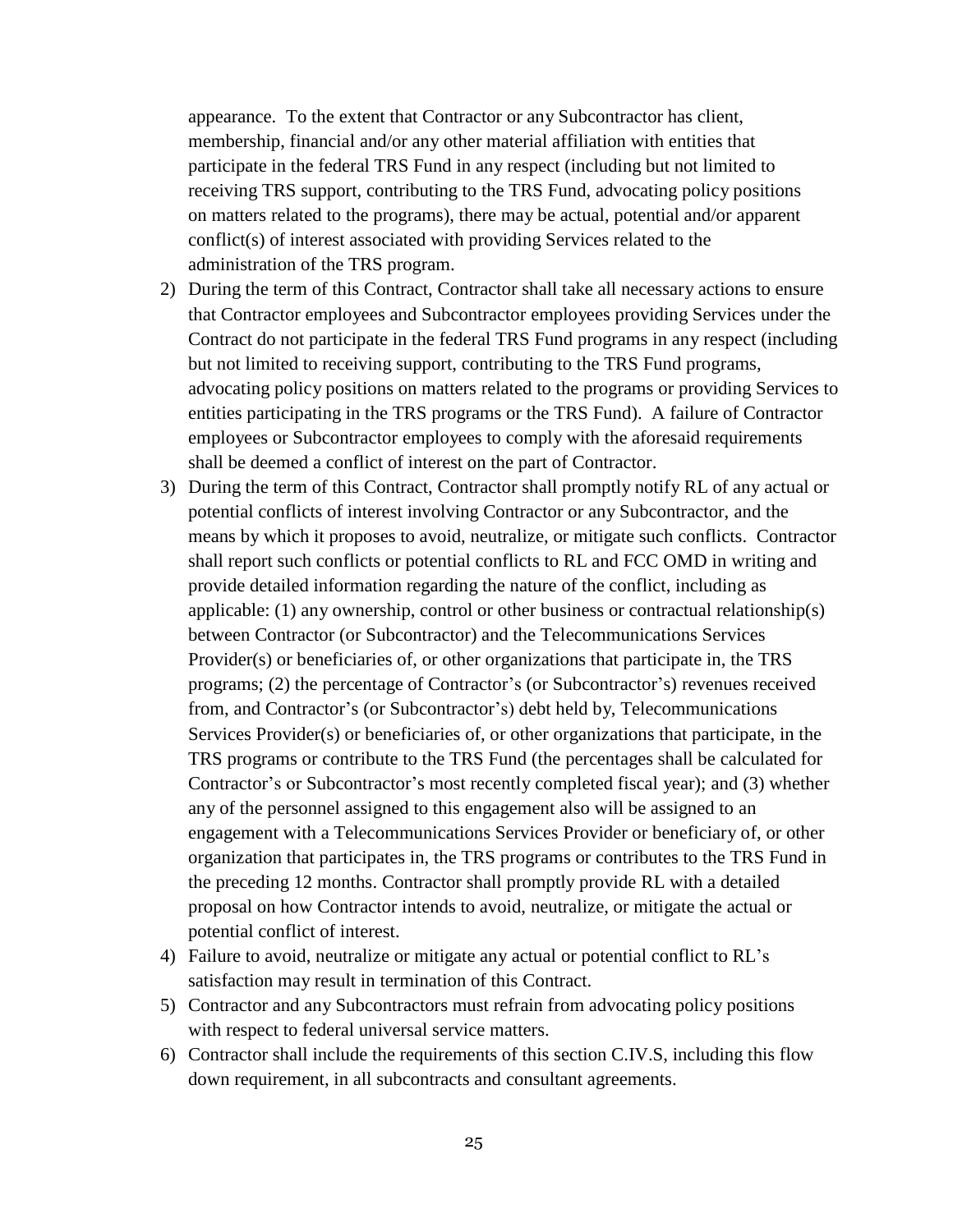#### **T. Corporate Authorizations**

Each Party represents and warrants to the other that:

- 1) It has the requisite corporate power and authority to enter into this Contract and to carry out the transactions contemplated by this Contract; and
- 2) The execution, delivery and performance of this Contract and the consummation of the transactions contemplated by this Contract have been duly authorized by the requisite corporate action on the part of such Party.

#### **U. Option to Extend the Term of the Contract**

- 1) RL may extend the term of this contract by written notice to Contractor 30 days prior to the expiration of the Term.
- 2) If RL exercises this option, the extended Contract shall be considered to include this option clause.
- 3) The total duration of this Contract, including the exercise of any options under this clause, shall not exceed three years.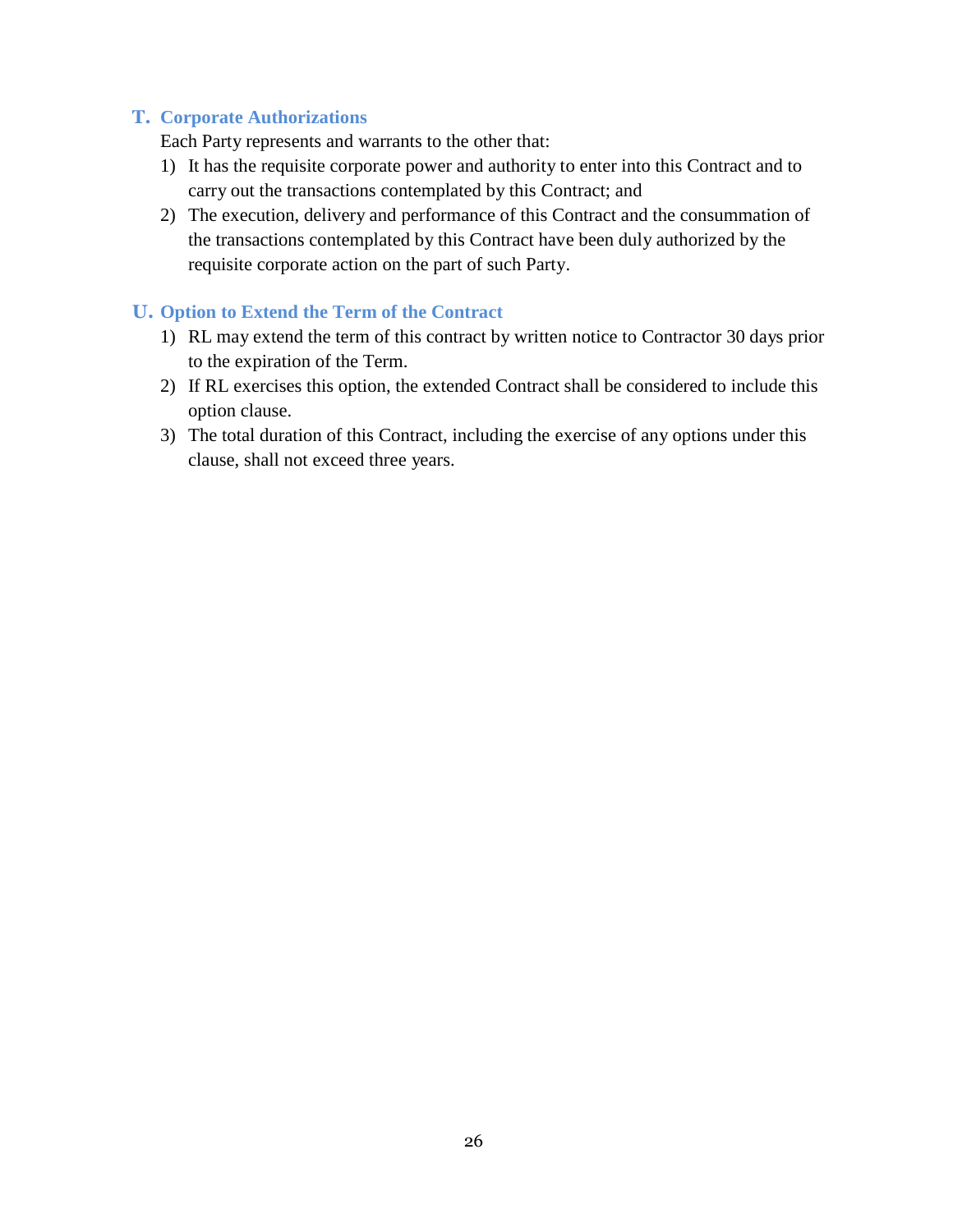## **Section D**

## **V. Solicitation Provisions: Instructions to Offerors –**

### **A. Submission of offers**

Submit signed and dated offers to the office specified in this solicitation at or before the exact time specified in this solicitation. Offers may be submitted on letterhead stationery, or as otherwise specified in the solicitation. At a minimum, offers must show:

- 1) The solicitation number;
- 2) The time specified in the solicitation for receipt of offers;
- 3) The name, address, and telephone number of the Offeror;
- 4) A technical description of the Services being offered in sufficient detail to evaluate compliance with the requirements in the solicitation. This may include product literature, or other documents, if necessary;
- 5) Terms of any express warranty;
- 6) Price and any discount terms;
- 7) Remit to address, if different than mailing address;
- 8) A completed copy of the representations and certifications in Attachment 4 and Attachment 5;
- 9) Acknowledgment of solicitation amendments;
- 10) Past performance information, when included as an evaluation factor, to include recent and relevant contracts for the same or similar items and other references (including contract numbers, points of contact with telephone numbers and other relevant information); and
- 11) Include a statement specifying the extent of agreement with all terms, conditions, and provisions included in the solicitation.

Proposals that fail to furnish required representations or information, or reject the terms and conditions of the solicitation, may be excluded from consideration.

#### **B. Period for acceptance of offers**

The Offeror agrees to hold the prices in its offer firm for 120 calendar days from the date specified for receipt of offers, unless another time period is specified in an addendum to the solicitation.

#### **C. Late submissions, modifications, revisions, and withdrawals of offers**

- 1) Offerors are responsible for submitting offers, and any modifications, revisions, or withdrawals, so as to reach the RL office designated in the solicitation by the time specified in the solicitation. If no time is specified in the solicitation, the time for receipt is 4:00 p.m., local time, for the designated RL office on the date that offers or revisions are due.
	- a) Any offer, modification, revision, or withdrawal of an offer received at the RL office designated in the solicitation after the exact time specified for receipt of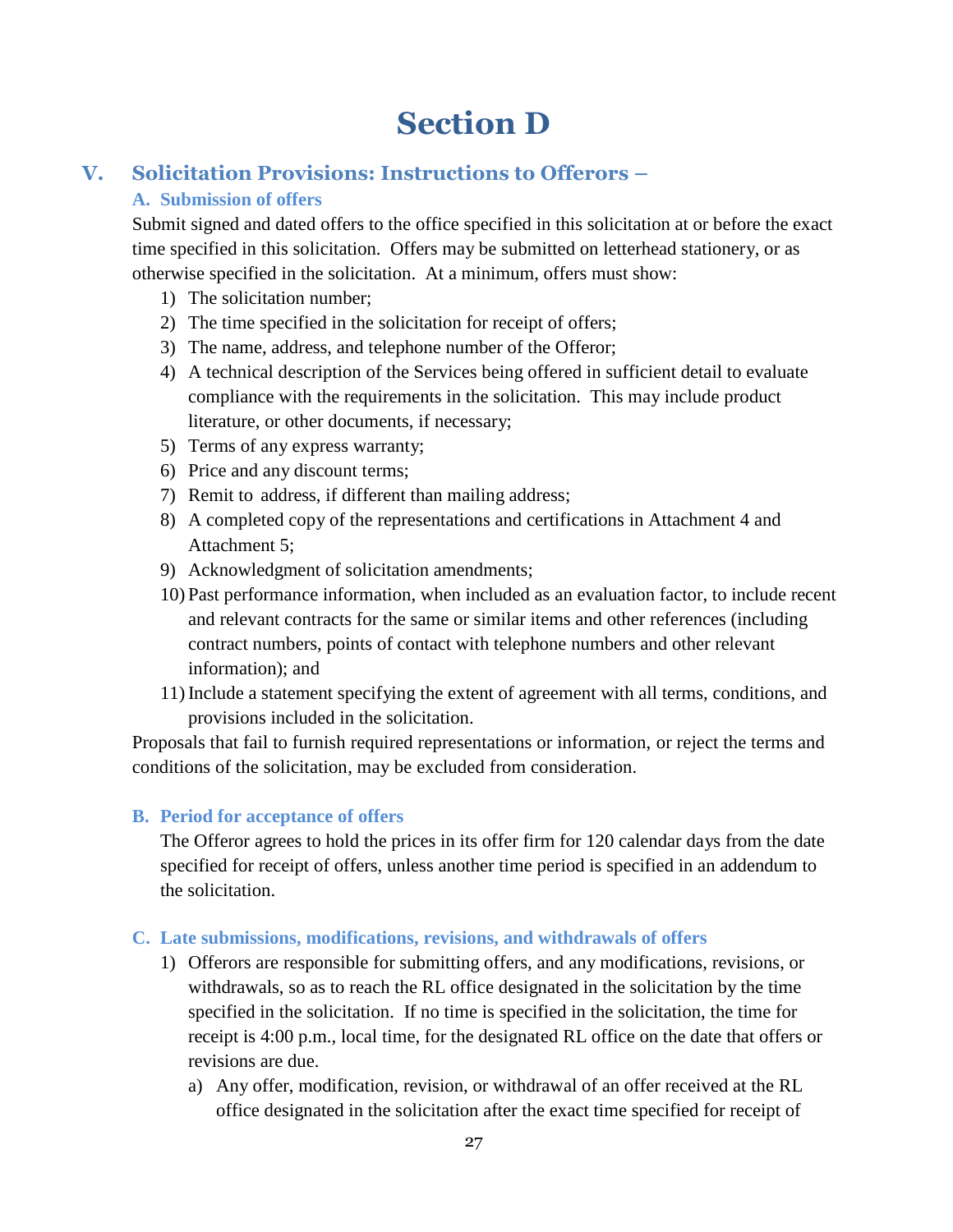offers is late and will not be considered unless it is received before award is made, the Contracting Officer determines that accepting the late offer would not unduly delay the acquisition; and:

- i. If it was transmitted through an electronic commerce method authorized by the solicitation, it was received at the initial point of entry to the RL infrastructure not later than 4:00 p.m. one working day prior to the date specified for receipt of offers; or
- ii. If this solicitation is a request for proposals, it was the only proposal received.
- b) However, a late modification of an otherwise successful offer, that makes its terms more favorable to RL, will be considered at any time it is received and may be accepted.
- 2) If an emergency or unanticipated event interrupts normal RL processes so that offers cannot be received at the RL office designated for receipt of offers by the exact time specified in the solicitation, and urgent RL requirements preclude amendment of the solicitation or other notice of an extension of the closing date, the time specified for receipt of offers will be deemed to be extended to the same time of day specified in the solicitation on the first work day on which normal RL processes resume.
- 3) Offers may be withdrawn by written notice received at any time before the exact time set for receipt of offers. Oral offers in response to oral solicitations may be withdrawn orally. An offer may be withdrawn in person by an Offeror or its authorized representative if, before the exact time set for receipt of offers, the identity of the person requesting withdrawal is established and the person signs a receipt for the offer.

#### **D. Contract award**

RL intends to evaluate offers and award a contract after a two week window for questions. RL reserves the right to request Best and Final Offers from Offerors, though RL does not anticipate this will be needed. Therefore, the Offeror's initial offer should contain the Offeror's best terms from a price and technical standpoint. However, RL reserves the right to conduct discussions if later determined by the Contracting Officer to be necessary. RL may reject any or all offers if such action is in the public interest; accept other than the lowest offer; and waive informalities and minor irregularities in offers received.

#### **E. Multiple awards**

RL may accept any item or group of items of an offer, unless the Offeror qualifies the offer by specific limitations. Unless otherwise provided in the Schedule, offers may not be submitted for quantities less than those specified. RL reserves the right to make an award on any item for a quantity less than the quantity offered, at the unit prices offered, unless the Offeror specifies otherwise in the offer.

#### **F. Data Universal Numbering System (DUNS) Number**

The Offeror shall enter with its name and address on the cover page of its offer, the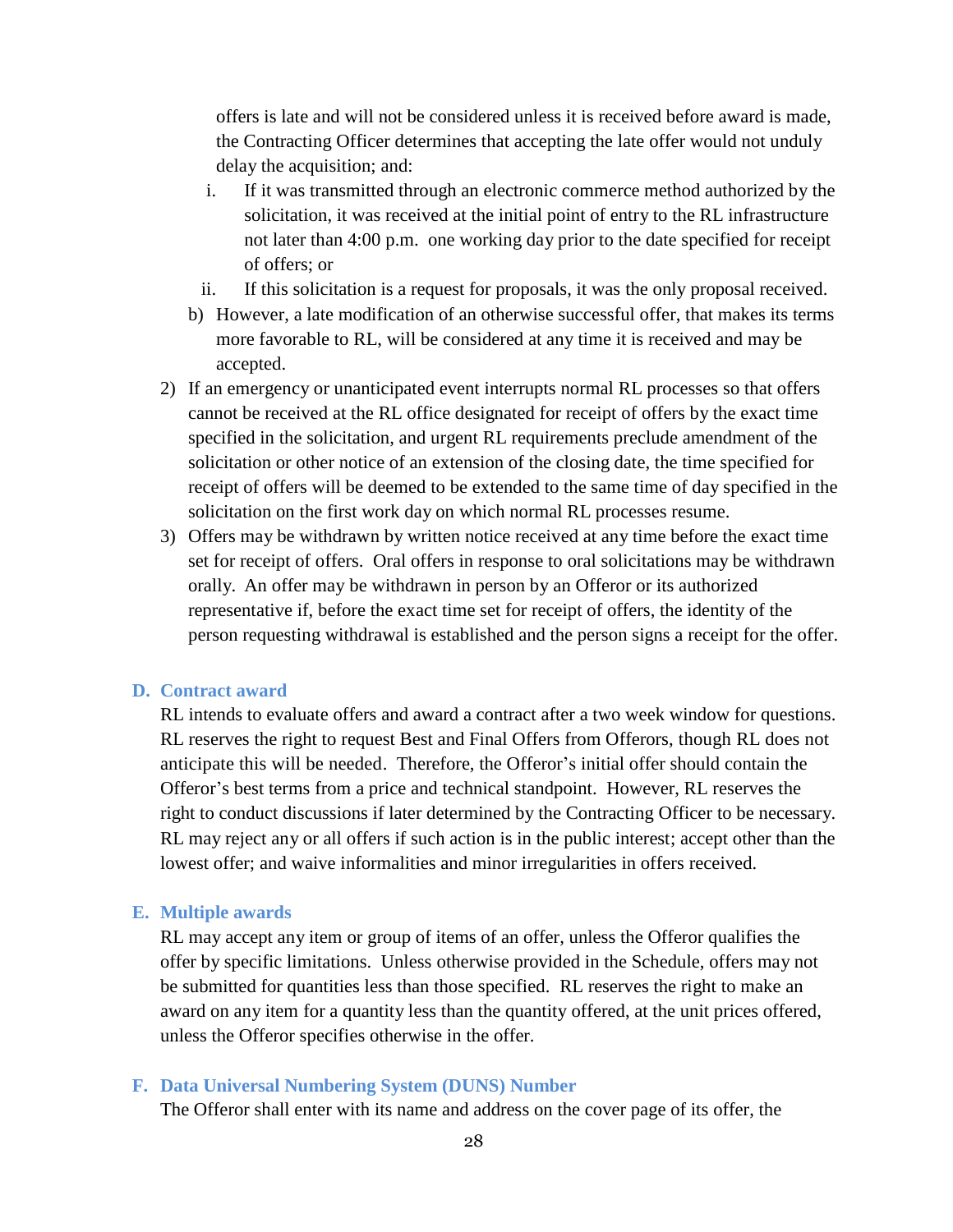annotation - DUNS or- DUNS+4 followed by the DUNS or DUNS+4 number that identifies the Offeror's name and address. The DUNS+4 is the DUNS number plus a 4-character suffix that may be assigned at the discretion of the Offeror to establish additional System for Award Management (SAM) records for identifying alternative Electronic Funds Transfer (EFT) accounts (*see* [FAR Subpart 32.11\)](https://www.acquisition.gov/far/current/html/Subpart%2032_11.html#wp1043964) for the same concern. If the Offeror does not have a DUNS number, it should contact Dun and Bradstreet directly to obtain one. An Offeror within the United States may contact Dun and Bradstreet by calling 1-866-705- 5711 or via the internet at<http://fedgov.dnb.com/webform.>

#### **G. System for Award Management**

Unless exempted by an addendum to this solicitation, by submission of an offer, the Offeror acknowledges the requirement that a prospective awardee shall be registered in the SAM database prior to award, during performance and through final payment of any contract resulting from this solicitation. If the Offeror does not become registered in the SAM database in the time prescribed by the Contracting Officer, the Contracting Officer will proceed to award to the next otherwise successful registered Offeror. Offerors may obtain information on registration and annual confirmation requirements via the internet at <https://sam.gov/SAM/> or by calling 1-866-606-8220.

### **VI. Addendum to Instructions to Offerors – Commercial Items A. General**

Any proposal that fails to comply in all respects with the following preparation and submission requirements may be rejected. Proposals must concisely address RL's requirements, and should not contain a significant amount of corporate boiler-plate marketing information. They must be prepared with Times New Roman 12-point font. Complete proposals must be submitted to Sean Bull, RL Project Manager for this procurement, no later than the date and time set forth in the RFP. **An electronic copy and one hard copy of the proposal are required.** Proposals may be mailed or delivered to: Rolka Loube, LLC, Attn: Sean Bull, 4423 N. Front Street, Harrisburg, PA 17110. Inquiries may be directed to Sean Bull by electronic mail at [sbull@rolkaloube.com;](mailto:sbull@rolkaloube.com) or by telephone at (717) 303-3629.

#### **B. Identification of Confidential Information**

The proposal shall identify the method employed by the Offeror to identify information contained in the proposal that the Offeror contends is confidential information. RL will treat confidential information identified as such on the sheet in which such confidential information appears with the same degree of care that it employs in the handling of its own confidential business information. RL reserves the right to provide copies of proposals received to the FCC. The FCC may be required to disclose Contractor proposal information in accordance with the Freedom of Information Act (5 U.S.C. § 552), but if such disclosure is contemplated an Offeror would be provided the opportunity to object to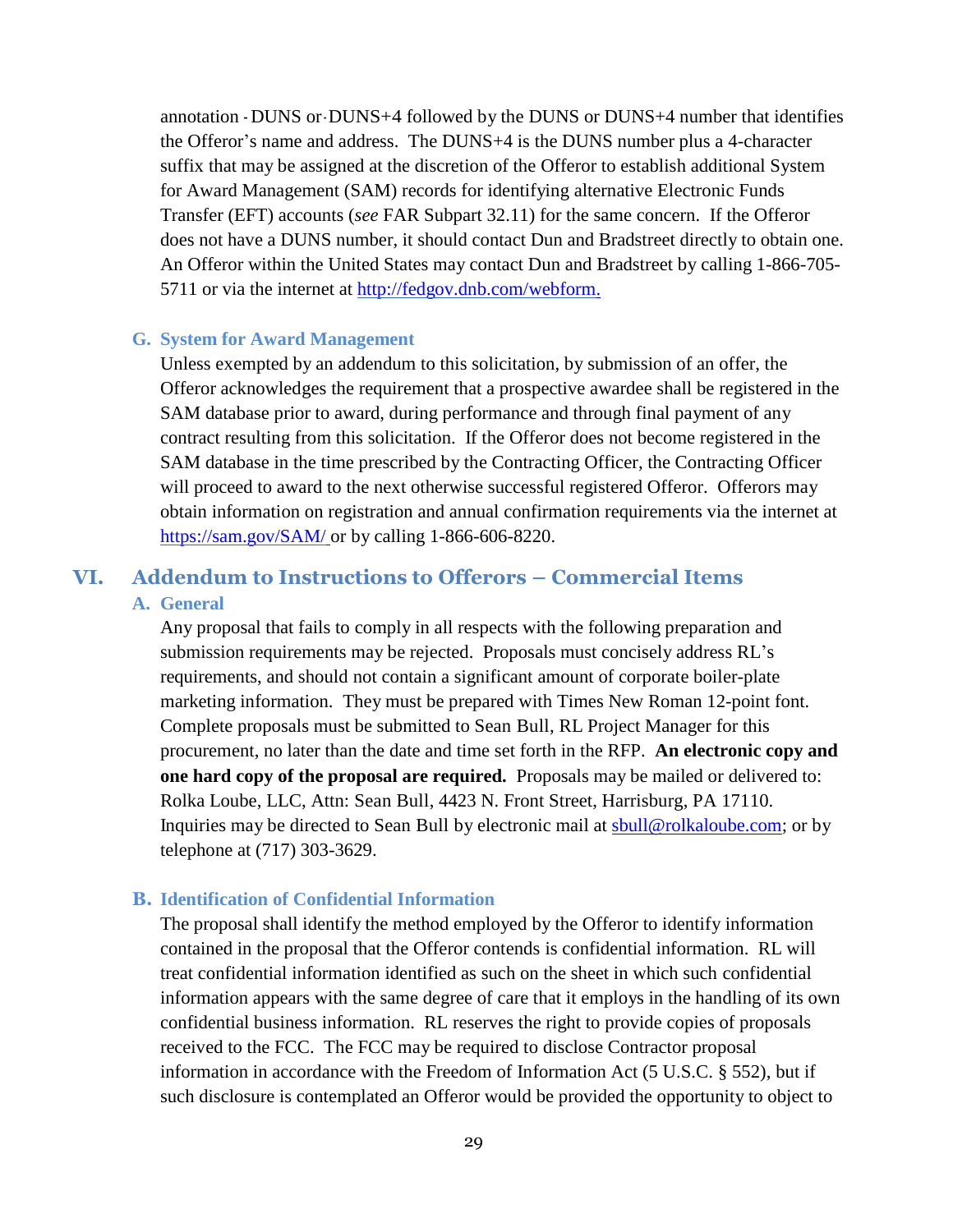the release of confidential information (see 47 C.F.R. § 0.461(d)(3)).

**Note: If Offerors submit technical information that the Offeror contends is a trade secret of the Offeror, RL will not be responsible for any loss or damage that the Offeror may sustain as a result of inadvertent disclosure by RL of such trade secrets contained in a proposal. RL does not consider pricing information to be technical information.**

#### **C. Proposal Format**

Proposals shall be presented in two separate volumes (tabbed sections):

- 1) Volume I
	- a) Corporate Information
	- b) Technical Capability Information
	- c) Past Performance
- 2) Volume II
	- a) Price Proposal

Offerors shall address in their proposals each of the items set forth below. Responses to each item must include a cross-reference to the solicitation provision associated with each item.

#### **D. Proposal Content**

Each proposal volume must contain a cover page. The cover page shall include the name of the Offeror's organization, and the Offeror's contact name, address, telephone number, e-mail address, website address, date, a statement verifying the proposal is valid for a period of 120 days, and signature of a duly authorized Offeror representative.

#### 1) **Corporate Information (Volume I)**

- a) Executive Summary. This section shall summarize all key features of the proposal, including the identification of Subcontractors and affiliated individuals or firms that the Offeror proposes to assist in this engagement. A list of any deviations and exceptions from the requirements contained in this RFP shall be identified in the Executive Summary. Pricing information shall not appear in the Executive Summary.
- b) Confidentiality and Information Security. Offerors must explain how they will meet their obligation to safeguard RL Confidential Information as set forth in Attachment 4. Offerors must explain in detail how they will establish and maintain safeguards to protect the confidentiality, integrity, and restricted availability of RL Confidential Information in their possession as required by Attachment 4.
- c) Conflicts of Interest. RL is the appointed neutral administrator of the federal TRS Fund. Because of RL's unique role as neutral administrator, and is forbidden from advocating positions on interstate TRS policy matters before the FCC, it is essential that any Contractor providing assistance to RL in administering the TRS Fund maintain neutrality, both in fact and in appearance.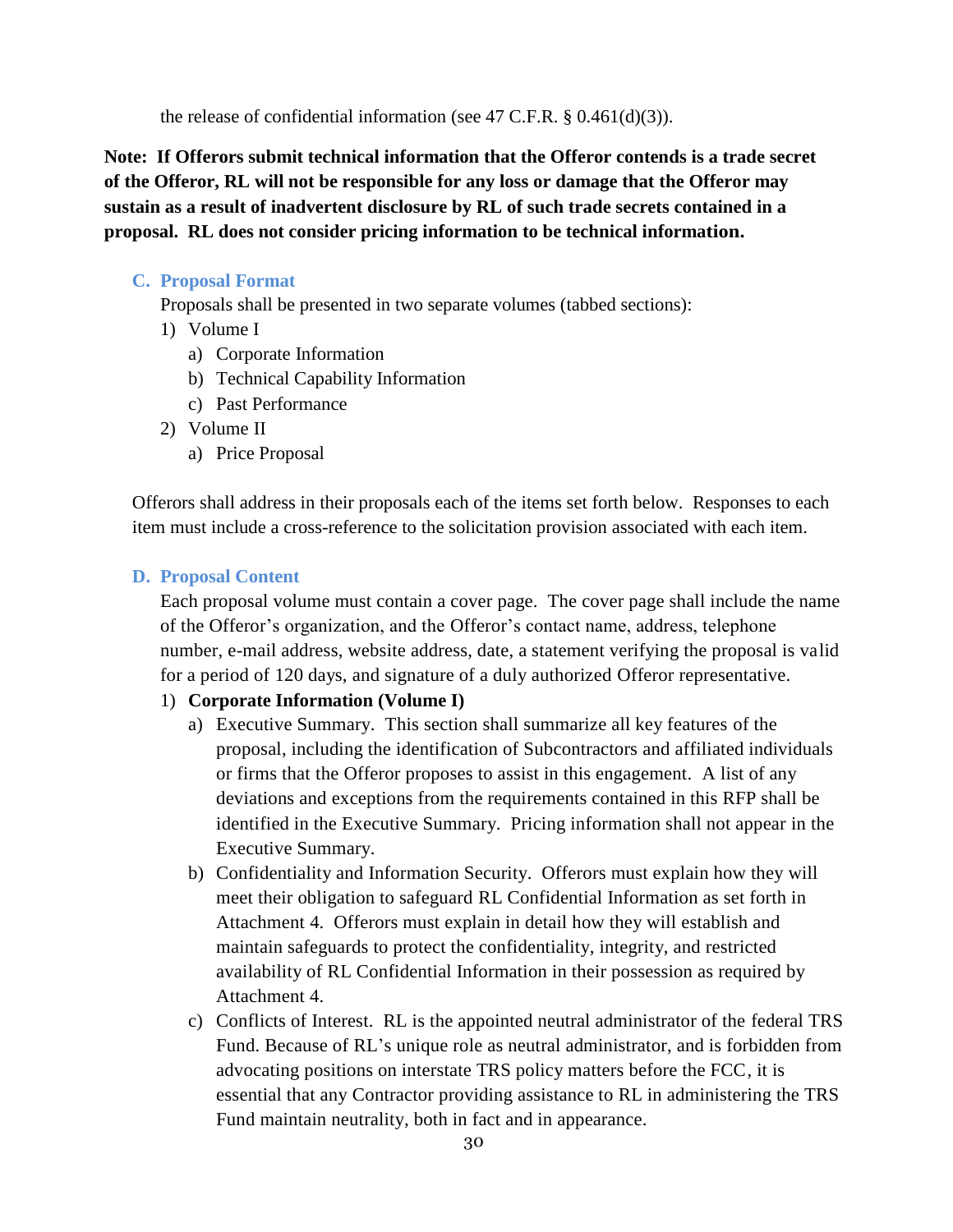Offerors shall identify any actual or potential conflicts of interest involving the Contractor or any Subcontractor, and the means by which it proposes to avoid, neutralize, or mitigate such conflicts. Contractor shall report such conflicts or potential conflicts to RL and FCC OMD in writing and provide detailed information regarding the nature of the conflict, including as applicable: (1) any ownership, control or other business or contractual relationship(s) between the Contractor (or Subcontractor) and the Telecommunications Services Provider(s) or beneficiaries of, or other organizations that participate in, the universal service programs; (2) the percentage of Contractor's (or Subcontractor's) revenues received from, and Contractor's (or Subcontractor's) debt held by, Telecommunications Services Provider(s) or beneficiaries of, or other organizations that participate, in the universal service programs or contribute to the TRS Fund (the percentages shall be calculated for the Contractor's or Subcontractor's most recently completed fiscal year) in the preceding 12 months; and (3) whether any of the personnel assigned to this engagement also will be assigned to an engagement with a Telecommunications Services Provider or beneficiary of, or other organization that participates in, the universal service programs or contributes to the TRS Fund. Offerors must also identify any participation by the Offeror or any proposed Subcontractor(s) or key personnel associated with the Offeror in any of the federal Universal Service Support Mechanisms, including the TRS Fund.

This information must also be provided for any proposed Subcontractors. Offerors shall propose specific and detailed measures to avoid, neutralize, or mitigate actual, potential and/or apparent conflicts of interest raised by the affiliations and Services described above. Offerors should be as specific as possible in describing what the measures would be, how they would be implemented and monitored, and how they would eliminate or mitigate particular conflicts or concerns. In addition, if an Offeror's proposed measures include use of an affiliated organization, Offeror shall provide as much detail as possible regarding how the separateness of the organizations will be maintained and enforced, including with respect to staffing, confidential information, computer systems and other matters. If RL determines that Offeror's proposed mitigation plan does not adequately avoid, neutralize or mitigate the actual or potential conflicts, Offeror will not be eligible for award of a contract.

The Contractor must refrain from advocating policy positions with respect to federal universal service matters including TRS. If Offeror's organization has advocated policy positions on universal service in the past, or if it anticipates doing so in the future, discuss how it will comply with this contractual requirement.

d) Litigation and Other Proceedings. The proposal shall identify any current or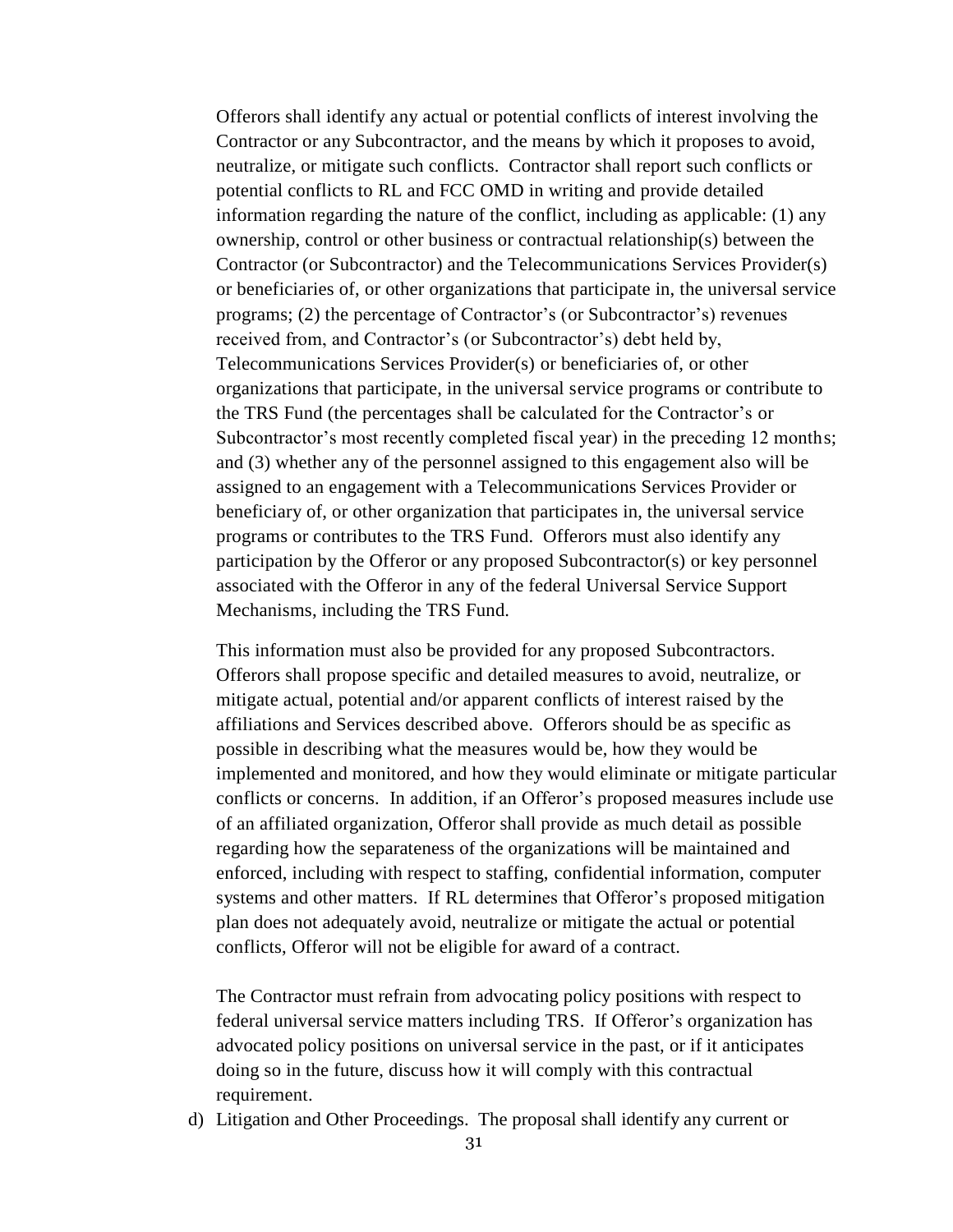threatened litigation or other proceeding, including bankruptcy and related matters, in any judicial court or administrative agency in any jurisdiction, as well as any matter currently in, or expected to be in, arbitration, mediation, or other form of dispute resolution, the resolution of which could materially affect the Offeror's financial strength or ability to perform the duties set forth in this RFP, and shall provide a summary description of the liabilities the Offeror anticipates may occur as a result of such proceedings.

e) FCC rules provide that in choosing an auditing firm to conduct the annual financial audit, RL shall not engage any independent auditor who has been involved in designing any of the accounting or reporting systems under review in the audit. Offerors must confirm their compliance with this requirement in this proposal volume.

#### 2) **Technical Capability Information (Volume I)**

- a) Technical Approach. Offerors must submit a detailed response to this RFP. The Offeror must clearly state whether it will comply with the stated requirements and provide detailed information about how it will fulfill the requirements of the RFP. Technical proposals that merely repeat the requirements set forth in the RFP and state that Contractor will perform the statement of work or similar verbiage will be considered technically unacceptable and will not receive further consideration. RL is interested only in proposals that demonstrate the Contractor's expertise in performing engagements of this type as illustrated by the Offeror's description of how it proposes to perform the requirements set forth in this RFP.
- b) Corporate Resources and Experience

The proposal shall contain a concise description of the principal business of the Offeror and all Subcontractors and affiliated individuals or firms proposed to assist on this engagement, and should discuss the Offeror's capabilities for performing this Contract, including personnel resources and project management capabilities. Additionally, information regarding Offeror's capability should include the following:

- i. Experience in conducting audits in accordance to GAAS and GAGAS.
- ii. Experience, if any, with state universal service funds or with federal USF contributors or one or more of the Universal Service Support Mechanisms.
- iii. Describe how the Offeror's prior experience would impact efficiency in achieving the Contract objectives.
- iv. Describe how Offeror's firm has successfully met schedule constraints in performing similar projects.
- c) Key Personnel
	- i. Identify by name all key personnel and their proposed roles in performing the Services. For each of these individuals, please provide a resume (not to exceed two pages) that includes their educational background, relevant job experience, GAGAS training and a list of specific relevant efforts they have supported, and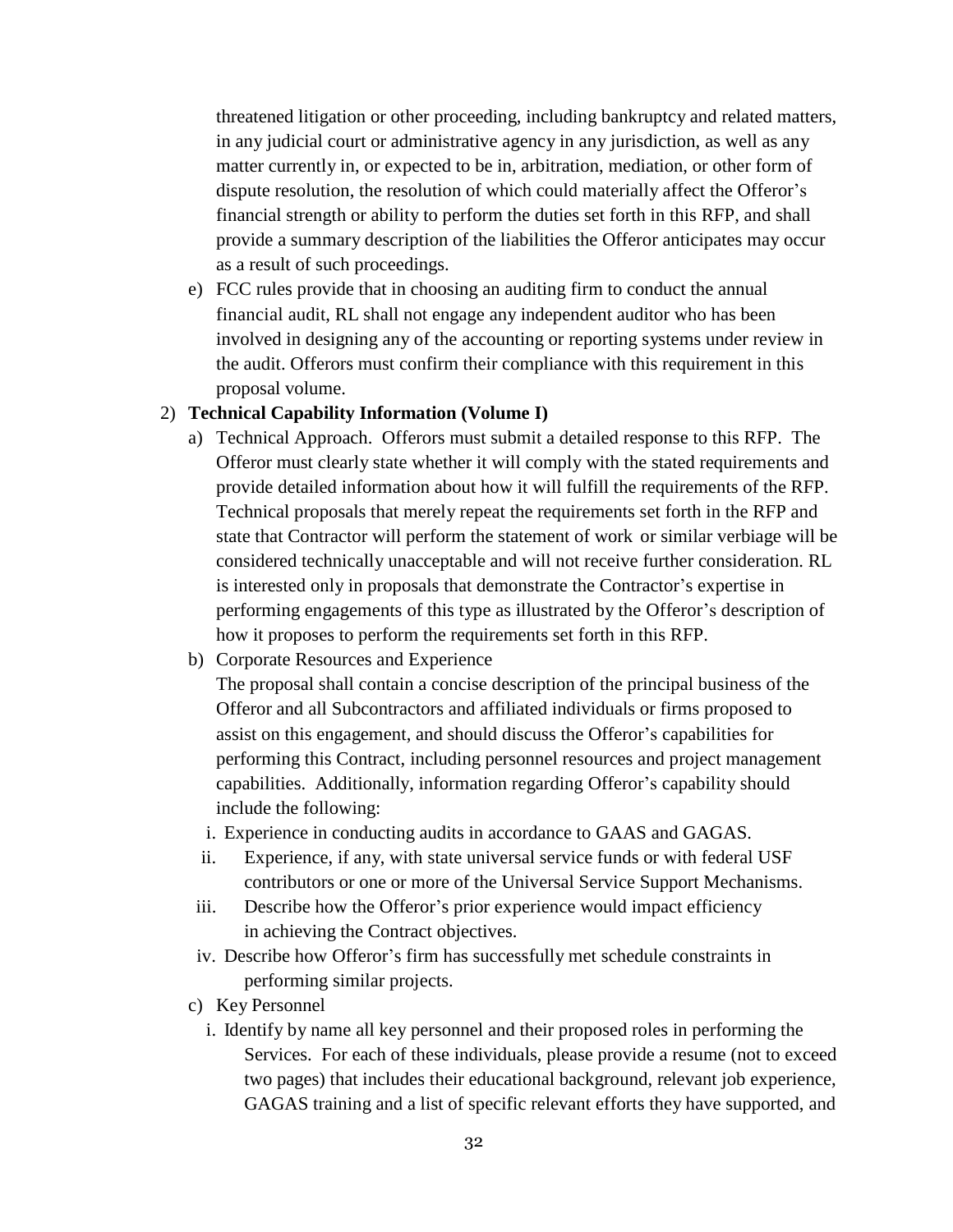references. At a minimum, Offeror's proposed key personnel must include the partners, managers and team leaders for the financial statement audit.

ii. If Offeror has information that any such key personnel anticipate(s) terminating his or her employment or affiliation with Offeror, Offeror shall identify such personnel and include the expected termination date in the proposal.

#### 3) **Past Performance Information (Volume I)**

- a) Contractor shall include in Volume III a list of at least three current or recently completed contracts for the same or similar Services as those required by this solicitation. Each entry on the list shall contain the client's name, the project title, the period of performance, the Contract number, the Contract value, and two points of contact (including the telephone number and email address for each point of contact, if available). The list shall be included at the beginning of this section.
- b) Contractor shall provide descriptions of the relevant performance on each of the identified contracts. A past performance description will consist of an overview of the engagement, a description of the scope of work performed, its relevance to this effort, and the results achieved. Contractors shall also provide information on unique characteristics of the project, problems encountered and corrective actions taken. The past performance description shall also list the key personnel and Subcontractors who are being proposed for this effort and who also worked on the project cited in the detailed reference. Each overview shall not exceed three pages.
- c) If the Contractor intends to rely on the past performance of proposed key personnel or proposed Subcontractors performing major or critical aspects of this requirement, then the past performance information required by the preceding two paragraphs shall be included for these contracts.

#### 4) **Price Proposal (Volume II)**

- a) Offerors shall complete the pricing information with this proposal. When developing proposed pricing, Offerors that are GSA Schedule holders are strongly encouraged to base their firm-fixed price proposals on prices that are equal to, or better than, the prices in their GSA Schedule contracts.
- b) Proposed firm-fixed prices must be sufficient to achieve the objectives and deliverables set forth in the Schedule, and must include all direct and indirect costs, including travel for all field work and onsite meetings.
- c) Offerors shall indicate any discounts being offered in their proposals.

## **VII. Evaluation and Award**

#### **A. Selection Factors**

RL will award a contract resulting from this solicitation to the responsible Offeror whose solicitation-conforming offer will be most advantageous to RL and the FCC, price and other factors considered. The following factors, which are listed in descending order of importance, shall be used to evaluate offers:

1) Technical capability;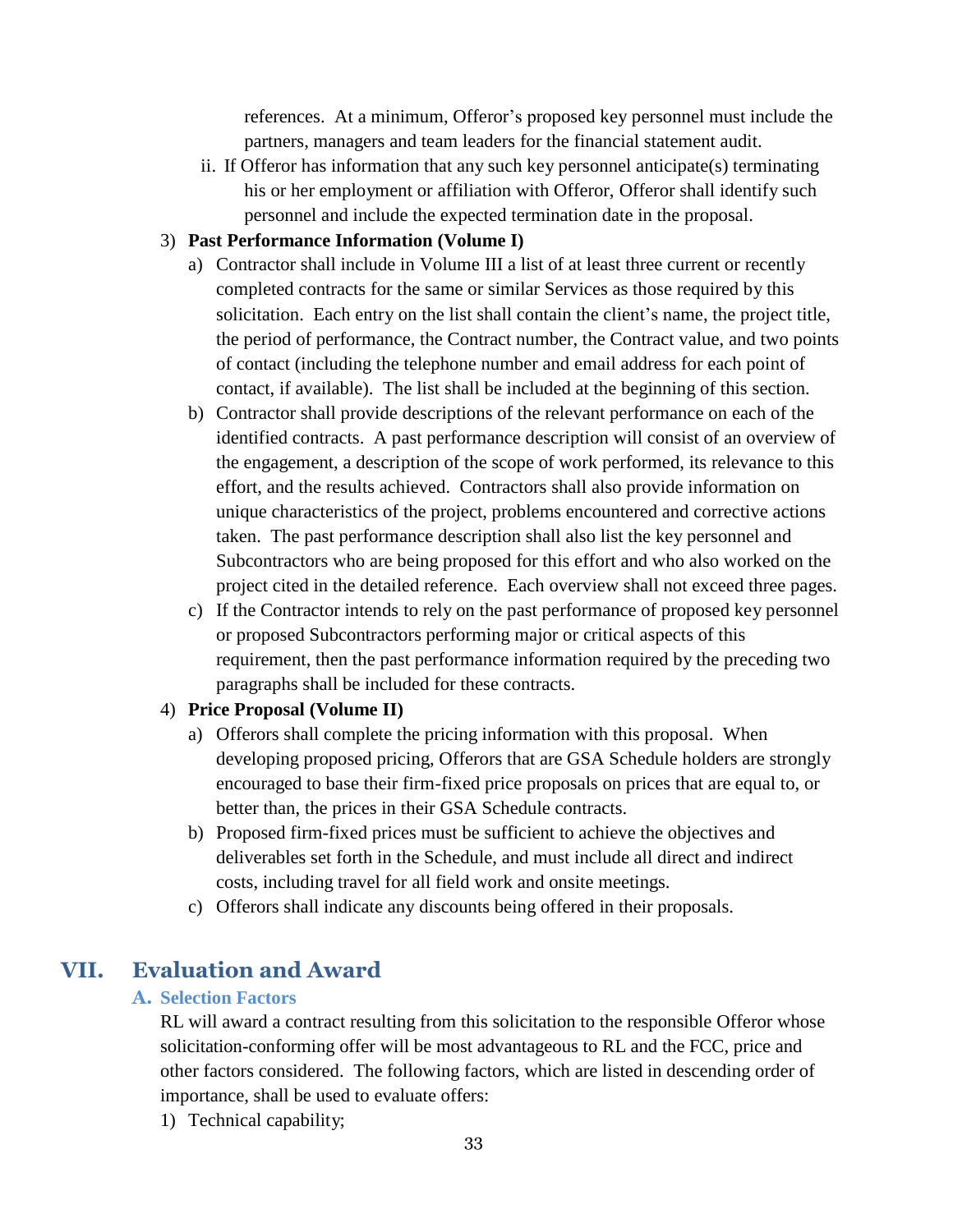- 2) Past performance; and
- 3) Price.

Technical capability and past performance, when combined, are significantly more important than price.

**B. Options**

RL will evaluate offers for award purposes by adding the total price for all options to the total price for the basic requirement. RL may determine that an offer is unacceptable if the option prices are significantly unbalanced. Evaluation of options shall not obligate RL to exercise the option(s).

**C. Notice of Award/Acceptance**

A written notice of award or acceptance of an offer, mailed or otherwise furnished to the successful Offeror within the time for acceptance specified in the offer, shall result in a binding contract without further action by either party. Before the offer's specified expiration time, RL may accept an offer (or part of an offer), whether or not there are negotiations after its receipt, unless a written notice of withdrawal is received before award.

### **D. Post-Award Requests for Information by Unsuccessful Offerors**

Upon written request by an unsuccessful Offeror, RL will provide the following information:

- 1) The number of Offerors solicited;
- 2) The number of proposals received;
- 3) The name and address of each Offeror receiving an award;
- 4) The items, quantities, and any stated unit prices of each award. If the number of items or other factors makes listing any stated unit prices impracticable at that time, only the total contract price need be furnished in the notice. However, the items, quantities, and any stated unit prices of each award shall be made publicly available, upon request; and
- 5) In general terms, the reason(s) the Offeror's proposal was not accepted, unless the price information in paragraph D(4) of this section readily reveals the reason. In no event shall an Offeror's cost breakdown, profit, overhead rates, trade secrets, processes and techniques, or other confidential business information be disclosed to any other Offeror.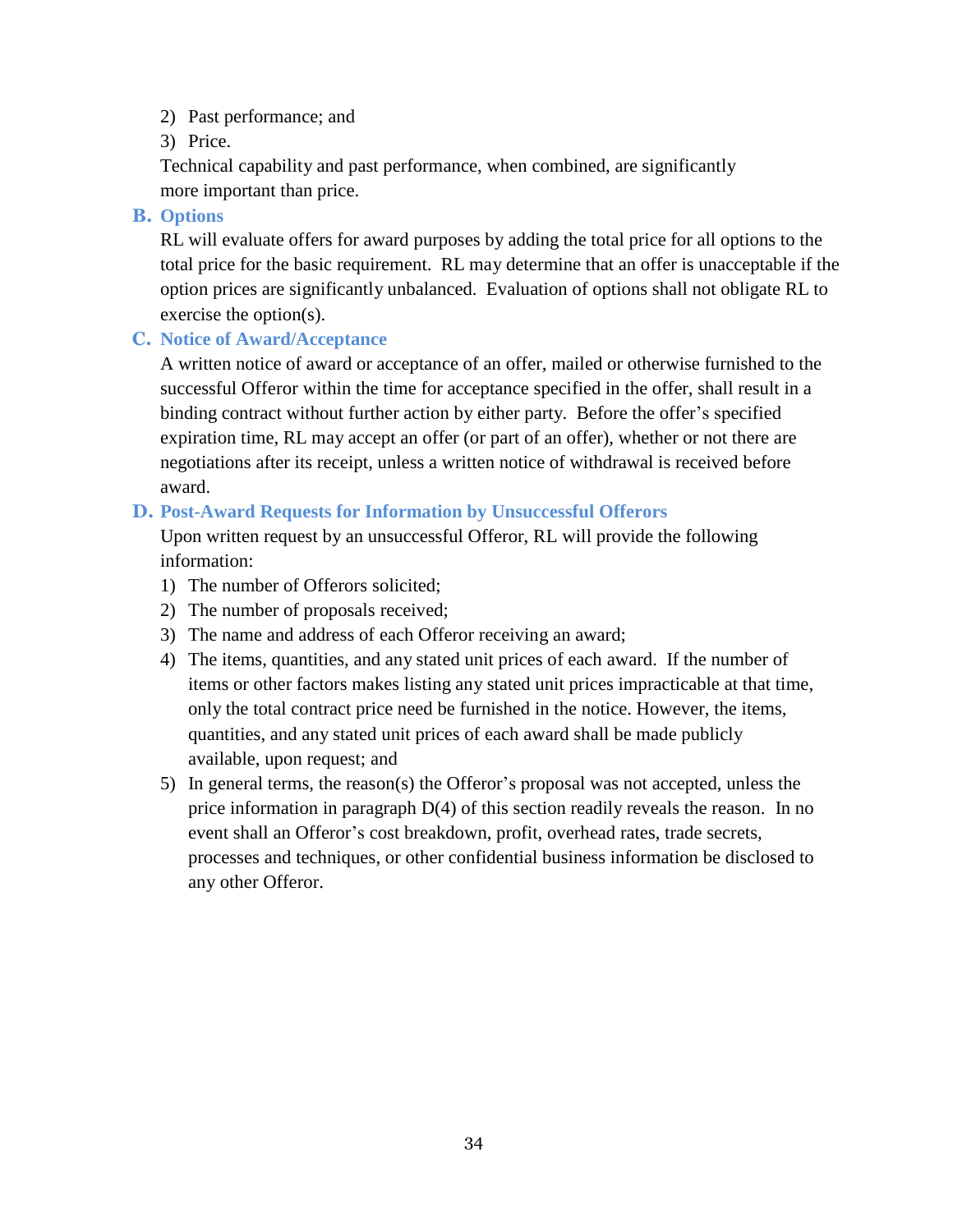## **Section E**

## **VIII. List of Attachments**

- **A.** Attachment 1 Commission Guidance for Audit of the Administrator
- **B.** Attachment 2 Audit Process and Preliminary Timetable for 2018-2019 TRS Fund Annual Audit
- **C.** Attachment 3 Invoice Schedule
- **D.** Attachment 4 RL Non-Disclosure/Confidentiality Agreement
- **E.** Attachment 5 Data Security Addendum
- **F.** Attachment 6 RL Visitor Form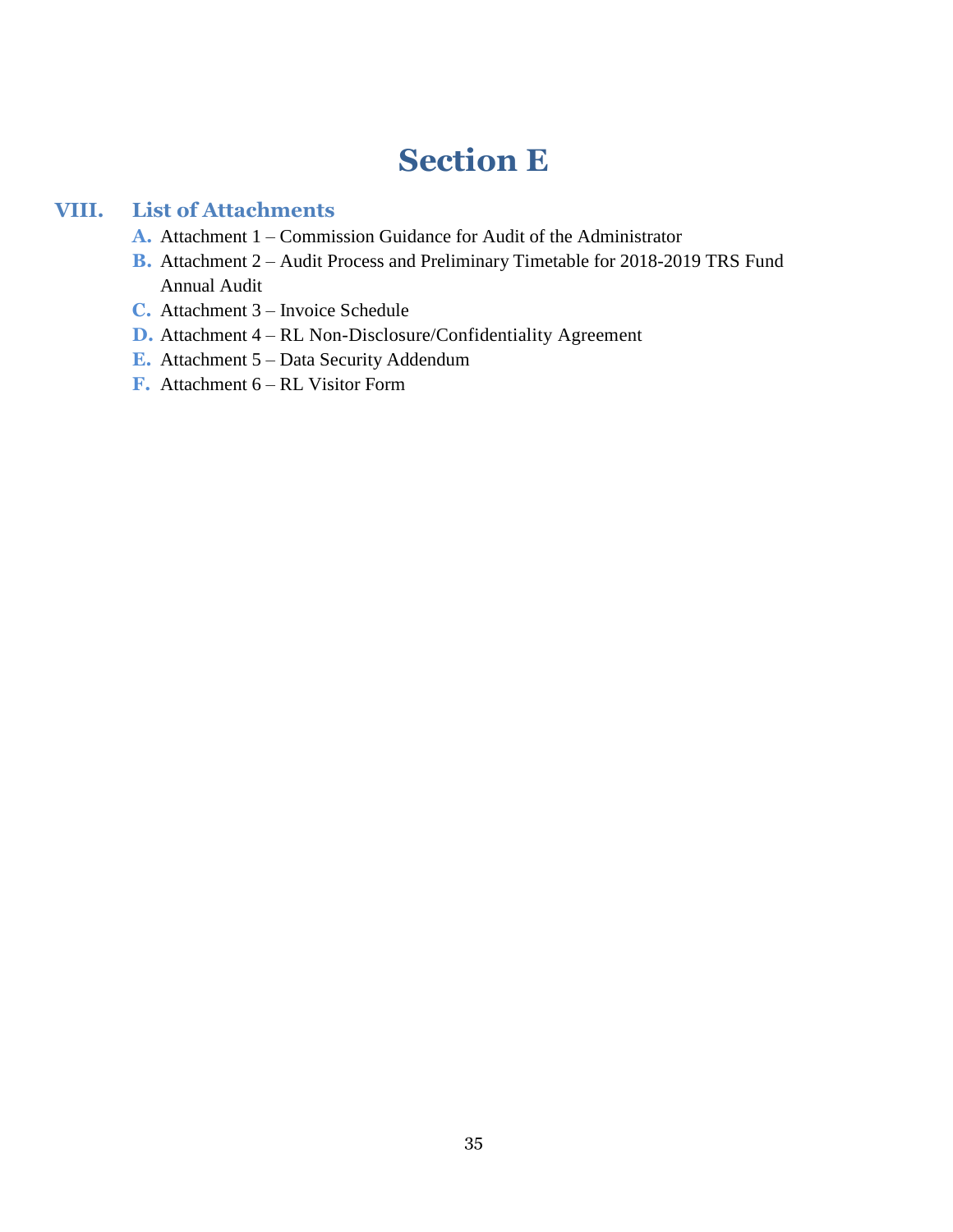## **ATTACHMENT 1**

## Commission Guidance for Audit of the Administrator

The following describes the Administrator's functional requirements with regard to audit compliance:

1. The Administrator shall obtain an annual financial audit of the Interstate TRS Fund. This provision shall be satisfied by a solicitation from the Administrator for an independent financial audit of the TRS Fund, and such auditors shall report directly to the Commission. The annual independent audit must be done in compliance with GAGAS. The form and content of the audit program shall be submitted to the FCC for review and must be accepted by the FCC Contracting Officer prior to conducting such audit(s).

2. The independent auditor must make available to the FCC all documentation related to the audit, including its working papers, engagement letters, audit plans, memoranda, emails, letters, and any other information relating to the audit upon request.

3. The solicitation must be fair and open, and the selection process must be documented by the Administrator. In addition, the Contractor shall make available to the Contracting Officer, upon request, all Subcontractor quotes for all subcontracts valued at or above the micro purchase threshold.

4. The Administrator shall provide all information related to the Interstate TRS Fund, including associated administrative expenses, to the Commission and the Commission staff.

5. The Administrator shall provide all of the information and/or data, as required in the regular reporting requirements, to the Commission.

6. The Administrator shall provide any additional information and/or data as may be required by the Commission or federal government, as part of a formal information request.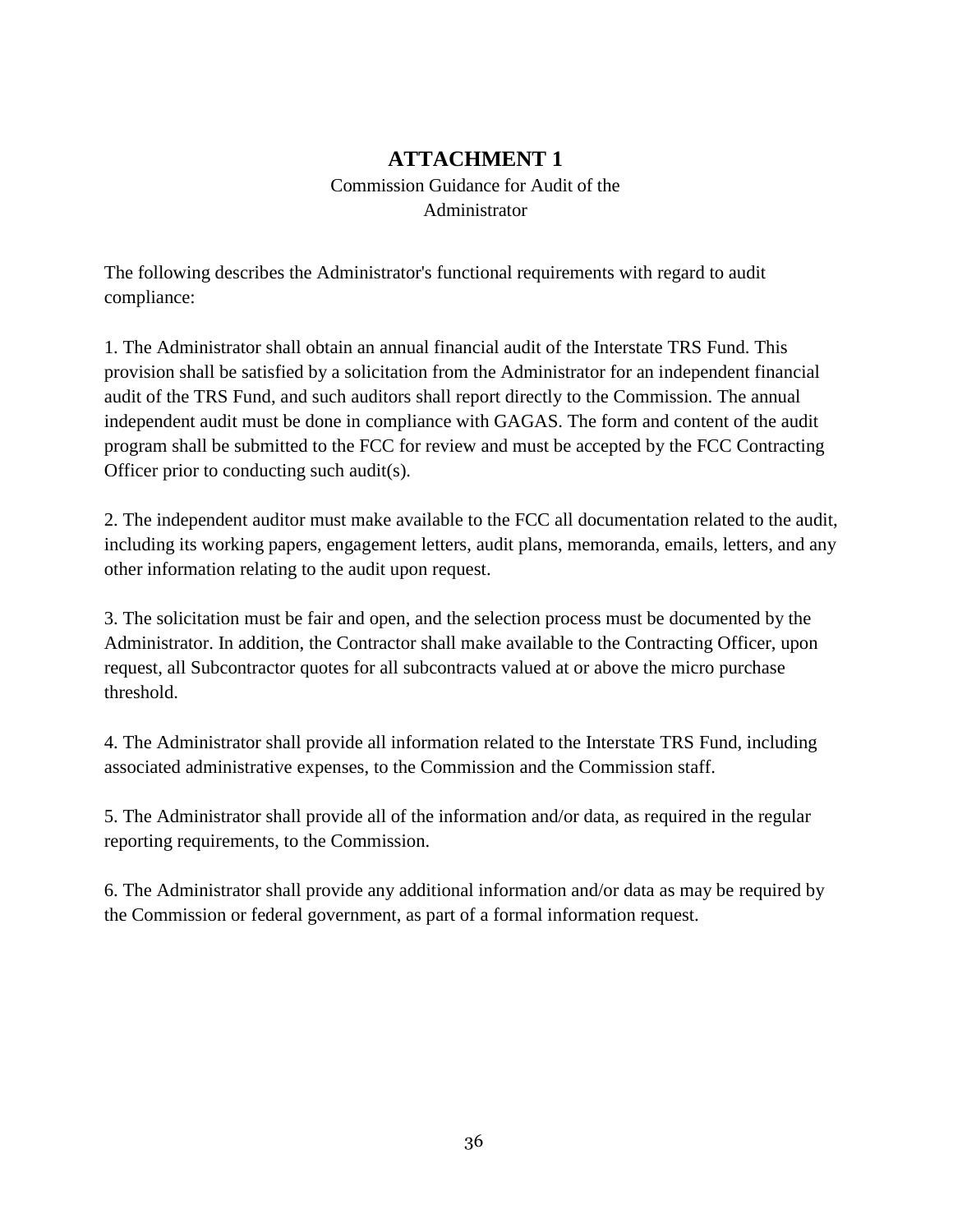## **ATTACHMENT 2**

Audit Process and Preliminary Timetable for 2018-2019 TRS Fund Annual Audit

| Requirement                                                                                                                                                                                                                                                                                          | Suggested and/or<br><b>Required Date</b> |  |
|------------------------------------------------------------------------------------------------------------------------------------------------------------------------------------------------------------------------------------------------------------------------------------------------------|------------------------------------------|--|
| 1. Contract Award.                                                                                                                                                                                                                                                                                   | Anticipated<br>February 1, 2019          |  |
| 2. Contractor will prepare detailed audit programs and<br>submit to the FCC OMD for review.                                                                                                                                                                                                          | Anticipated<br>February 16, 2019         |  |
| 3. FCC OMD will review the draft audit program for<br>consistency and adequacy of audit coverage (expected to be<br>within 30 calendar days of receipt of the detailed audit<br>program).                                                                                                            | Anticipated                              |  |
| 4. FCC OMD shall be informed of revisions made to the<br>audit program.                                                                                                                                                                                                                              | Periodically, as needed                  |  |
| 5. Contractor will provide FCC OMD an opportunity to<br>attend all meetings where findings are discussed by<br>notifying the FCC OMD of all such meetings as soon as<br>they are scheduled. This includes entrance and exit<br>conferences.                                                          | As necessary                             |  |
| 6. Within 90 calendar days after the end of the audit period<br>(i.e., December 31), but prior to discussing the audit<br>findings with RL, the Contractor will submit a draft of the<br>reports to the FCC OMD for review.                                                                          | Required                                 |  |
| 7. FCC OMD reviews the drafts of the reports and<br>working papers and offers comments and recommendations<br>(expected to be about 45 days or so after receipt of drafts of<br>reports).                                                                                                            | Anticipated                              |  |
| 8. The Contractor may request additional time to perform<br>additional work as recommended by the FCC OMD.                                                                                                                                                                                           | As necessary                             |  |
| 9. Within 15 calendar days after receiving the FCC OMD<br>comments, the Contractor will submit a revised copy of the<br>audit reports to RL for its comments as well as to the FCC<br>OMD. FCC OMD comments that RL does not agree to<br>shall be made a part of the audit reports as an attachment. | Dependent on completion<br>of item 7     |  |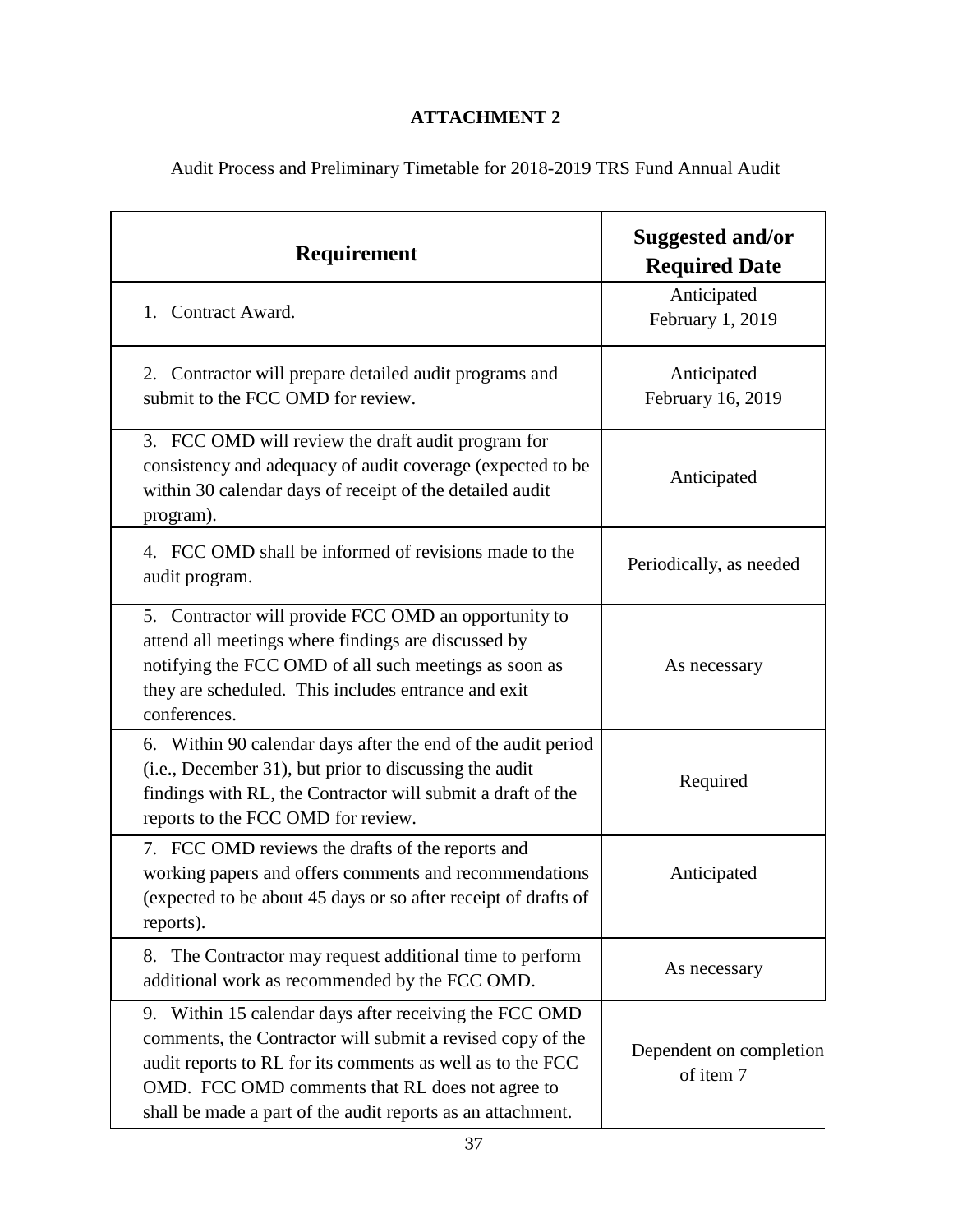| 10. Within 30 calendar days after receiving the reports,<br>RL responds to the Contractor and provides a copy of its<br>comments to the FCC OMD.                                                                                                                                                                                                                | Dependent on completion<br>of item 9     |
|-----------------------------------------------------------------------------------------------------------------------------------------------------------------------------------------------------------------------------------------------------------------------------------------------------------------------------------------------------------------|------------------------------------------|
| 11. Within 10 calendar days from the receipt of RL's<br>comments, the Contractor may respond to RL's comments<br>and provide a copy of its responses to RL and the FCC<br>OIG.                                                                                                                                                                                  | Dependent on completion of<br>item<br>10 |
| 12. The Contractor will file the final reports with the FCC.<br>The final reports will include the FCC OMD disputed<br>comments, if any, RL's response, and the Contractor reply<br>comments, if any. The final reports will be filed with the<br>Secretary of the Commission, with a copy to the FCC<br>OMD. The transmittal letter should be addressed to the | Dependent on completion of<br>item<br>11 |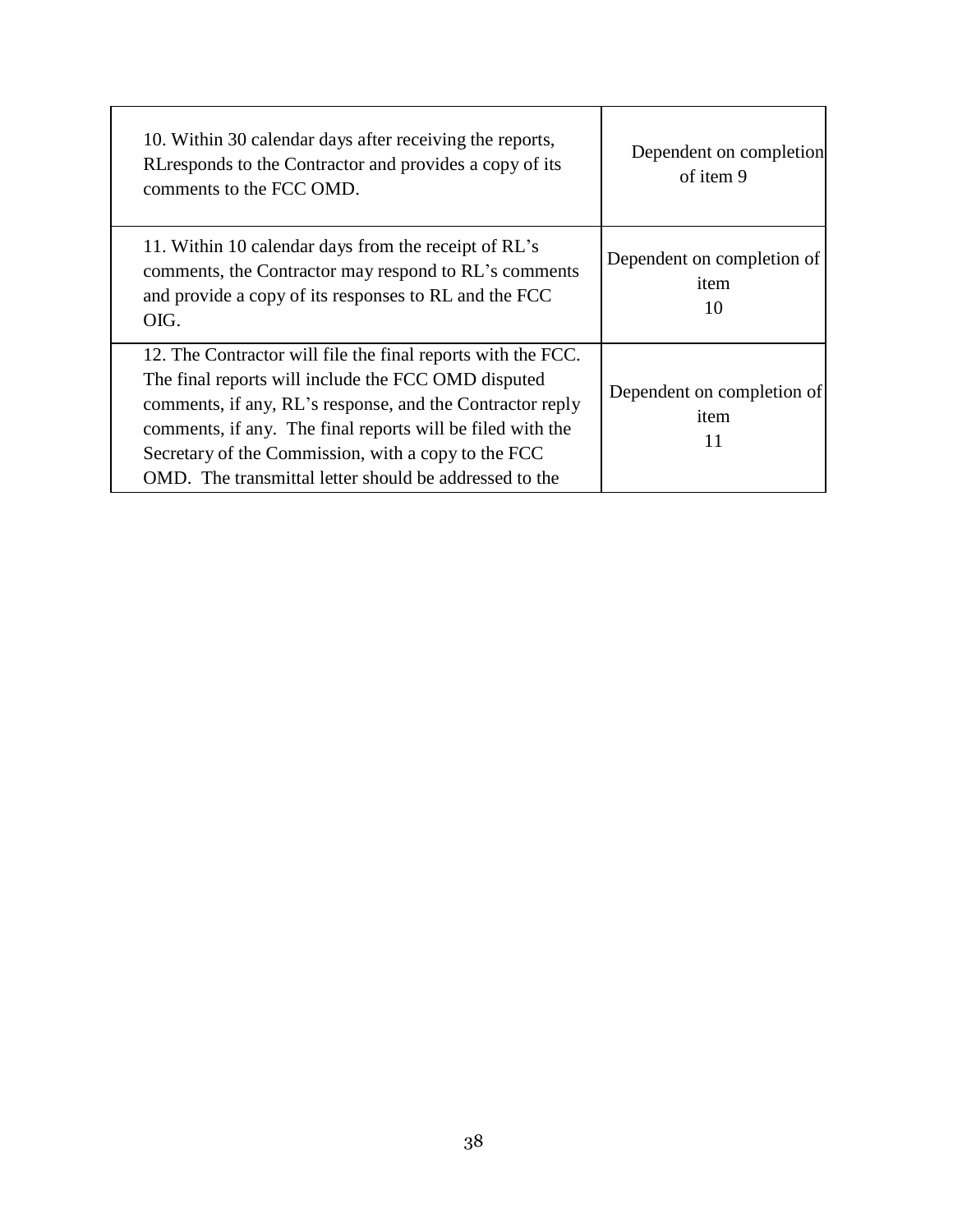## **ATTACHMENT 3 Invoice Schedule**

## **Financial Statement Audit**

| <b>Invoice Date</b>                                                                                                                | <b>Percentage of Firm Fixed Price</b> |
|------------------------------------------------------------------------------------------------------------------------------------|---------------------------------------|
| 45 days after Effective Date of contract or<br>option, provided audit program is completed<br>and accepted by RL.                  | 25 percent of Firm-Fixed Price        |
| 90 days after Effective Date of Contract or<br>option, provided Contractor is making<br>satisfactory progress performing Contract. | 25 percent of Firm-Fixed Price        |
| Upon acceptance of draft findings and audit<br>report by RL and FCC OMD.                                                           | 30 percent of Firm-Fixed Price        |
| Upon acceptance of final findings and audit<br>report by RL and FCC OMD.                                                           | 20 percent of Firm-Fixed Price        |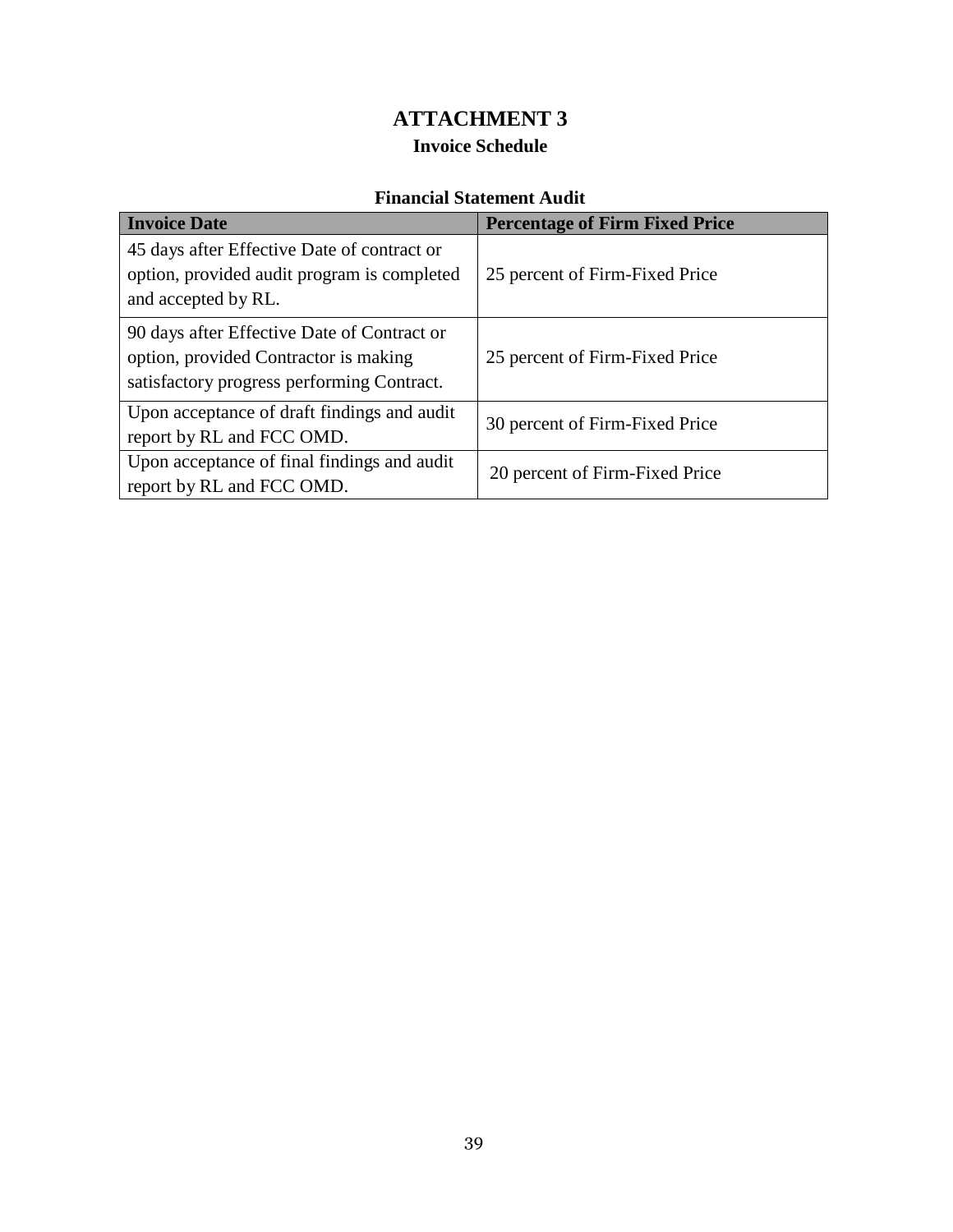## **ATTACHMENT 4**

#### **RL NON-DISCLOSURE/CONFIDENTIALITY AGREEMENT**

The Contractor and any personnel assigned to work on this Contract, including any employees, Subcontractors, Subcontractor employees, consultants, agents, or other representatives of the Contractor (collectively "the Contract personnel") are restricted as to their use or disclosure of non-public information obtained during the term of this Contract. Non-public information means information not generally available to the public including, but not limited to, information that is subject to the attorney-client privilege, the attorney work product doctrine, the deliberative process privilege, or any other relevant claims of privilege, and exempt from disclosure under the Federal Freedom of Information Act. Non-public information includes both information provided to the Contractor by the Interstate TRS Administrator and information resulting from performance of the Contract. It is the responsibility of the Contractor and Contract personnel to preserve all nonpublic information in confidence.

The Contractor and Contract personnel may not discuss or disclose non-public information, either within or outside of the Contractor's organization, except to: (a) RL personnel as designated by the RL President, Chief Operating Officer or Contracting Officer (Authorized Representative); (b) approved Contract personnel who have executed this RL Non-Disclosure/Confidentiality Agreement as necessary for performance of work under the Contract; or (c) as directed in writing by an Authorized Representative of RL. The Contractor is responsible for ensuring that all Contract personnel execute this Non-Disclosure/Confidentiality Agreement and provide their executed Non-Disclosure/Confidentiality Agreements to the Authorized Representative of RL before Contract personnel commence any work under this Contract. These procedures apply to any Contract personnel assigned to perform work under this Contract following award.

Requests for the use of any non-public information obtained during, or resulting from, the performance of the Contract must be addressed in writing to the Authorized Representative of RL and may not be disclosed in the absence of the approval of the President of RL. In the event the Contractor is issued a subpoena or court order, or receives a request from a third party, seeking information related to this contract, the Contractor shall notify RL in writing (which shall include the use of email) within one calendar day of knowledge or receipt of such request, whichever is sooner, and prior to disclosing the requested information.

The Contractor or contract personnel may not discuss the contract work in progress with any outside party, including responding to media and press inquiries, without the prior written permission of the RL Authorized Representative. In addition, the Contractor or contract personnel may not issue news releases, promotional materials, or similar items regarding contract award, contract modifications, or contract performance without the prior written approval of the RL Authorized Representative. Requests to make such disclosure should be addressed in writing to an Authorized Representative of RL.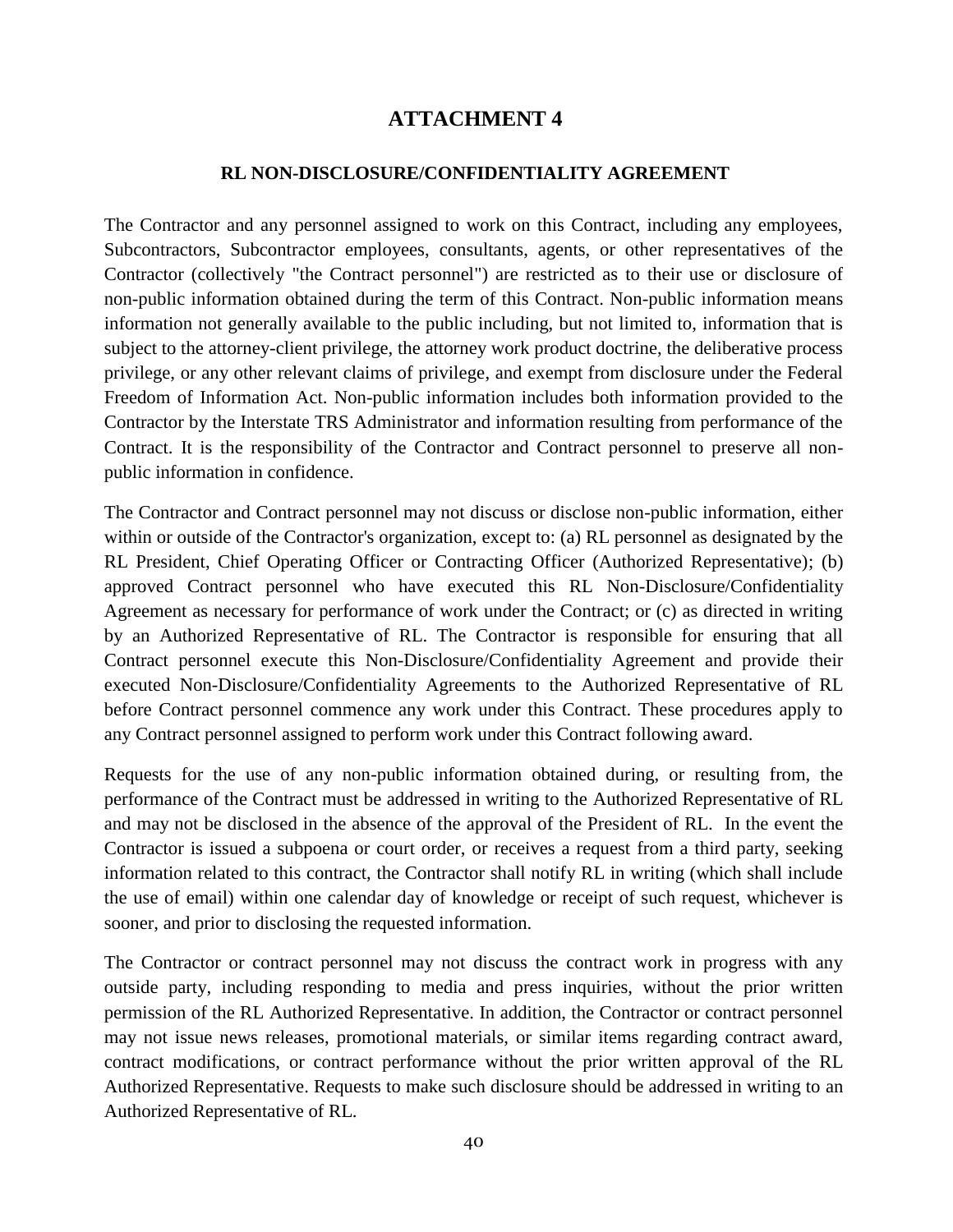The prohibition on disclosure of information described above is an ongoing obligation of the Contractor and Contract personnel and does not terminate with completion of work under this Contract or, with respect to Contract personnel, upon conclusion of an individual's employee/consultant/representative relationship with the Contractor or its Subcontractor(s).

**Remedies**. RL may terminate this Contract, in whole or in part, if it deems such termination necessary to avoid an actual or potential organizational conflict of interest or even the appearance of a conflict of interest. If the Contractor was aware, prior to award, of an actual or potential organizational conflict of interest or facts or circumstances that could give rise to the appearance of a conflict of interest, or discovered an actual or potential conflict or any such information after award and did not make full disclosure or misrepresented the information to RL, RL may terminate the Contract for default and/or pursue such other remedies as may be permitted by law or this Contract.

The Contractor agrees to include in each subcontract or consultant agreement placed hereunder a clause that conforms substantially to the language of this clause, including this paragraph, unless otherwise authorized by an Authorized Representative of RL.

Acknowledged and agreed:

Name (print)

| By (signature): |  |
|-----------------|--|
|                 |  |

| Date: |
|-------|
|-------|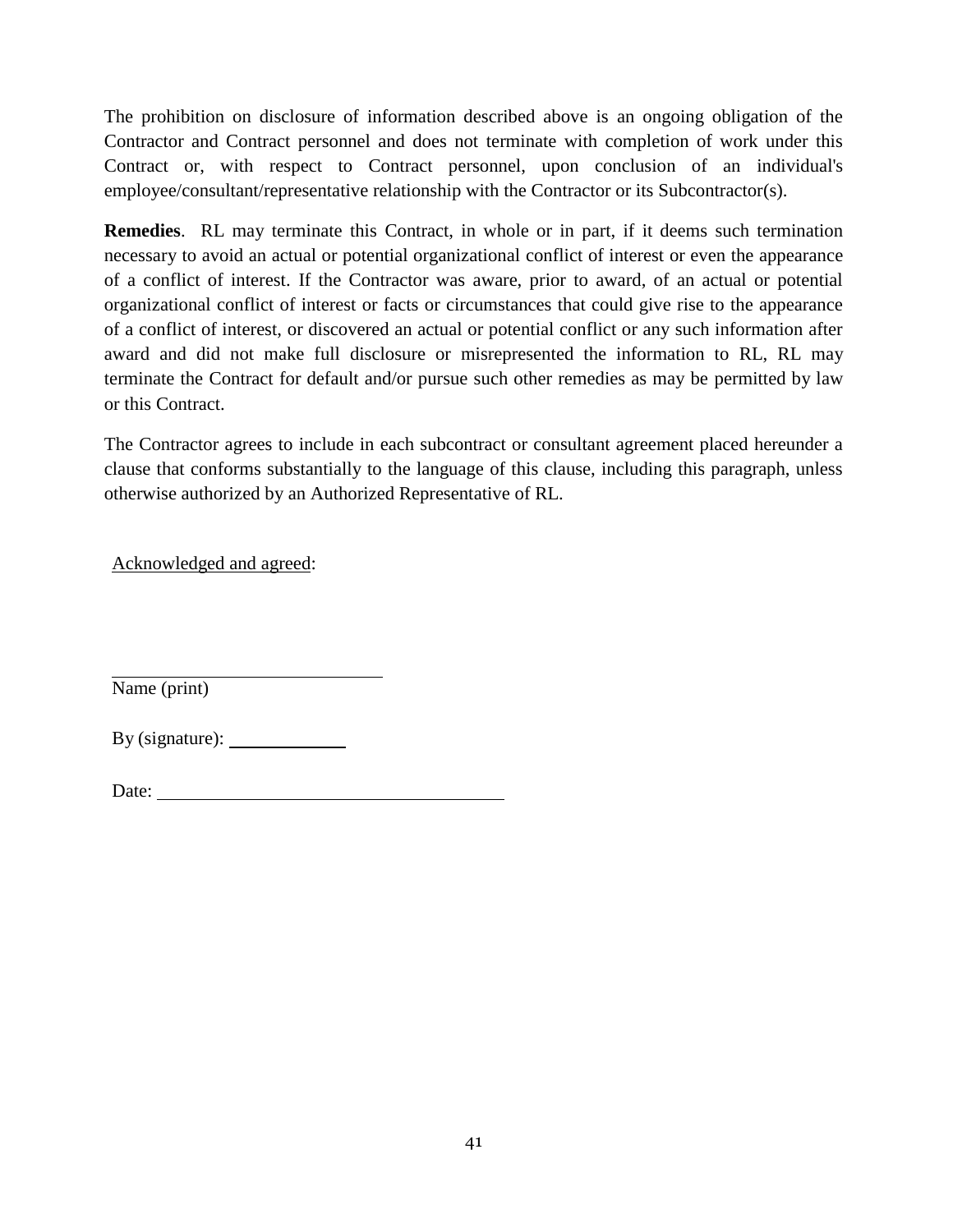#### CONFIDENTIALITY AGREEMENT - ATTACHMENT A

Personally Identifiable Information is defined as information whose disclosure would constitute an unwarranted invasion of personal privacy, including but not limited to, personnel records, salary and compensation information, medical records, social security number or residential address. In the event of a question about whether disclosure would constitute an unwarranted invasion of personal privacy, the RL Counsel or his or her designee will use for guidance the standards set forth in 47 C.F.R. § 0.457(f) and decisions made thereunder.

Confidential Information is defined as:

1. Information, data, material, or communications in any form or format, whether tangible or intangible, including notes, analyses, data, compilations, studies, or interpretations (collectively referred to hereafter as "Information") and any data, material or communications in any form or format, whether tangible or intangible, that contains, reflects, or is derived from or based upon any information or is related to internal RL management, business and financial matters.

2. Information related to the development of statements of work or evaluation criteria for RL or FCC procurements (but not final solicitation or procurement documents that are formally released to one or more prospective bidders or Offerors), Contractor bids or proposals, evaluation of bidders or Offerors, selection of Contractors, or the negotiation of Contracts.

3. Information that is excluded by applicable statute or regulation from disclosure, provided that such statute (a) requires that the information be withheld from the public in such a manner as to leave no discretion on the issue, or (b) establishes particular criteria for withholding or refers to particular types of information to be withheld. Such information includes copyrighted or trademarked information.

4. Information containing trade secrets or commercial, financial or technical information that (a) identifies company-specific (i.e., non-aggregated) proprietary business information about a Telecommunications Relay Service Fund (TRS) contributor (or a potential contributor) or its parent, subsidiary, or affiliate, and (b) has not previously been made publicly available.

5. Information concerning RL relationships with financial institutions, including but not limited to, account locations, identifiers, balances, transaction activity and other account information and any advice or guidance received from such institutions.

6. Information regarding or submitted in connection with an audit or investigation of a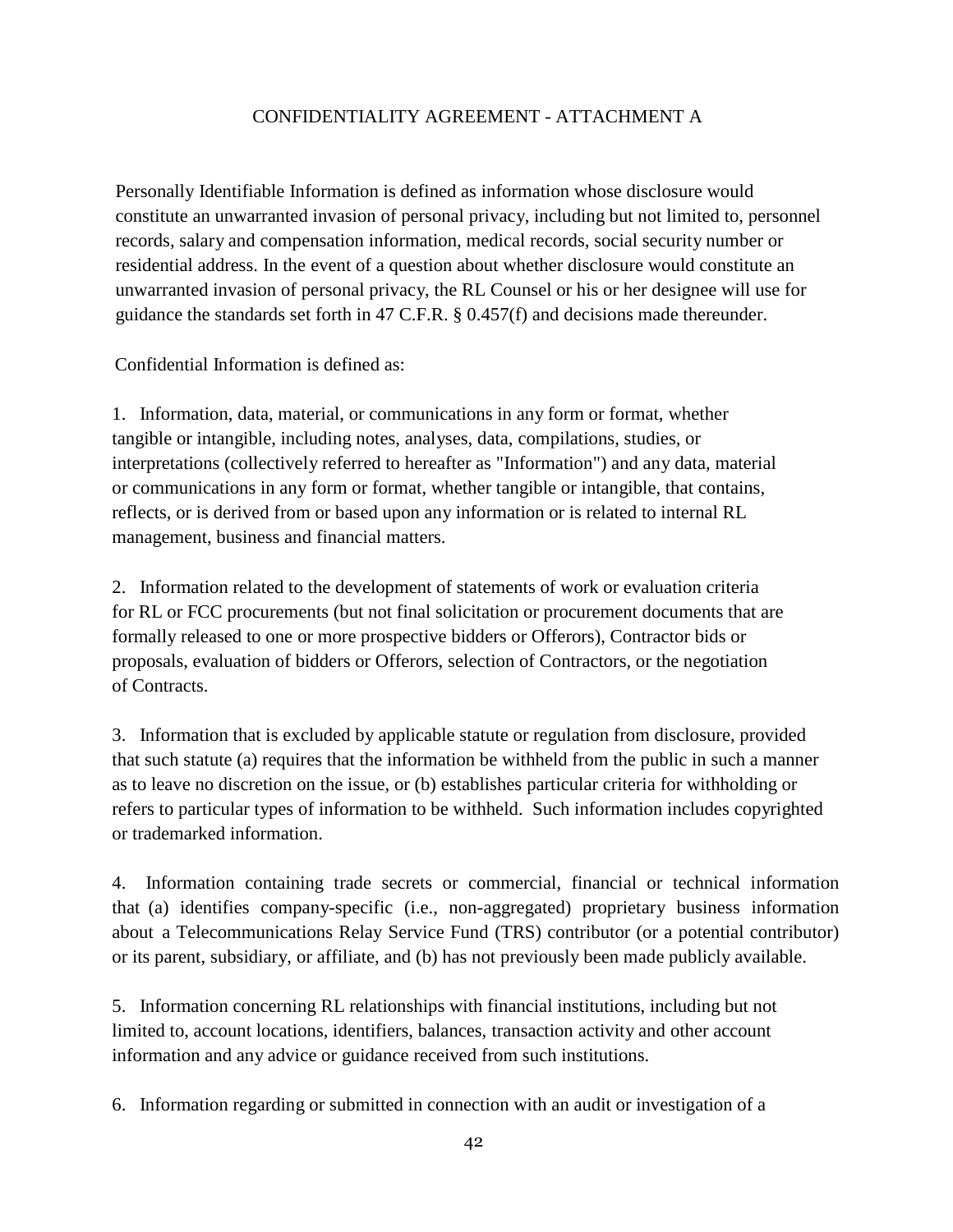TRS contributor, potential TRS contributor, TRS beneficiary, applicant for TRS support, RL Contractor, or RL Staff Person.

7. Information to which RL, the FCC, or any other government agency might assert a claim of privilege or confidentiality, including but not limited to attorney-client communications, information that constitutes work product or reflects RL, FCC or other government agency decision-making processes, including law enforcement investigations and program compliance matters. Such information includes, but is not limited to, internal RL information, information exchanged between RL and the FCC or another government agency, and information exchanged between two or more government agencies in any form, including but not limited to letters, memoranda, draft settlement documents, and working papers of RL, the FCC, other government agencies, and their respective staff.

8. Information that was submitted with a corresponding written request for confidential treatment, protection, or nondisclosure, including, but not limited to, submissions marked "proprietary," "privileged," "not for public disclosure," or "market sensitive information," unless and until such request is denied.

9. Information developed in security investigations. Such information is the property of the investigative agency and may not be made available for public inspection without the consent of the investigative agency.

10. All audit, tax and financial material and information of any kind.

11. All information received from, or submitted to, the FCC in connection with the performance of the Contract.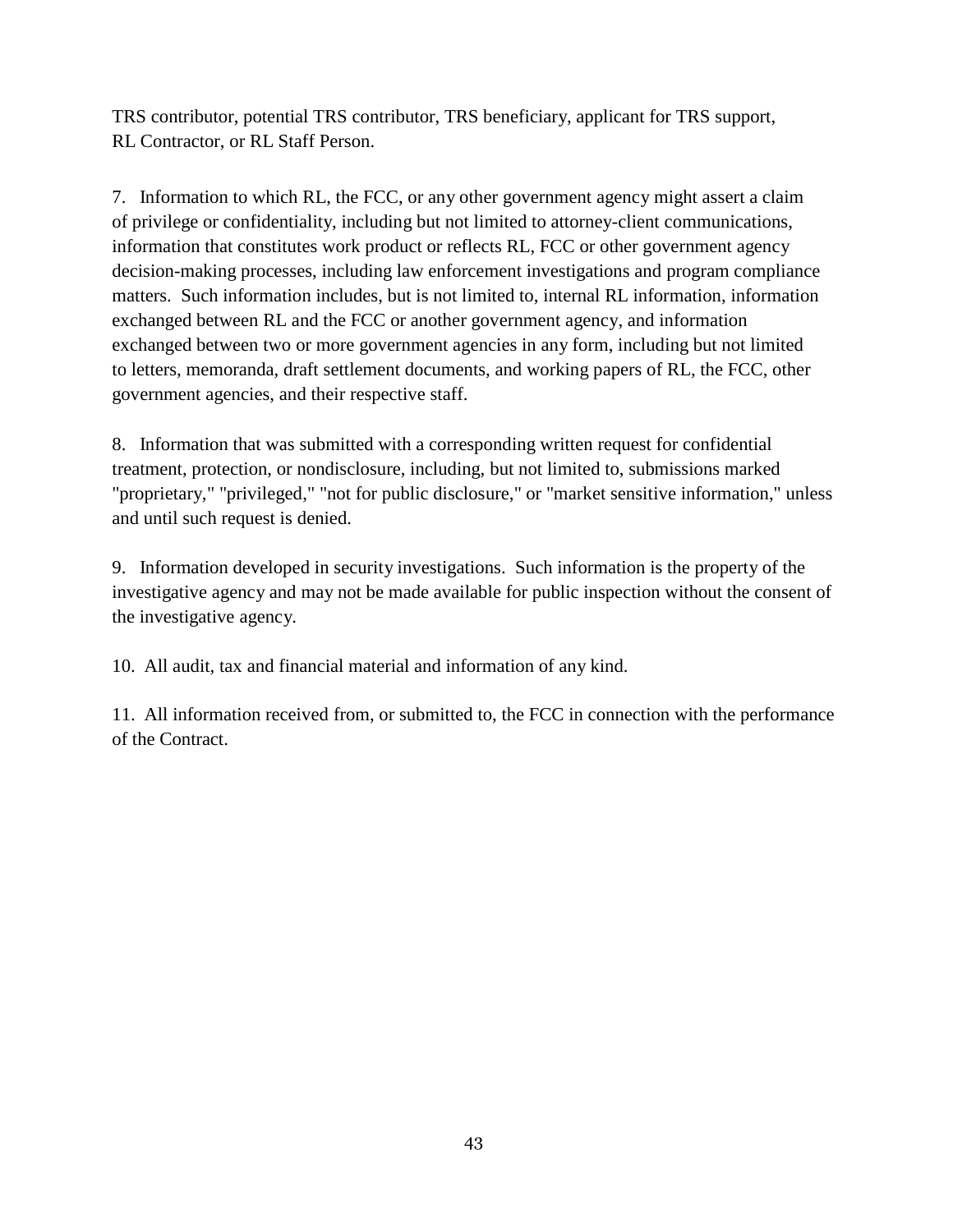#### **ATTACHMENT 5**

#### **DATA SECURITY ADDENDUM**

This Data Security Addendum ("DSA") confirms "Agreement" between ("Contractor") and RolkaLoube Associates, LLC ("RL") (together, the "Parties") and is dated as of \_\_\_\_\_\_\_\_\_\_\_, 20\_\_.

**1) Definitions.** Capitalized terms used herein shall have the meanings set forth in this Section 1.

"**Authorized Employees**" means Contractor's employees who have a need to know or otherwise access Personal Information to enable Contractor to perform its obligations under this Agreement.

"**Personal Information**" means information provided to Contractor by or at the direction of RL, information which is created or obtained by Contractor on behalf of RL, or information to which access was provided to Contractor by or at the direction of RL, in the course of Contractor 's performance under this Agreement that: (i) identifies or can be used to identify an individual (including, without limitation, names, signatures, addresses, telephone numbers, email addresses, and other unique identifiers); or (ii) can be used to authenticate an individual (including, without limitation, employee identification numbers, government-issued identification numbers, passwords or PINs, user identification and account access credentials or passwords, financial account numbers, credit report information, student information, biometric, health, genetic, medical, or medical insurance data, answers to security questions, IP addresses, or precise location data, and other personal identifiers), in case of both subclauses (i) and (ii), including, without limitation, an individual's (a) governmentissued identification number (including Social Security number, driver's license number, or state-issued identification number); (b) financial account number, credit card number, debit card number, or credit report information, with or without any required security code, access code, personal identification number, or password that would permit access to an individual's financial account; or (c) biometric, genetic, health, medical, or medical insurance data. RL's business contact information is not by itself deemed to be Personal Information.

"**Security Breach**" means (i) any act or omission that materially compromises either the security, confidentiality, or integrity of Personal Information or the physical, technical, administrative, or organizational safeguards put in place byContractor, or by RL should Contractor have access to RL's systems, that relate to the protection of the security, confidentiality, or integrity of Personal Information. Without limiting the foregoing, a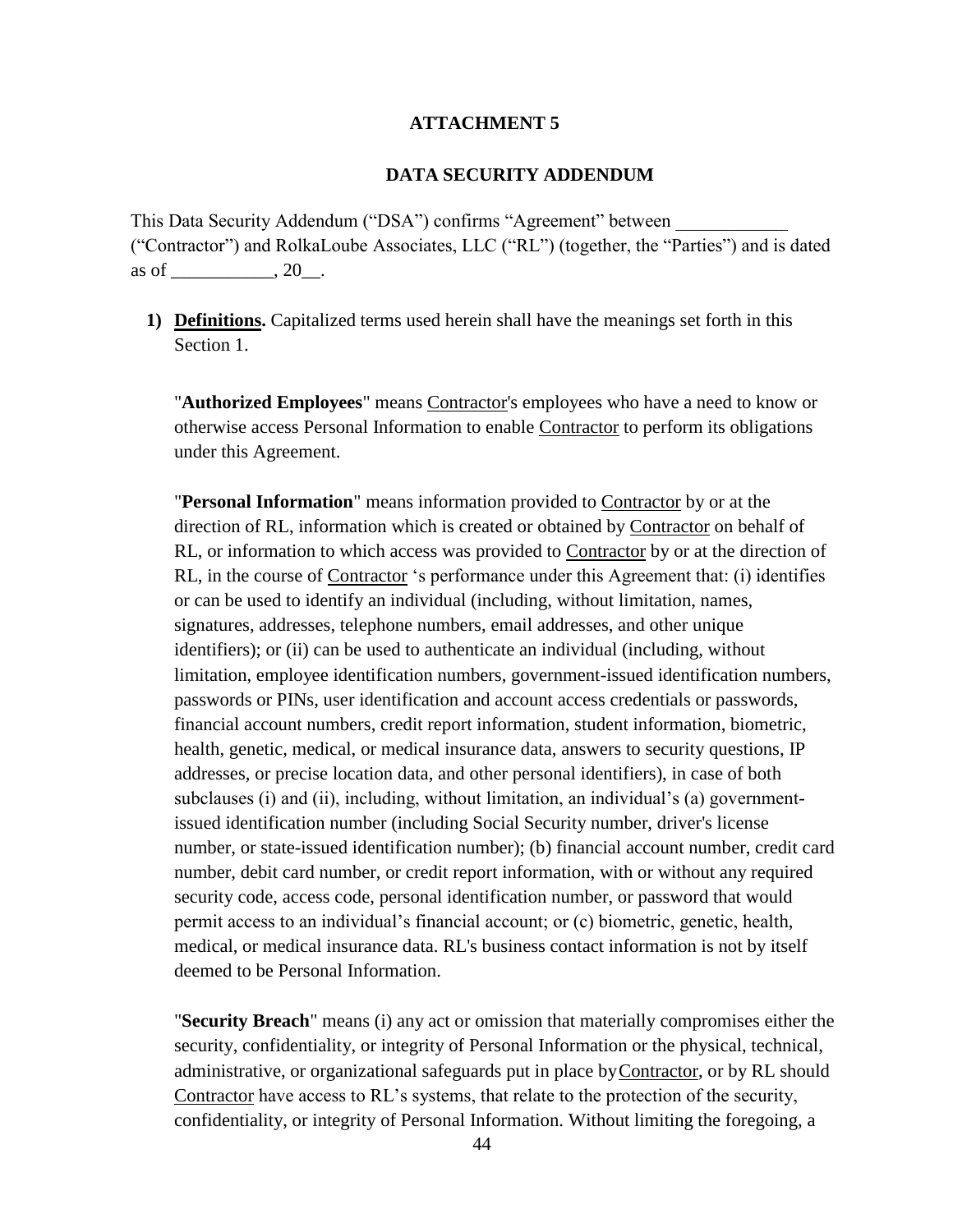material compromise shall include any unauthorized access to or disclosure or acquisition of Personal Information.

#### **2) Standard of Care.**

- a. Contractor acknowledges and agrees that, in the course of its engagement by RL, Contractor may create, receive, or have access to Personal Information. Contractor shall comply with the terms and conditions set forth in this Agreement in its creation, collection, receipt, transmission, storage, disposal, use, and disclosure of such Personal Information and be responsible for any unauthorized creation, collection, receipt, transmission, access, storage, disposal, use, or disclosure of Personal Informationunder its control or in its possession.
- b. In recognition of the foregoing, Contractor agrees and covenants that itshall: i. keep and maintain all Personal Information in strict confidence, using such degree of care as is appropriate to avoid unauthorized access, use, or disclosure;

ii. not create, collect, receive, access, or use Personal Information in violation of law;

iii. use and disclose Personal Information solely and exclusively for the purposes for which the Personal Information, or access to it, is provided pursuant to the terms and conditions of this DSA, and not use, sell, rent, transfer, distribute, or otherwise disclose or make available Personal Information for Contractor 's own purposes or for the benefit of anyone other than RL, in each case, without RL's prior written consent; and

iv. not, directly or indirectly, disclose Personal Information to any person other than its Authorized Employees (an "Unauthorized Third Party") without RL's prior written consent unless and to the extent required by Government Authorities or as otherwise, to the extent expressly required, by applicable law, in which case, Contractor shall (A) use best efforts and to the extent permitted by applicable law notify RL before such disclosure or as soon thereafter as reasonably possible; (B) be responsible for and remain liable to RL for the actions and omissions of such Unauthorized Third Party concerning the treatment of such Personal Information as if they were Contractor's own actions and omissions; and (C) require the Unauthorized Third Party that has access to Personal Information to execute a written agreement agreeing to comply with the terms and conditions of this DSA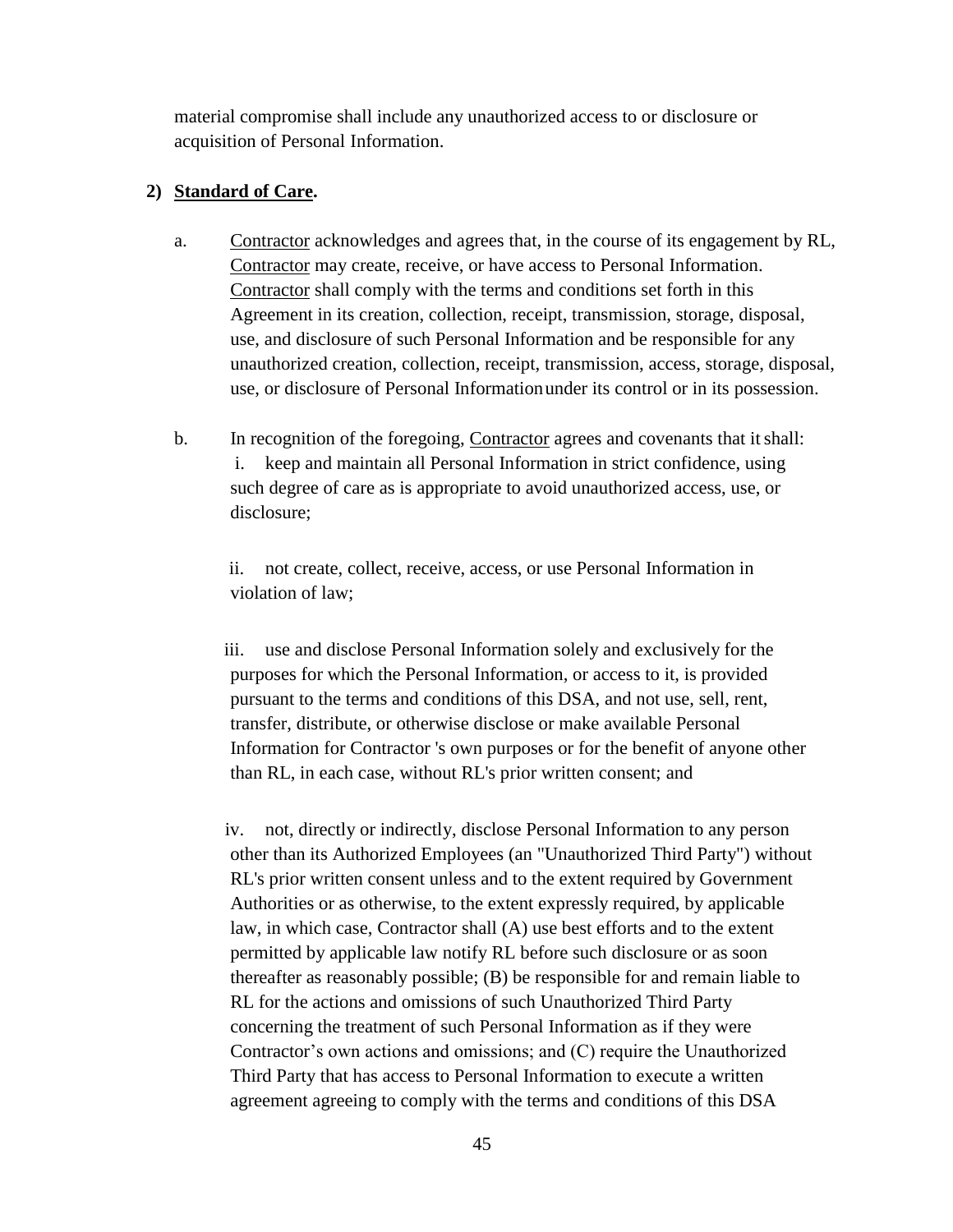relating to the treatment of Personal Information.

#### **3) Information Security.**

- a. Contractor represents and warrants that its creation, collection, receipt, access, use, storage, disposal, and disclosure of Personal Information does and will comply with all applicable federal, state, and international privacy and data protection laws, as well as all other applicable regulations and directives.
- b. Contractor shall implement and maintain a written information security program including appropriate policies, procedures, and risk assessments that are reviewed at least annually.
- c. Without limiting Contractor 's obligations under Section 3(a), Contractor shall implement administrative, physical, and technical safeguards to protect Personal Information from unauthorized access, acquisition, or disclosure, destruction, alteration, accidental loss, misuse, or damage that are no less rigorous than accepted industry practices, and shall ensure that all such safeguards, including the manner in which Personal Information is created, collected, accessed, received, used, stored, processed, disposed of, and disclosed, comply with applicable data protection and privacy laws, as well as the terms and conditions of this DSA.
- d. At a minimum, Contractor 's safeguards for the protection of Personal Information shall include: (i) limiting access of Personal Information to Authorized Employees; (ii) securing business facilities, data centers, paper files, servers, backup systems, and computing equipment, including, but not limited to, all mobile devices and other equipment with information storage capability; (iii) implementing network, application, database, and platform security; (iv) securing information transmission, storage, and disposal; (v) implementing authentication and access controls within media, applications, operating systems, and equipment; (vi) encrypting Personal Information stored on any media; (vii) encrypting Personal Information transmitted over public or wireless networks; (viii) strictly segregating Personal Information from information of Contractor and its other clients so that Personal Information is not commingled with any other types of information; (ix) conducting risk assessments, penetration testing, and vulnerability scans and promptly implementing, at Contractor's sole cost and expense, a corrective action plan to correct any issues that are reported as a result of the testing; (x) implementing appropriate personnel security and integrity procedures and practices, including, but not limited to, conducting background checks consistent with applicable law; and (xi) providing appropriate privacy and information security training to Contractor 's employees.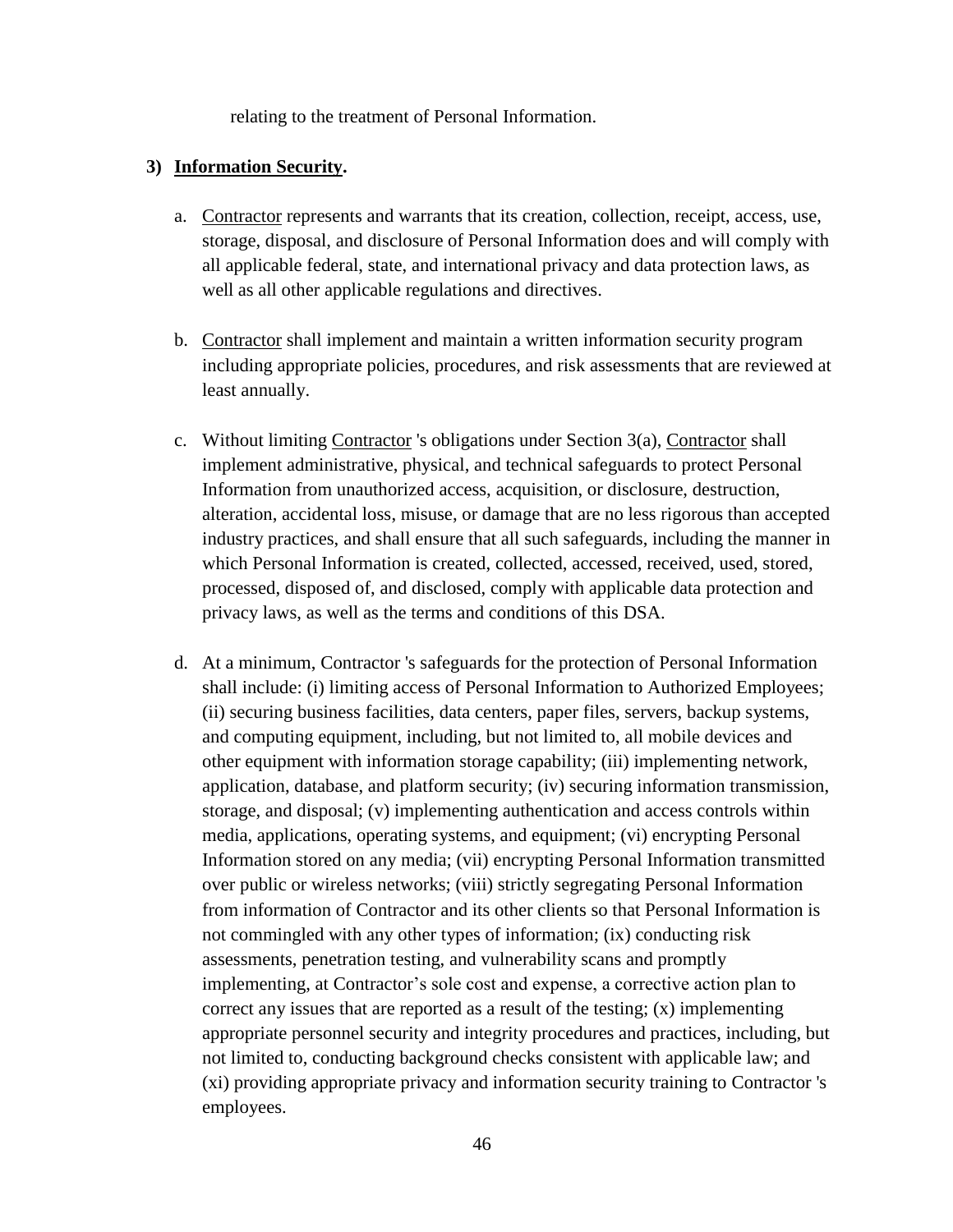e. During the term of each Authorized Employee's employment by Contractor, Contractor shall at all times cause such Authorized Employees to abide strictly by Contractor obligations under this DSA. Contractor further agrees that it shall maintain a disciplinary process to address any unauthorized access, use, or disclosure of Personal Information by any of Contractor 's officers, partners, principals, employees, agents, or contractors.

#### **4) Security Breach Procedures.**

- a. Contractor shall:
	- i. provide RL with the name and contact information for an employee of Contractor who shall serve as RL's primary security contact and shall be available to assist RL twenty-four (24) hours per day, seven (7) days per weekas a contact in resolving obligations associated with a Security Breach;
	- ii. notify RL of a Security Breach as soon as practicable, but no later than twentyfour (24) hours after Contractor becomes aware of it; and
	- iii. notify RL of any Security Breaches by email to Contractor 's primary business contact within RL.
- b. Immediately following Contractor's notification to RL of a Security Breach, the parties shall coordinate with each other to investigate the Security Breach. Contractor agrees to fully cooperate with RL in RL's handling of the matter, including, without limitation: (i) assisting with any investigation; (ii) providing RL with physical access to the facilities and operations affected; (iii) facilitating interviews with Contractor 's employees and others involved in the matter; and (iv) making available all relevant records, logs, files, data reporting, and other materials required to comply with applicable law, regulation, industry standards, or as otherwise reasonably required by RL.
- c. Contractor shall at its own expense take reasonable steps to immediately contain and remedy any Security Breach and prevent any further Security Breach, including, but not limited to taking any and all action necessary to comply with applicable privacy rights, laws, regulations, and standards. Contractor shall reimburse RL for all actual costs incurred by RL in responding to, and mitigating damages caused by, any Security Breach, including all costs of notice and/or remediation pursuant to Section 4(d).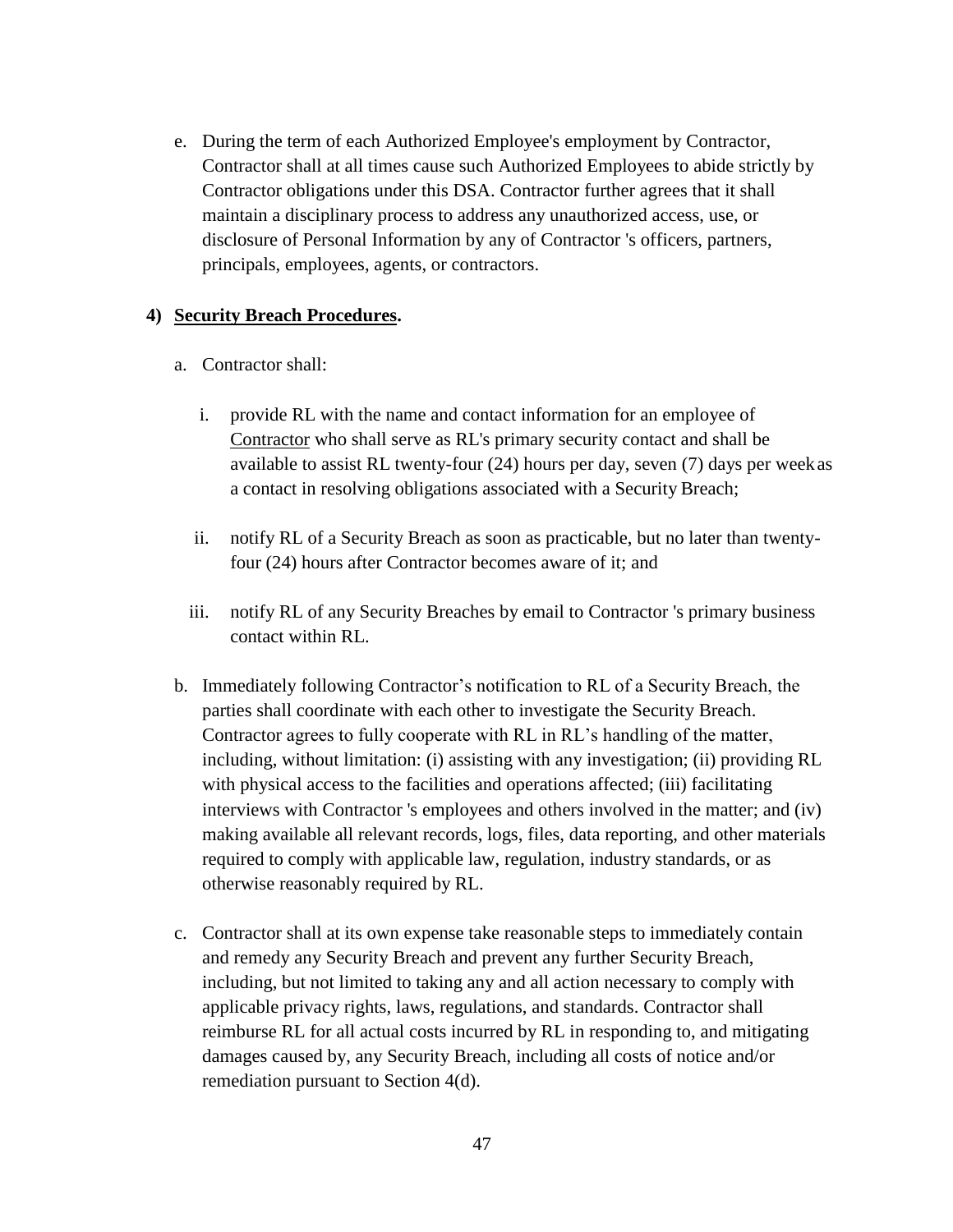- d. Contractor agrees that it shall not inform any third party of any Security Breach without first obtaining RL's prior written consent, other than to inform a complainant that the matter has been forwarded to RL's legal counsel. Further, Contractor agrees that RL shall have the sole right to determine: (i) whether notice of the Security Breach is to be provided to any individuals, regulators, law enforcement agencies, consumer reporting agencies, or others as required by law or regulation, or otherwise in RL's discretion; and (ii) the contents of such notice, whether any type of remediation may be offered to affected persons, and the nature and extent of any such remediation.
- e. Contractor agrees to maintain and preserve all documents, records, and other data related to any Security Breach.
- f. Contractor agrees to fully cooperate at its own expense with RL in any litigation, investigation, or other action deemed reasonably necessary by RL to protect its rights relating to the use, disclosure, protection, and maintenance of Personal Information.

#### **5) Oversight of Security Compliance.**

Upon RL's written request, to confirm Contractor's compliance with this DSA, as well as any applicable laws, regulations, and industry standards, Contractor grants RL or, upon RL's election, a third party on RL's behalf, permission to perform an assessment, audit, examination, or review of all controls in Contractor's physical and/or technical environment in relation to all Personal Information being handled and/or services being provided to RL pursuant to this DSA. Contractor shall fully cooperate with such assessment by providing access to knowledgeable personnel, physical premises, documentation, infrastructure, and application software that processes, stores, or transports Personal Information for RL pursuant to this DSA. In addition, upon RL's written request, Contractor shall provide RL with the results of any audit by or on behalf of Contractor performed that assesses the effectiveness of Contractor 's information security program as relevant to the security and confidentiality of Personal Information shared during the course of this Agreement.

#### **6) Return or Destruction of Personal Information.**

At any time during the term of this Agreement at RL's request or upon the termination or expiration of this Agreement for any reason, Contractor shall, and shall instruct all Authorized Persons to, promptly return to RL all copies, whether in written, electronic, or other form or media, of Personal Information in its possession or the possession of such Authorized Persons, or securely dispose of all such copies, and certify in writing to RL that such Personal Information has been returned to RL or disposed of securely.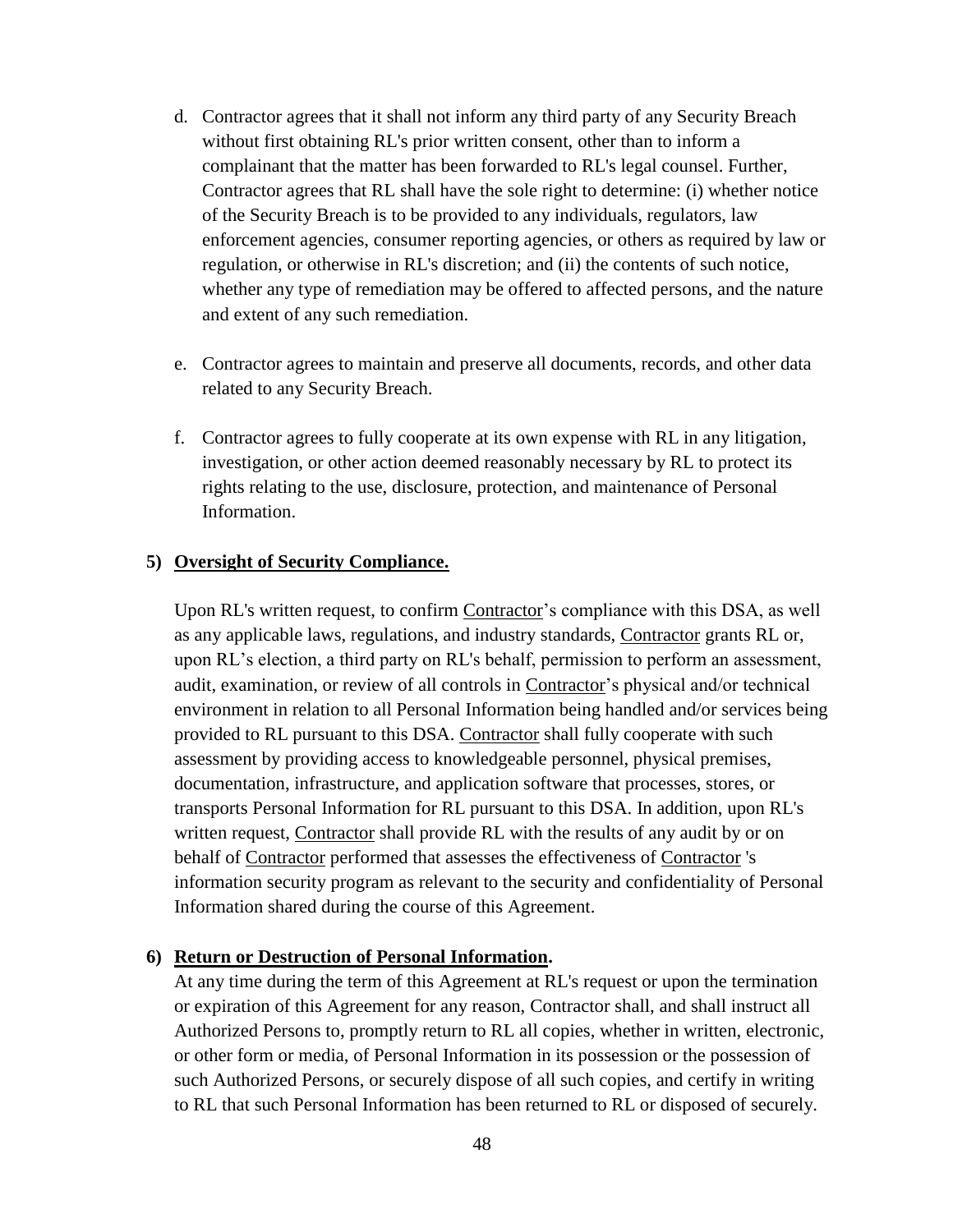Contractor shall comply with all reasonable directions provided by RL with respect to the return or disposal of Personal Information.

### **7) Equitable Relief.**

Contractor acknowledges that any breach of its covenants or obligations set forth in this DSA may cause RL irreparable harm for which monetary damages would not be adequate compensation and agrees that, in the event of such breach or threatened breach, RL is entitled to seek equitable relief, including a restraining order, injunctive relief, specific performance, and any other relief that may be available from any court, in addition to any other remedy to which RL may be entitled at law or in equity. Such remedies shall not be deemed to be exclusive but shall be in addition to all other remedies available at law or in equity, subject to any express exclusions or limitations in this DSA to the contrary.

### **8) Material Breach.**

Contractor 's failure to comply with any of the provisions of this DSA is a material breach of the Engagement Letter. In such event, RL may terminate the Engagement Letter effective immediately upon written notice to the Contractor without further liability or obligation to Contractor.

### **9) Indemnification.**

Contractor shall defend, indemnify, and hold harmless RL from and against all losses, damages, liabilities, deficiencies, actions, judgments, interest, awards, penalties, fines, costs, or expenses of whatever kind, including reasonable attorneys' fees, the cost of enforcing any right to indemnification hereunder, and the cost of pursuing any insurance providers, arising out of or resulting from any third-party claim against RL arising out of or resulting from Contractor

#### **RESPONSE:**

This agreement sets forth the understanding of the engagement for RolkaLoube:

By: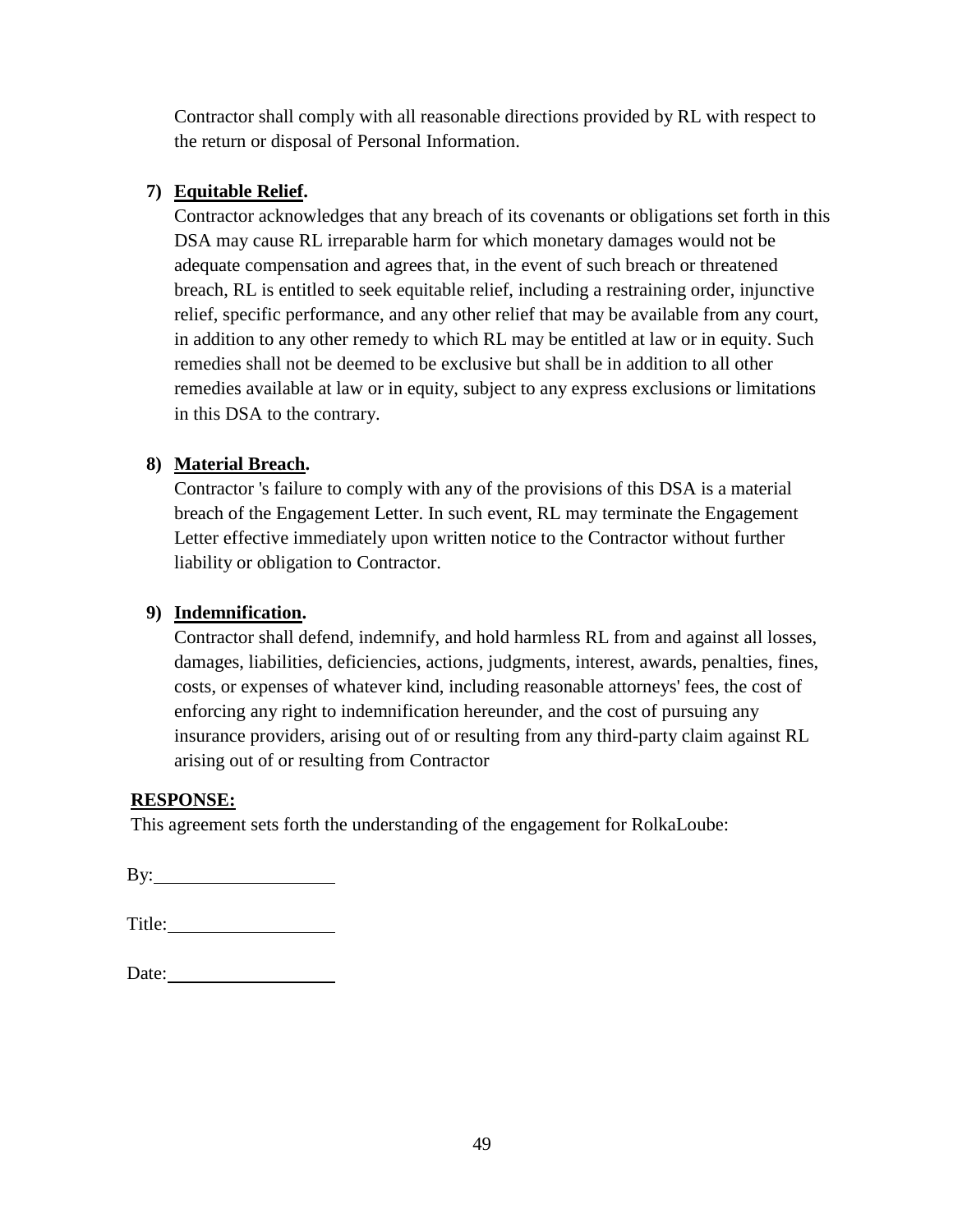#### **ATTACHMENT 6**

#### **RL VISITOR FORM**

#### **NAME:**

**RL ID Badge (VISITOR BADGE #**\_\_\_\_\_\_\_\_\_\_) **Replacement value \$25.00.**

**Visitor Direction**: Visitor is required to sign the Visitors Log at the reception area each day he/she will be working at RL offices. RL hours of operations are from 8:30 a.m. – 5:00 p.m. A Visitor needing to work within RL space outside of these standard hours must have his/her RL employee point of contact onsite with them at all times. If no RL point of contact is available, Visitor will not be permitted to work within RL space. Visitors are required to visibly display the assigned RL ID Badge at all times while in RL space. Visitors must present the assigned badge to any inquiring RL employee for security purposes. If Visitor's RL ID Badge is lost, missing or has been left at home, Visitor must notify the HR Director and be assigned another temporary badge. Visitor is required to pay RL the replacement value stated in this form for the RL ID Badge if Visitor does not return it immediately upon request by any RL employee, or at the end of Visitor's assignment.

**RL Device and Network Security**: RL performs periodic scanning of network devices. Any device connected to the RL network is subject to these scans. Visitor understands that if he/she is connected to the RL network, he/she consents to these scans.

Visitor agrees that he/she shall use his/her best efforts to ensure that no software, device, or other undisclosed feature, including, without limitation, a time bomb, virus, software lock, spyware, adware, drop-dead device, malicious logic, worm, Trojan horse, back door or trap door, that is designed to delete, disable, deactivate, interfere with, harm any software or systems, or RL's information, or that is intended to provide access to or produce modifications not authorized by RL or similar items ("Malicious Software") will be introduced into RL's systems or networks. Visitor agrees that, in the event Malicious Software is found to have been introduced into the systems used by Visitor, Visitor or the company he/she represents shall use its best efforts, at no charge to RL, to assist in reducing and eliminating the effects of the Malicious Software and, if the Malicious Software causes a loss of operational efficiency or loss of data, to mitigate and restore such losses.

If Visitor is using a RL workstation, laptop, mobile or other device and/or the RL network, then Visitor shall not, without the prior express written permission of the RL IT Security Manager, (i) install or download any software, personal content or 3rd party content through the RL